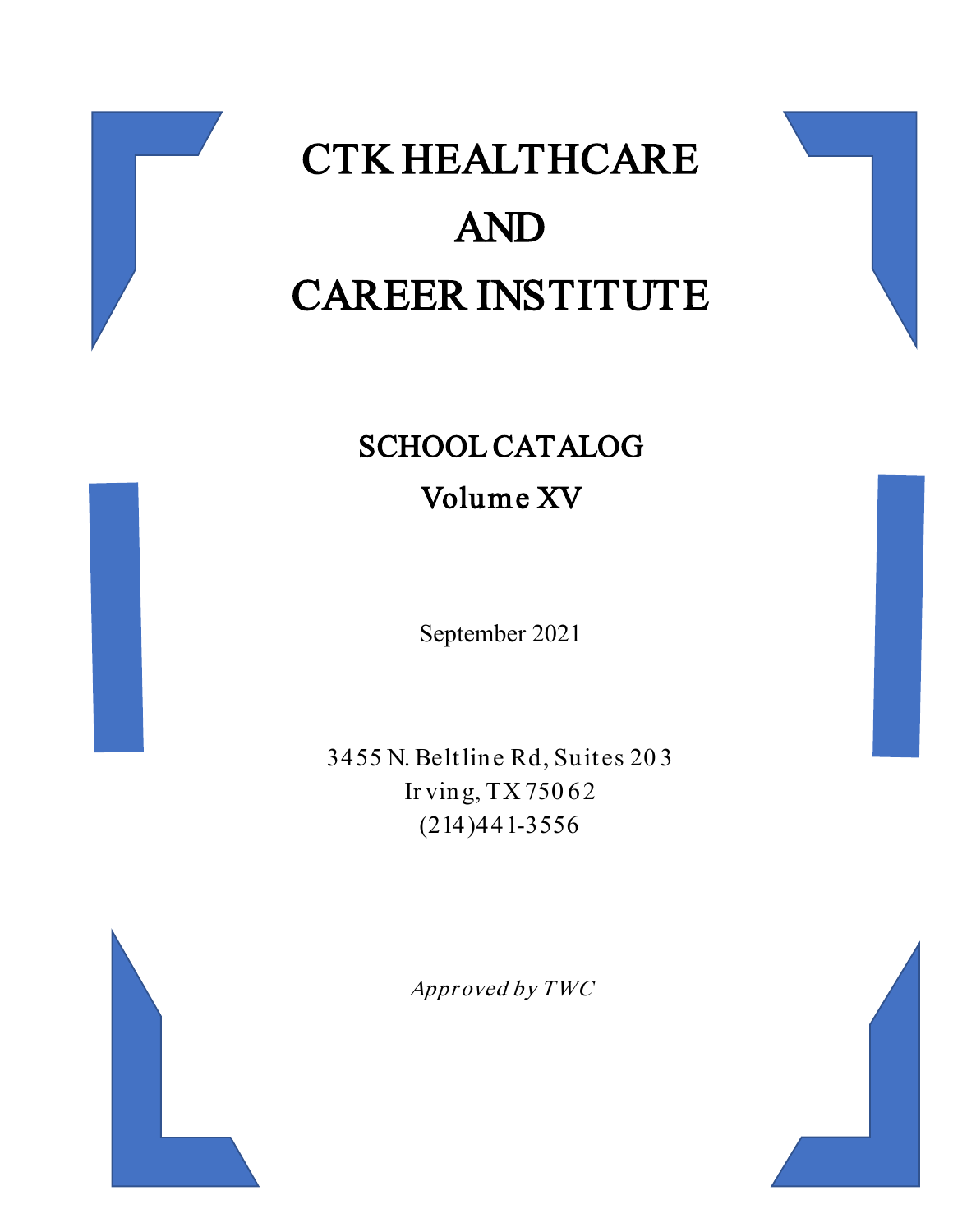# **TABLE OF CONTENTS**

| Return any Title IV, HEA funds due to the correct Title IV, HEA programs 24 |    |
|-----------------------------------------------------------------------------|----|
|                                                                             |    |
|                                                                             |    |
|                                                                             |    |
|                                                                             |    |
|                                                                             |    |
|                                                                             |    |
|                                                                             |    |
|                                                                             |    |
|                                                                             |    |
|                                                                             |    |
|                                                                             |    |
| Breaks and Mealtimes                                                        | 27 |
|                                                                             |    |
|                                                                             |    |
|                                                                             |    |
|                                                                             |    |
|                                                                             |    |
|                                                                             |    |
|                                                                             |    |
|                                                                             |    |
|                                                                             |    |
| Attendance Leave of Absence, Withdrawal Policy & Make-up Policy 34          |    |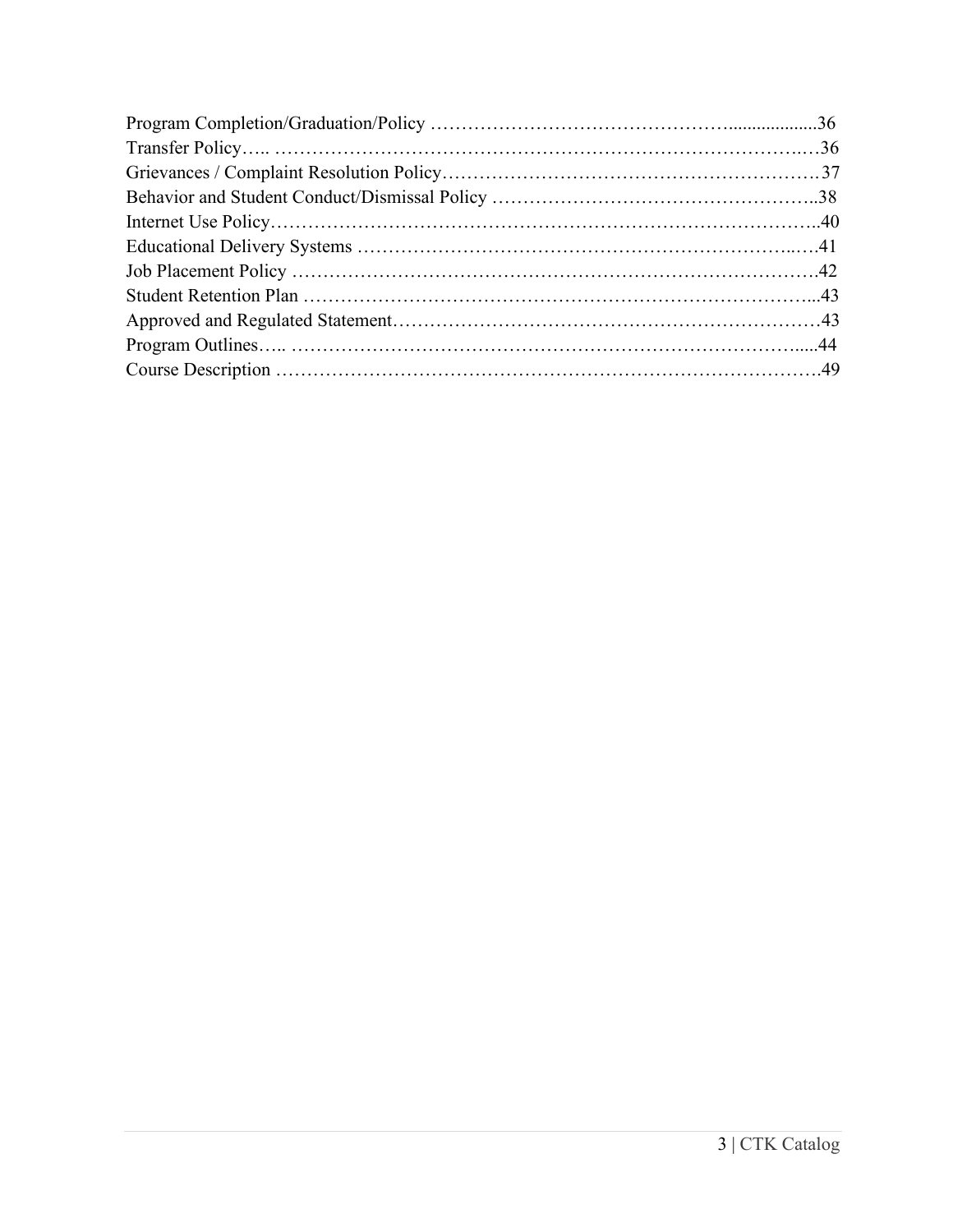#### **HISTORY**

CTK Healthcare & Career Institute (CTK) is a career school established in 2004 with objectives of providing individuals with basic education and training, career counseling, as well as job placement assistance. Originally founded as a Nurse Aide training school, CTK Healthcare & Career Institute expanded its course offerings to include longer programs like Pharmacy Technician and Patient Care Technician Trainings. Training provided by CTK Healthcare and Career Institute prepares students for their rewarding new careers by providing the high-quality instruction by dedicated instructors using up-to-date equipment.

CTK Healthcare and Career Institute is approved and regulated by Texas Workforce Commission, Career Schools and Colleges and Texas Health and Human Services (HHS), Nurse Aide Training and Competency Evaluation Program (NATCEP) and accredited by Council on Occupational Education (COE).

CTK offers workforce literacy education programs focused on healthcare disciplines. The goal is to increase the chance of obtaining and/or sustaining employment with focus on individual's ability to read, write and speak English, compute and solve basic problems at levels necessary to function in the society.

#### **Facilities & Equipment**

The School is conveniently located within a busy mid-city commercial area (and major bus routes), one block from Irving Mall (B/w HWY183 & I-161). Our facility is about 3000 square feet and offers a conducive atmosphere for learning with a student coffee area, and classrooms equipped with required medical and computer equipment necessary for training. We have also provided a TV/VCR for additional virtual training necessary to increase student participation and understanding during lectures. We also have projectors for power point presentations, Human Manikins and AED to develop skills and CPR training. The lab for the Nurse Aide program is equipped with a patient bed, height and weight machine, and enough devices necessary to train students for the patient care. CTK also carries enough numbers of Stethoscopes for the students to train how to take Blood Pressure readings. CTK also housed sophisticated healthcare equipment's like EKG Machines, Nursing Beds, equipment's related to phlebotomy and Pharmacy. It also housed Conference room, library and Computer lab equipped with many computers readily available for students to use for their educational needs.

Male and Female restrooms are located right in the building by the hallway right outside the classroom areas. Snack and Soda dispensers are also located in the lobby by the student lounge. A computer station is also located near the lab and classrooms. A conference room is located next to the administration office and includes all equipment necessary for the student library. A first aid kit and fire extinguisher are in a convenient place close to the student lounge.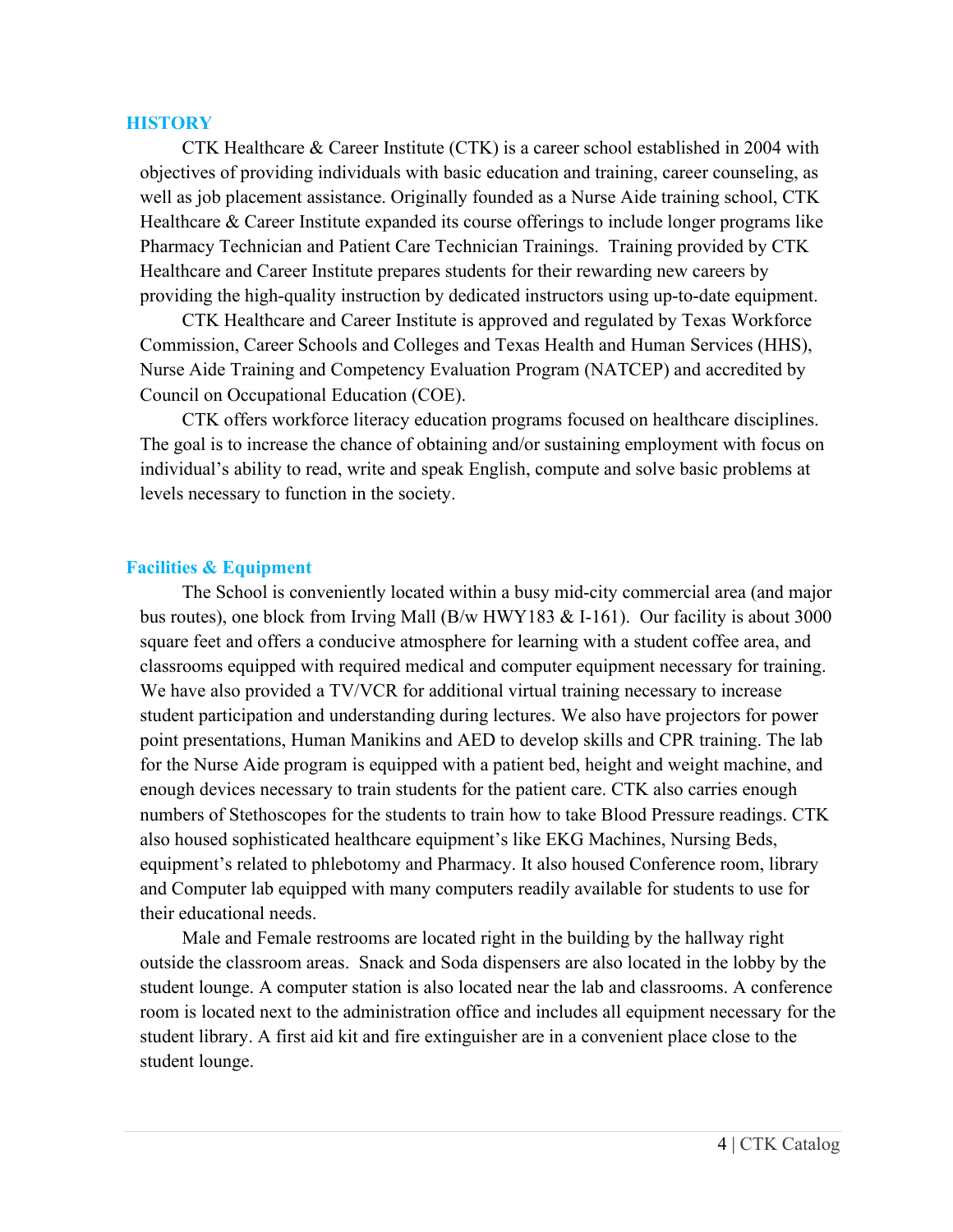# **VISION, MISSION, VALUES, OBJECTIVES & STRATEGIC PLANNING**

#### **Vision**

*Providing excellence in healthcare education and having the passion to provide effective services to the students and community the school serves.*

#### **Mission**

*The mission of the CTK Healthcare and Career Institute is to provide excellent professional healthcare education and training to improve the job prospects of our students and the needs of the local labor market in the Dallas-Fort Worth community. We strive to offer students professional hands-on training, job-seeking skills, and placement services to prepare students for their chosen healthcare careers.*

#### **Core Values**

The CTK administrators, faculty and staff has established core values to accomplish its goals. Our core values are:

**Cooperative:** work with employers and students to perform.

**Fairness**: treat students and employees for their success.

**Integrity:** to speak truth without hidden agendas.

**Diversity:** Value various aspects of diversity among students, employees and employers.

Along with the aforesaid broader goals, CTK also publishes its specific objectives to provide a framework of the school's planning and services to achieve its mission as included below:

- 1. To establish training programs, support services, and a student-centered atmosphere for promoting student success.
- 2. To provide educational offerings in its facilities that can best serve the school's clientele, which may lead to an associate degree, diploma, or certificate.
- 3. To provide flexible scheduling, learning options and delivery methods.
- 4. To increase instructional stability, educational quality, and financial resources for our students.
- 5. To increase the use of technology for all our educational offerings to mirror the technology used professionally throughout the healthcare industries.
- 6. To promote educational opportunities without regard to race, gender, ethnicity, disability, socioeconomic status, or age, for all qualified candidates who desire to become healthcare professionals.
- 7. To pursue articulation agreements with other institutions of higher education.
- 8. To establish program articulation agreements between CTK and the area Independent School District (ISD) systems.
- 9. To maintain community relations throughout its service areas, and to promote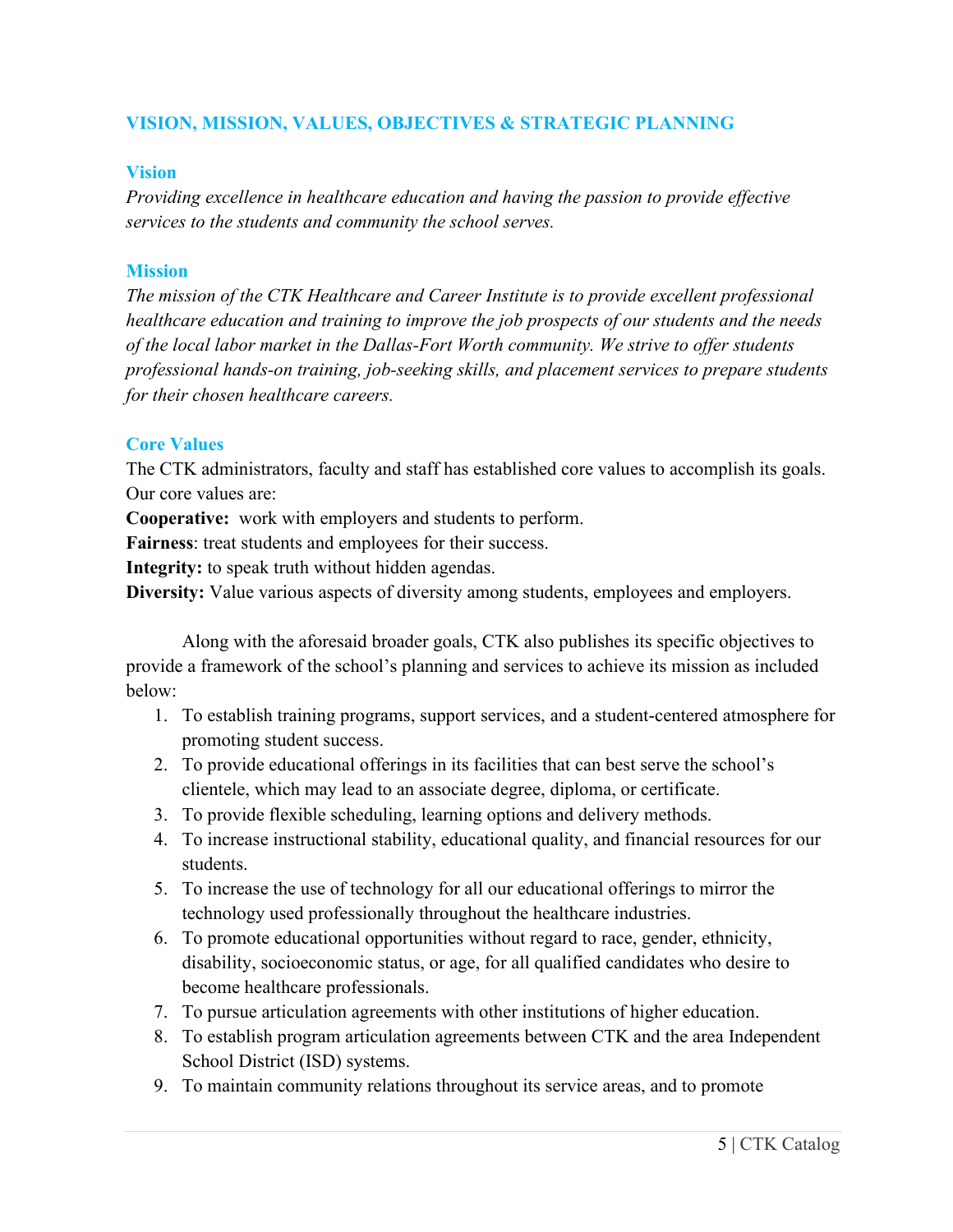economic and workforce development to broaden our outreach for qualified candidates for training.

# **Objectives**

- 1. Provide our students a quality education by focusing on the importance of labor market trends, technology advancement, and educational material updates.
- 2. Establish a clean and well-organized educational environment by providing students up-to-date equipment and realistic work environment settings.
- 3. Hire the most qualified administrative staffs and educational instructors as possible, who possess specific work experience and educational backgrounds along with updated professional development provided and supported by this institution.
- 4. Have enough staffs for student needs, including Admissions, Student Services, and Placement Services.
- 5. Encourage outside clinics and employer for visits, evaluation of classrooms, involvement in Advisory Committees for curriculum enrichment and growth to better prepare students in a competitive labor market.

# **Non-discrimination Policy**

CTK is committed to maintaining a fair and respectful environment for study. In accordance with federal and state law, the school prohibits harassment of or discrimination against any person because of race, color, sex (including sexual harassment and pregnancy), sexual orientation, gender identity, ethnicity or national origin, religion, age, genetic information, disability, or veteran status by any of its member on campus. Incidents of harassment and discrimination will be met with appropriate disciplinary action, up to and including dismissal or expulsion from the program.

# **Counseling/Advising Services**

Whenever an instructor believes that if a student need counseling due to his/her performance on quizzes, tests, or lab works s/he notifies the student service coordinator (SSC). The SSC is responsible for facilitation of the meeting between students and the school director/CAO. The school director or his designee is directly involved in counseling of the students in order to encourage them in their academic and employment goals. If the counseling is an emergency, the Academic Director or the designee of the CAO serves the student in need. To choose the right program of study as per their interest the Admission Officer organizes a meeting between the academic director (AD) and the prospective student to describe in-depth the pros and cons of each program.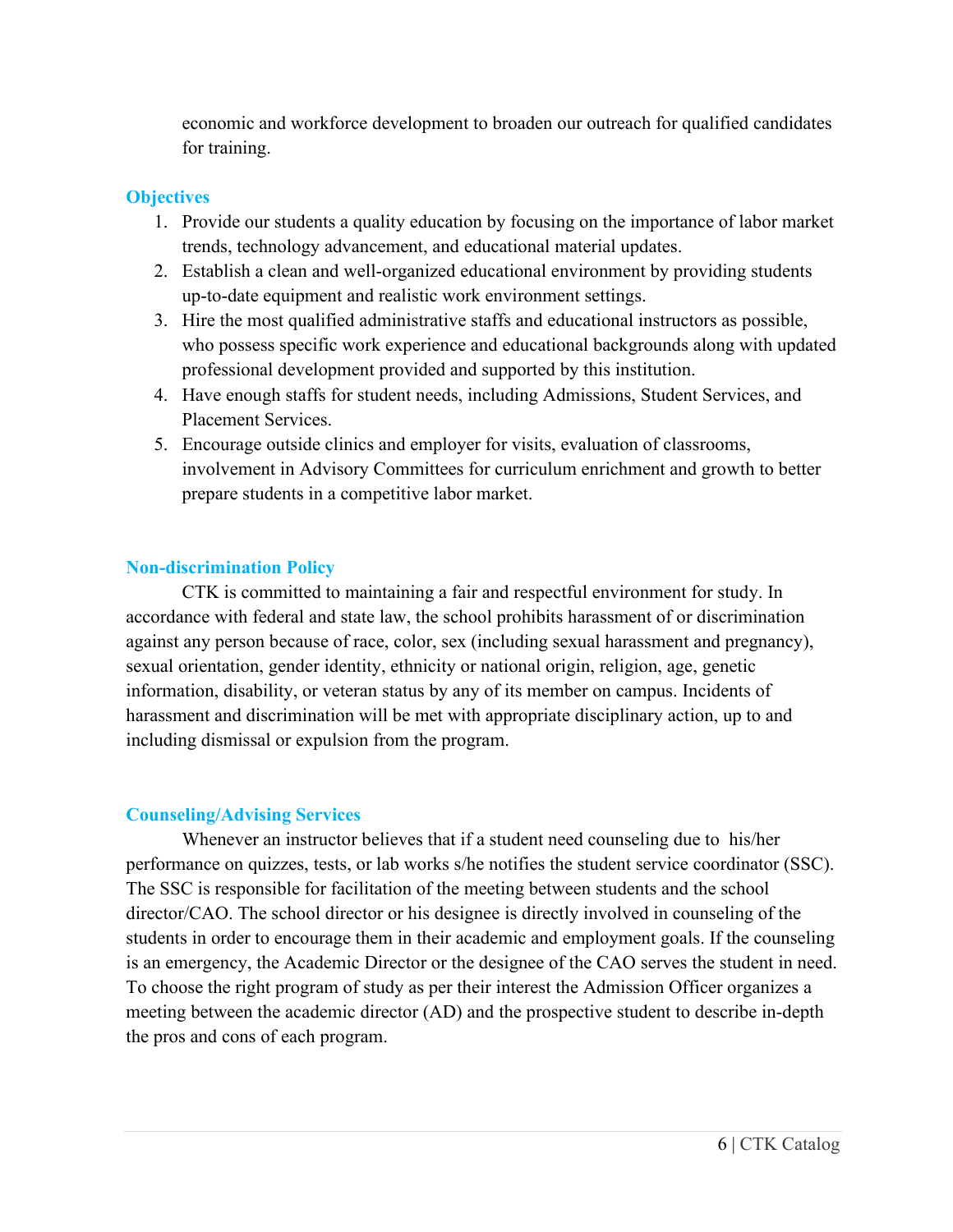# **Family Educational Rights and Privacy Act of 1974**

This institution complies with the Family Educational Rights and Privacy Act (FERPA), which provides students certain rights related to their educational records. The following is a description of those rights:

- 1. The right to inspect and review the student's educational records within 45 days of the day the Institution receives a written request for access. Students should submit to the President written requests that identify the record (s) they wish to inspect. A School Official will make arrangements for access and notify the student of the time and place where the records may be inspected.
- 2. The right to consent to disclosures of personally identifiable information contained in the student's education records, except to the extent that FERPA authorizes disclosure without consent. One exception, which permits disclosure without consent, is disclosure to institution officials with legitimate educational interests. An institution official is a person employed by the institution in an administrative, supervisory, academic, research, or support staff position (including law enforcement unit personnel and health staff). A person or company with whom the Institution has contracted (such as an attorney, auditor, or collection agent); a person serving on the Board of Trustees; a student serving on an official committee, such as a disciplinary or grievance committee, or assisting another institution official in performing his or her tasks. An institution official has a legitimate educational interest if the official needs to review an educational record in order to fulfill his or her professional responsibility. Upon request, the Institution discloses educational records without consent to officials of another institution in which a student seeks or intends to enroll.
- 3. Directory information is information that may be unconditionally released to third parties by the school without the consent of the student unless the student specifically requests that the information not be released. The school requests students to present such requests in writing within 10 days of the date of enrollment. Directory information includes the student's name, address(s), telephone number(s), birth date and place, program undertaken, dates of attendance, and certificate or diploma awarded.

The right to file a complaint with the U.S. Department of Education concerning alleged failures by this Institution to comply with the requirements on file is as follows:

**Family Policy Compliance Office Department of Education, 600 Independence, SW Washington, DC 20202-4605**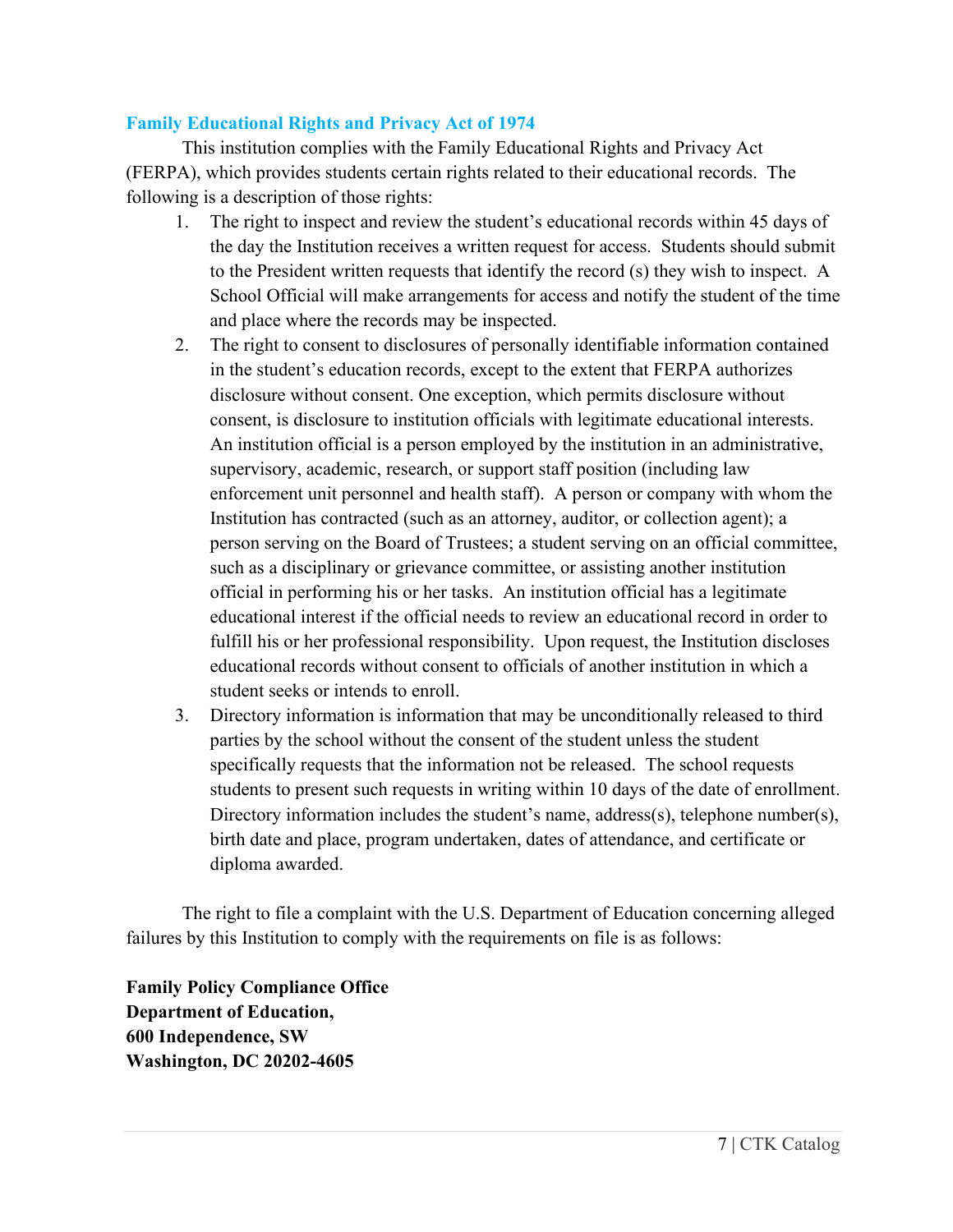#### **Library Services**

The library is along with the computer room. The Student Service Coordinator (SSC) is responsible to serve the students in need of reference books, lab equipment's, technological devices, such as a DVD, projector, manikins, manuals to use state-of–the-art machines. The reference books, journal articles, books related to healthcare disciplines and science are stored in a drawer. Interested student can issue the book of their interest through student service coordinator.

# **Financial Services**

In an effort, to assist the students with their healthcare education, CTK offers some promotional discounts in its tuition and fees by making public through, emails, flyer, brochures, notice, and on the school website. Furthermore, the Finance and Admissions Offices offer flexibility by providing a payment plan. The school also accepts credit card payments in addition to cash or check payments. Moreover, the school does not charge late payments or interest charges. CTK may offers private loans for students in need, if they are qualified as per the private loan company requirements. CTK can help to process the loan with a fee as indicated in enrollment form.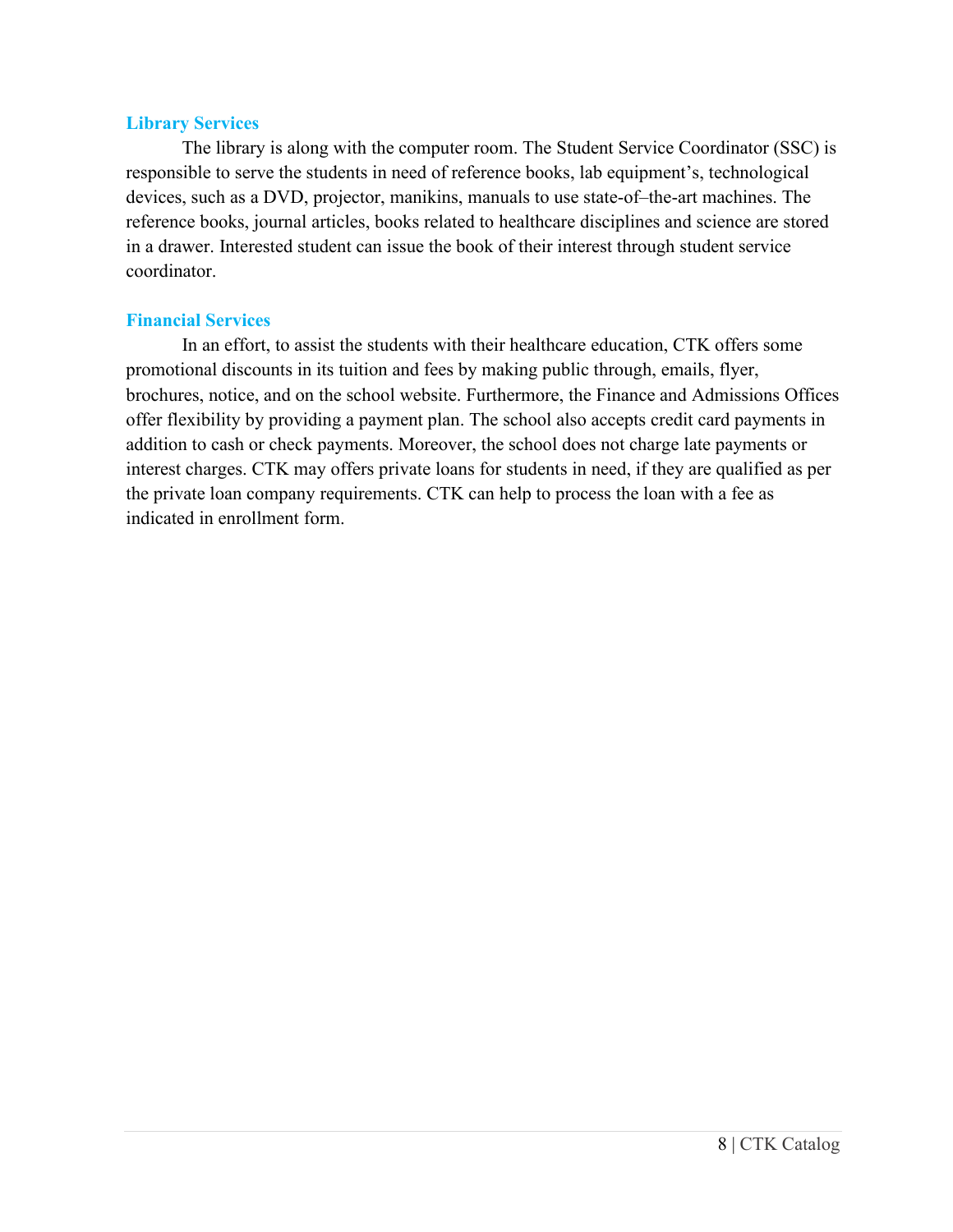# **CTK ADMINISTRATIVE PERSONNEL**

- Director Dr. Prem Adhikari ● Academic Dean/Chief Financial Officer/ IT/Compliance Dr. Arjun Adhikari • Chief Administrative, Admission, Financial, Emergency and SSC Ms. Priyanka Ayer ● Placement, Account, Human Resource Coordinator Mrs. Anuja Lamsal • Medication Aide Program Director Mr. David Baba ● Patient Care Technician Program Director Dr. Chhabi Poudel • Pharmacy Technician Program Director Dr. Arjun Adhikari ● Nurse Aide Program Director Ms. Rekha Bhattarai
	- **Instructor's Information: Information about instructors is provided below**

| <b>Name</b>                    | <b>Employme</b><br>nt Year | <b>Degree</b>     | <b>Experie</b><br>nce(yrs) | <b>Courses PT/FT</b><br><b>Taught</b> | Conferring<br><b>Institute</b>   |
|--------------------------------|----------------------------|-------------------|----------------------------|---------------------------------------|----------------------------------|
| Mrs. Rekha<br><b>Bhattarai</b> | 2019                       | <b>BSN</b>        | 5                          | Nursing<br><b>PT</b>                  | NAMS, Nepal                      |
| Mr. James<br>Davis             | 2020                       | <b>BS</b> Pharm   | 35                         | Pharmacy PT<br>Technician             | <b>SW OK State</b><br>University |
| Dr. Prem<br>Adhikari           | 2013                       | PhD               | 8                          | <b>FT</b><br><b>CPR</b>               | Univ North<br>Texas              |
| Dr. Arjun<br>Adhikari          | 2020                       | PhD               | 15                         | Pharmacy/PCT FT                       | Baylor<br>University             |
| Ms. Sangita<br>Uprety          | 2013                       | <b>BSN</b>        | $\overline{3}$             | Nursing<br><b>PT</b>                  | <b>U</b> Texas<br>Arlington      |
| Mrs. Moni<br>Subedi            | 2021                       | <b>BSN</b>        | $\overline{3}$             | Nursing<br>PT                         | <b>U</b> Texas<br>Arlington      |
| Dr. Chhabindra<br>Poudel       | 2020                       | <b>MBBS</b>       | 40                         | PCT<br>PT                             | <b>IAHS</b><br>Bangladesh        |
| Mrs. Uma<br>Sapkota            | 2020                       | <b>MSN</b>        | 25                         | <b>Nursing</b><br><b>PT</b>           | <b>U</b> Texas<br>Arlington      |
| Dr Sunil Yadav                 | 2018                       | Medical<br>Doctor | 3                          | Medicine<br><b>PT</b>                 | University of<br><b>Dhaka</b>    |
| Dr. Ade<br>Olatunji            | 2021                       | Pharm D           | 25                         | Pharmacy PT                           | Old Dominion<br>Univ             |
| Mr. David<br>Baba              | 2021                       | <b>MSN</b>        | 10                         | Med Aide/PCT FT                       | Univ Ghana                       |
| Dr. Daphne<br>Jackson          | 2021                       | Pharm D           | 6                          | Pharmacy PT                           | Univ Mississippi                 |
| Mrs. Roberta                   | 2021                       | <b>LVN</b>        | 20                         | Nursing<br>FT                         | <b>Brown Mackie</b>              |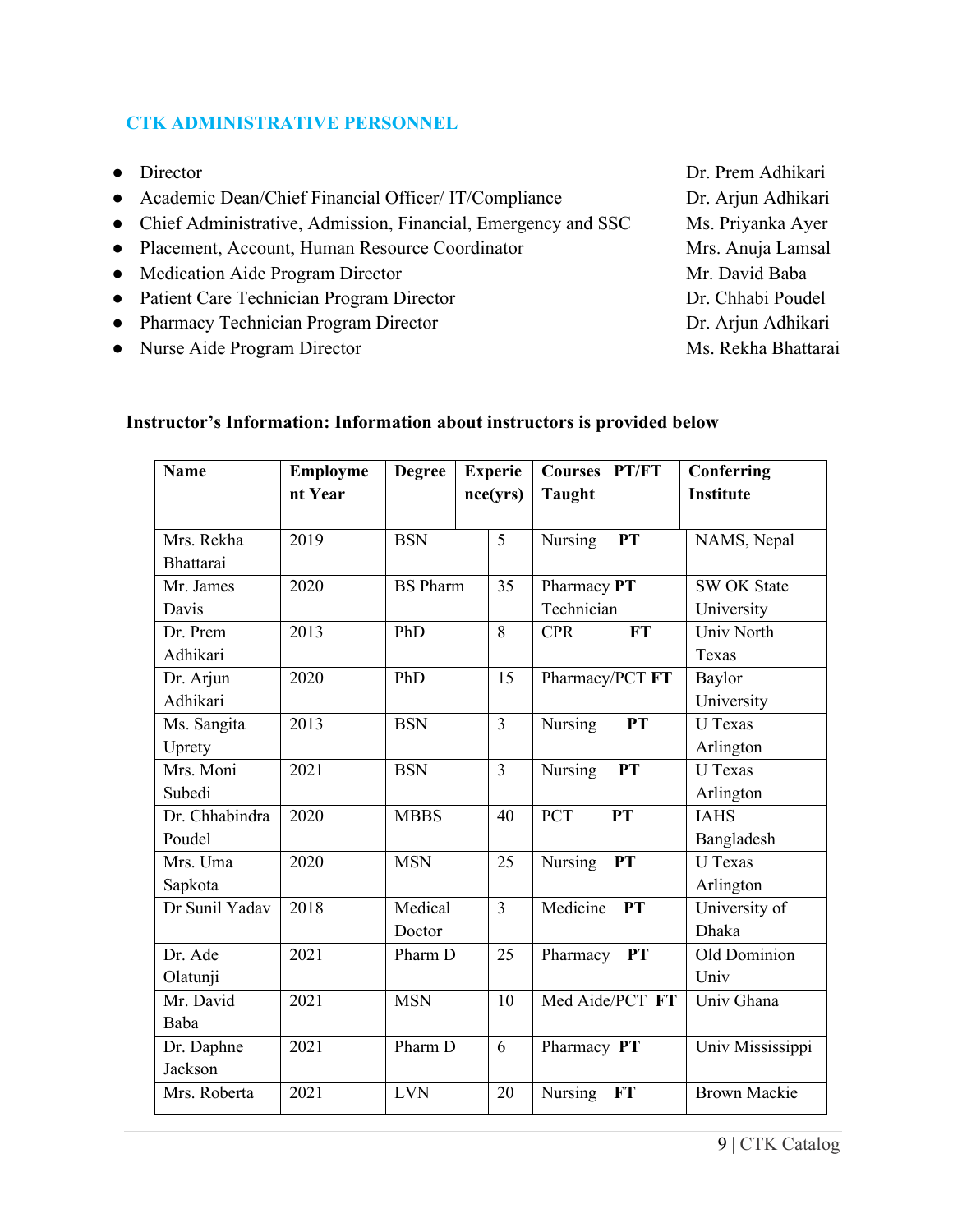| Price    |      |              |             | College         |
|----------|------|--------------|-------------|-----------------|
| Mr. Eric | 2021 | Pharm Tech 5 | Pharmacy PT | Collin College, |
| Forson   |      |              |             | <b>TV</b>       |

Instructors employed by CTK Healthcare & Career Institute are approved by HHSC and TWC/CSC and Council on Occupational Education (COE) meet or exceed the minimum requirements to teach as specified by the program licensing agencies.

# **PROGRAM DESCRIPTION**

# **Nurse Aide Program**

The Nurse Aide program is approved by THHS and TWC. It is a comprehensive course designed to teach students the skills and abilities essential to the provision of basic care to patients and residents in hospitals and long-term care facilities. Graduates of this program will be able to communicate and interact effectively with patients, assist patients in attaining and maintaining maximum functional independence, while observing patient rights. They will learn how to perform basic first aid, CPR, take vital signs, apply the elements of basic nutrition in meal planning, and follow infection control measures. Additionally, they will be able to apply proper body mechanics in bed making, lifting, and turning patients. Graduates of this program may find entry-level employment as a nurse aide with hospitals and nursing homes. Students will receive CTK Healthcare & Career Institute's Certificate of completion after the completion of the training, a requirement for entry level job as well as to take license Exam for Certified Nurse Aide (CNA) within a year of completion.

# **Competencies: Upon completion of this course**

- **1.** Graduates will be able to communicate and interact effectively with patients, assist patients in attaining and maintaining maximum functional independence, while observing patient rights.
- 2. Graduates will learn how to perform basic first aid, CPR, take vital signs, apply the elements of basic nutrition in meal planning and follow infection control measures.
- 3. Graduates will learn to apply proper body mechanics in bed making, lifting and turning patients.
- 4. Graduates will receive a Certificate of Completion and be prepared to sit for the Texas Nurse Aide Competency and Evaluation Program (NATCEP) exam. Upon successfully passing the Texas NATCEP, they will be prepared to begin their rewarding career in healthcare as a Certified Nurse Aide (CNA), and will be able to demonstrate competence and proficiency in the following categories of skills: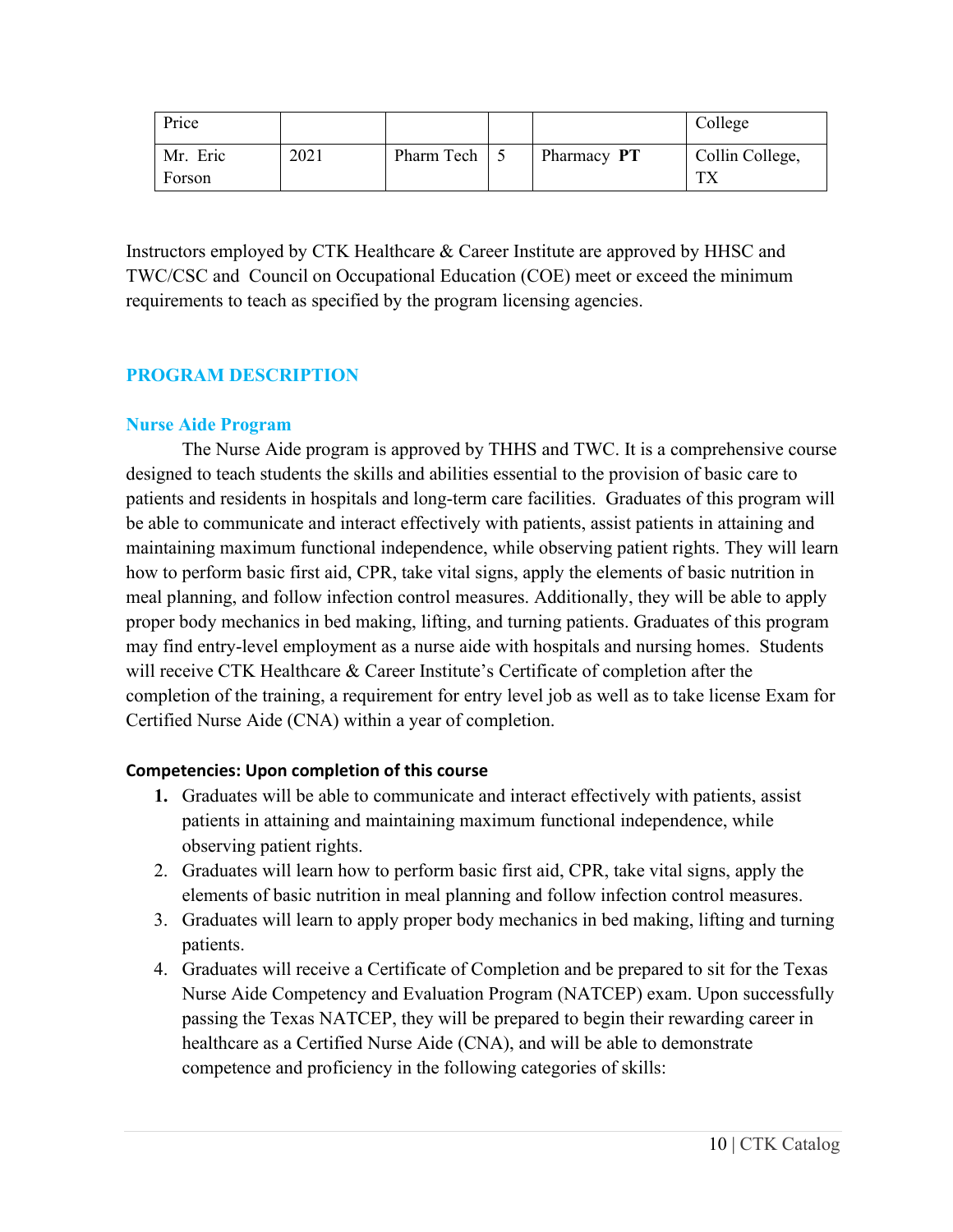- o Communication and interpersonal relationships.
- o Safety and infection control.
- o Personal care procedures.
- o Vital signs.
- o Nutritional requirements and techniques.
- o Admission, transfer, and discharge procedures.
- o Exercise and activity.
- o Elimination.
- o Unsterile warm and cold applications.
- o Care to clients with special needs.
- o End of life care.
- o Care to clients with cognitive impairment.

The Student Learning Outcome [SLO] of the program can be measured using followings techniques-

- 1. Students will be able to demonstrate knowledge of common elements required for certification by Texas Board of Nursing. This can be achieved by student achievement of a passing grade on instructor developed and administered final examinations.
- 2. Students will be able to demonstrate compliance with standards of practice for nursing assistants. This will be measured by an administered skills test given on exams that contains core elements of practice such as privacy, safety dignity and HIPPA.
- 3. Students will be able to demonstrate competence with all skills required for certification. This will be measured by an administered skills test given in an exam.

The textbook: Hartman's Nursing Assistant Care: The Basics, 4e 4th Edition.

ISBN-13: 978-1604250503

ISBN-10: 160425050X

This is available for purchase from CTK Healthcare and Career Institute, through local bookstores or On-Line retailers such as alibris.com, Amazon.com, Barnes&Noble.com and elsevier.com. Please contact the office for more information.

# **Continuing Education Seminar for Certified Nurse Assistant (CNA-Ce)**

Students will review the role of the Nurse Aide and have an overview of the curriculum in the State of Texas; theory and Practices.

**Competencies:** Upon completion of this course, students will be able to review all the skills related to

- 1. Introduction to Long Term Care,
- 2. Personal Care Skills,
- 3. Basics Nursing Skills,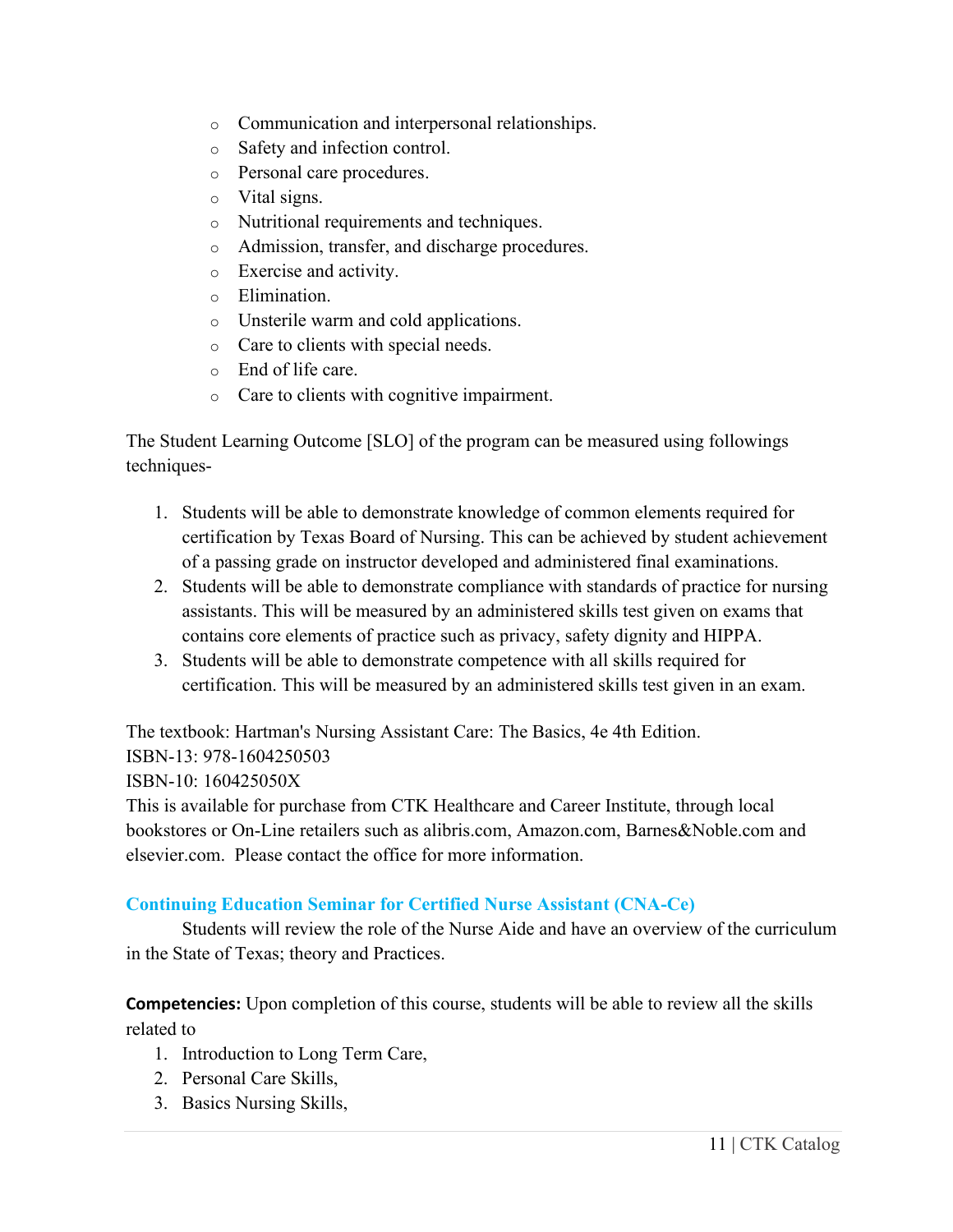- 4. Restorative Services,
- 5. Mental Health and Social Service's Needs,
- **6.** Social Skills

# **Medication Aide Training**

The Medication Aide program is approved by TWC and THHSC. Its objective is to prepare students to safely administer or to assist residents for self-administration, medications in specific settings through lecture, skills lab, and clinical experiences. Students will also be able to facilitate or assist the resident with the administration of insulin, prepare for safe administration of medications to clients in assisted living facilities, maintain aseptic conditions, understand basic pharmacology, follow appropriate procedures for documentation etc. After the completion of the program students will receive Certificate of completion of the program, which makes the graduates eligible to take license Exam for entry level Medication Aide Technician.

# **Competencies: After completion of the program, students are competent to**

- 1. Assist the resident in long-term care facility with the administration of insulin.
- 2. Prepare medications for safe administration in assisted living facilities.
- 3. Maintain aseptic conditions.
- 4. Understand basic pharmacology terminology, abbreviations, classifications, drug actions, purpose and effects of medications, drug information resources, drug labeling requirements, etc.
- 5. Assist self-administration of medication to the patients.
- 6. Follow safe and proper procedure for preparing, administering, documentation, and maintaining medications
- 7. Follow appropriate procedures for documentation and reporting of medication administration to the licensed healthcare professional on duty at the healthcare facility

# **The Student Learning Outcome [SLO] of the Medication Aid program can be measured using followings techniques**-

- 1. Students will be able to demonstrate knowledge of common elements required for certification by Medication Aid office of the state of Texas. This can be achieved by student achievement of a passing grade on instructor developed and administered final examinations.
- 2. Students will be able to demonstrate compliance with standards of practice for Medication Aid technician. This will be measured by an administered skills test given on exams that contains core elements of practice such as administration of Medication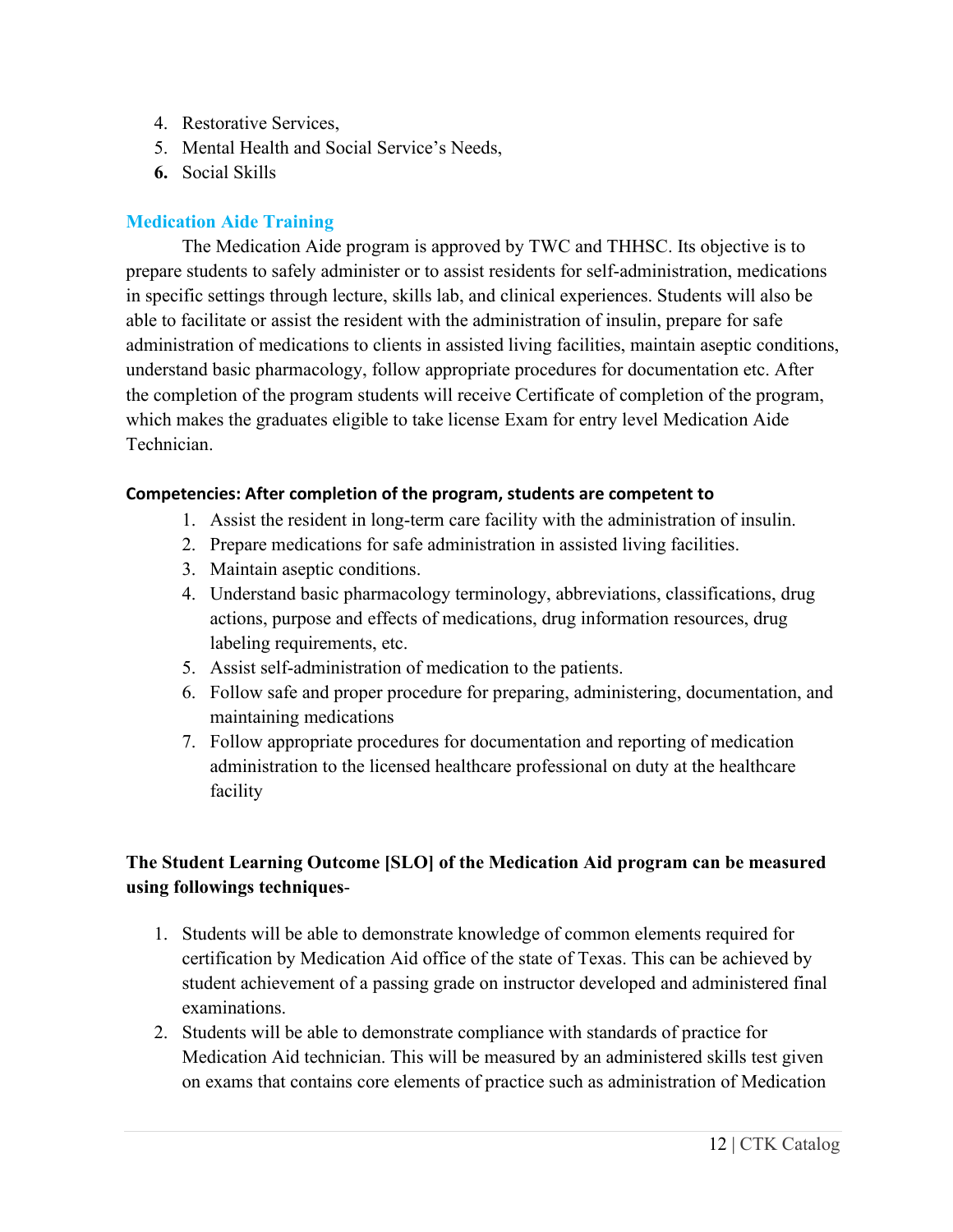and impacts of drugs in various organ system, route of delivery of drugs in human body including privacy, safety dignity and HIPPA.

3. Students will be able to demonstrate competence with all skills required for impacts of various disease with the age and pediatrics patient including the care for Immuno-Compromised Residents. This will be measured by an administered skills test given in an exam.

The textbooks: Mosby's Textbook for Medication Assistants 1st Edition. ISBN-13: 978-0323046879 ISBN-10: 9780323046879

This is available for purchase locally or through On-Line retailers such as Amazon.com, Barnes&Noble.com and elsevier.com. Please contact the school director for more information.

# **Medication Aide Training Seminar**

Students will review the scope and role of Medication Aide technician including related concepts as a refresher course. The duration of the course is 7 (seven) contact hours. Passing of this seminar may fulfill the Continue Education requirement for Medication Aide technician as per the State of Texas.

# **Home Health Aide Seminar (HHA- Seminar)**

- Qualities and Characteristics of the HHA This session will review the role of the HHA in Home Care with focus on membership in the health care team and responsibilities within the plan of care.
- Infection Control This session will review precaution for preventing the spread of microorganism with focus on the chain of infection, standard precautions procedure and updates from the CDC and other evidence-based procedures. The session will also review the most common pathogens.
- The House Environment This session will focus on the HHA evaluation of the Home and Communication with the skilled nurse and/or nurse completing the start of care and recertification evaluation.
- Housekeeping issues During this session the HHA will be oriented to housekeeping tasks that may be assigned with the client's care. This will also include discussions of feelings and willingness to perform housekeeping task.
- Safety The safety session will include review of safety hazards in the home and emergency procedures that may be necessary. This will include discussion of frequent safety issues.
- Dietary considerations and meal planning Review of meal planning and special diets.
- Meal planning and cooking may be assigned to the HHA and this session will include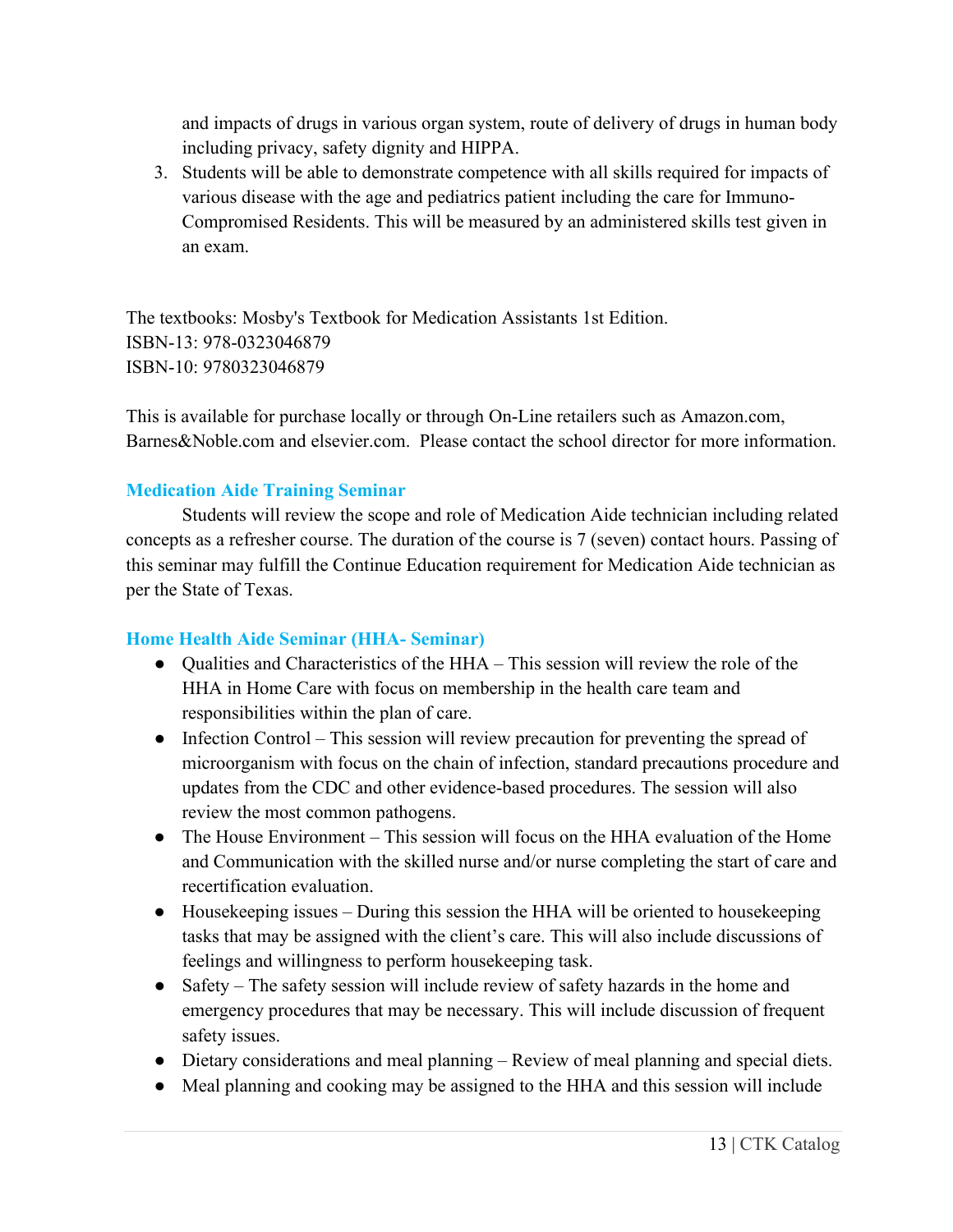evaluation of cooking skills and meal planning.

- Personal care Personal Certified Nurse Aide skills will be reviewed and discussed with focus on the home environment.
- Observation, reporting and recording During this session students will discuss, and role play observation, reporting and recording in the role of a Home Health Aide.
- Personal Safety Issues of personal safety while in the home will be discussed.
- Ethics This session will discuss ethical behavior expected of an HHA focusing on Honesty, Trustworthiness and Truthfulness related to working in someone's home.\

# **Pharmacy Technician Training**

This program is approved by TWC. This training teaches students the knowledge and skills necessary to thrive in the ever-changing pharmacy industry. Pharmacy tech students learn about compounding, computer processing, dispensing, mathematics, drug/body interactions, and drug delivery systems among other subjects. Additionally, students practice their customer service skills during their work-based activities and learn about different pharmaceutical environments such as retail, hospital, and small business. Students will also develop real-world workplace skills like communication and customer service, which they will use in their mandatory practicum placements in workplaces in community pharmacies. After the completion of the program, students will receive the Certificate of completion of the program and Trainee license for Pharmacy technician, which makes them eligible for entry-level work as well as to pass the license exam within two years of graduation.

# **Competencies: Upon completion of this course**

- 1. Graduates may find employment with local community pharmacies, hospitals, retail pharmacies, mail-order drug companies and insurance companies. They will be able to perform all duties required of a Pharmacy Technician in any pharmacy practice setting, as a pharmacy technician trainee. However, graduates are required to pass the Pharmacy Technician Certification Board (PTCB) within two years of trainee license to continuously work in any pharmacy practice setting.
- 2. Graduates will learn to prepare prescription orders under the supervision of a licensed pharmacist, perform applicable pharmacy calculations, provide customer service and comply with both federal and state regulatory laws.
- 3. Additionally, completion of the program assists students in their preparation to take the certification exam offered by the Pharmacy Technician Certification Board (PTCB). Upon successfully passing the exam, graduates will be able to gain the designation of Certified Pharmacy Technician (CPhT).

These Students learning outcome [SLO] will be evaluated using the following techniques-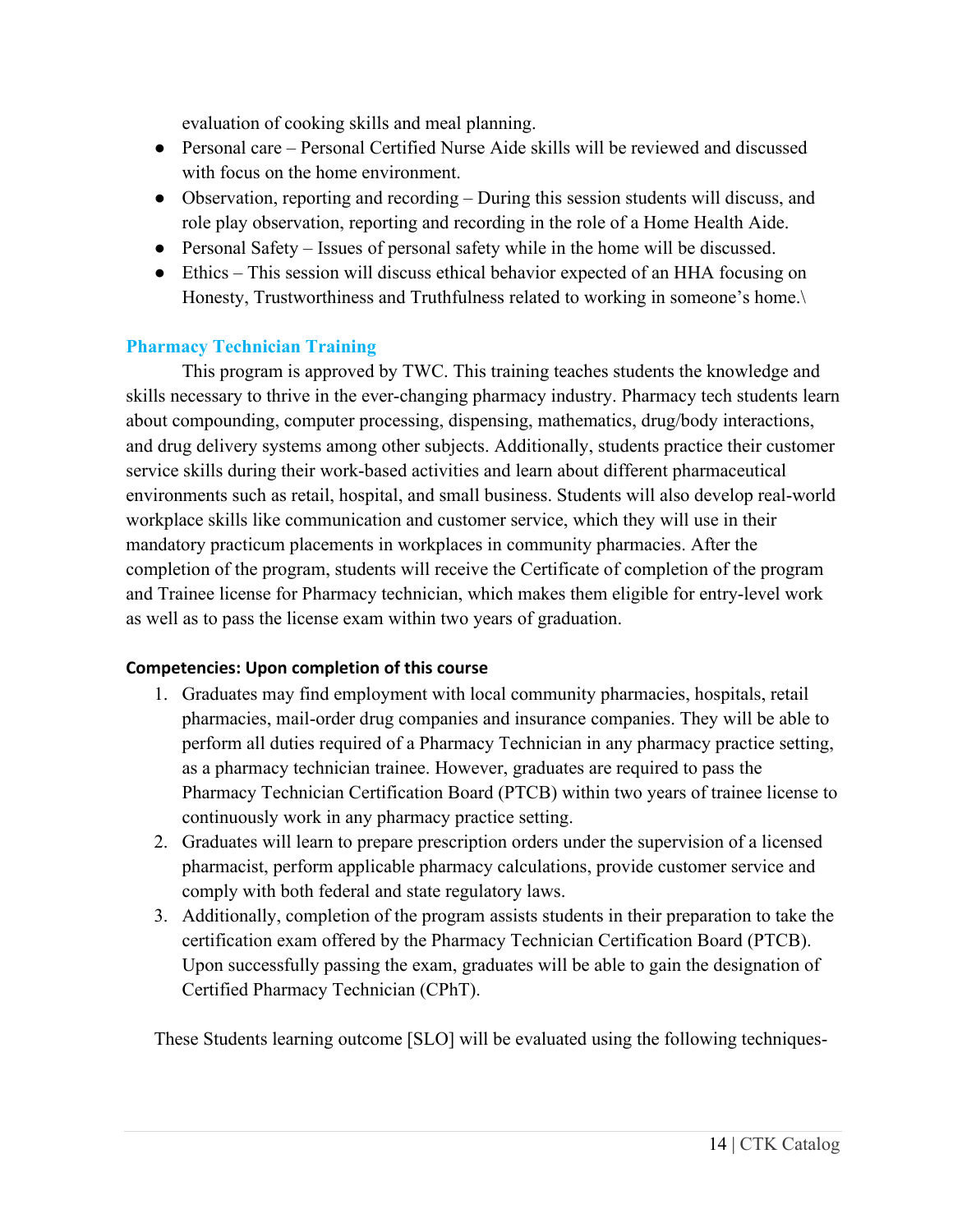- I. Students will be able to demonstrate knowledge of common elements required for certification by PTCB. This can be achieved by student achievement of a passing grade on instructor developed and administered final examinations.
- II. Students will be able to demonstrate compliance with standards of practice for Pharmacy Technician. This will be measured by an administered skills test given on exams that contains core elements of practice such as privacy, safety, accuracy of calculation for the doses, and HIPPA.
- III. Students will be able to demonstrate competence with all skills required for certification.

# **Textbooks**

- PassAssured (https://passassured.com). PassuAssured LLC. Orange, TX
- Pharmacy Technician Certification: Study Guide 2020 and 2021. Test Prep Books.

# **Reference Books**

- $\bullet$  Mosby's Pharmacy Technician Principle and Practice (5<sup>th</sup> ed.). Elsevier ISBN 978-0-323-44356-2
- $\bullet$  Workbook/Lab book: Mosby's Pharmacy Technician principle and practice (5<sup>th</sup> ed.): Workbook and Lab Manual. Elsevier. ISBN 978-0-323-44357-9
- $\bullet$  Software: Pharmacy Management Software for Pharmacy Technician A worktext (3<sup>rd</sup>) ed.) DAA Enterprises, Inc. ISBN 978-0-323-42832-3
- ❖ Math Calculations for Pharmacy Technicians-A Work Text, by Eugenia M. Fulcher, BSN, MEd, EdD, RN, CMA (AAMA) and Robert M. Fulcher, BS Chem, BSPh, RPh, © 2013, ISBN: 978-1-455-70966-3

# **Patient Care Technician (PCT)**

The Patient Care Technician (PCT) Program prepares students to work as an entry-level Patient Care Technician in a clinic, hospital, Emergency Room, wound care centers or longterm care facility. Students will be able to use basic laboratory procedures, check vital signs, perform CPR and First Aid, help with activities of daily living to provide comfort care, assist in medical examinations, perform good phlebotomy practices, electrocardiograms (EKG / ECG), Patient record charting through a computer program, and also be able to communicate patient information electronically as needed in a required format. In short, this program prepares students with the medical and patient care skills necessary to work in entry-level position such as Nurse Aide, EKG technician, Phlebotomy technician, Electronic Medical Record (EMR) technician, as well as provide significant foundation of Knowledge and skills necessary to enroll in higher level allied health academic career. This program is taught with a combination of lecture, laboratory, and practical exercises in the medical laboratory and with real-world experience during the clinical externship portion of training conducted off-campus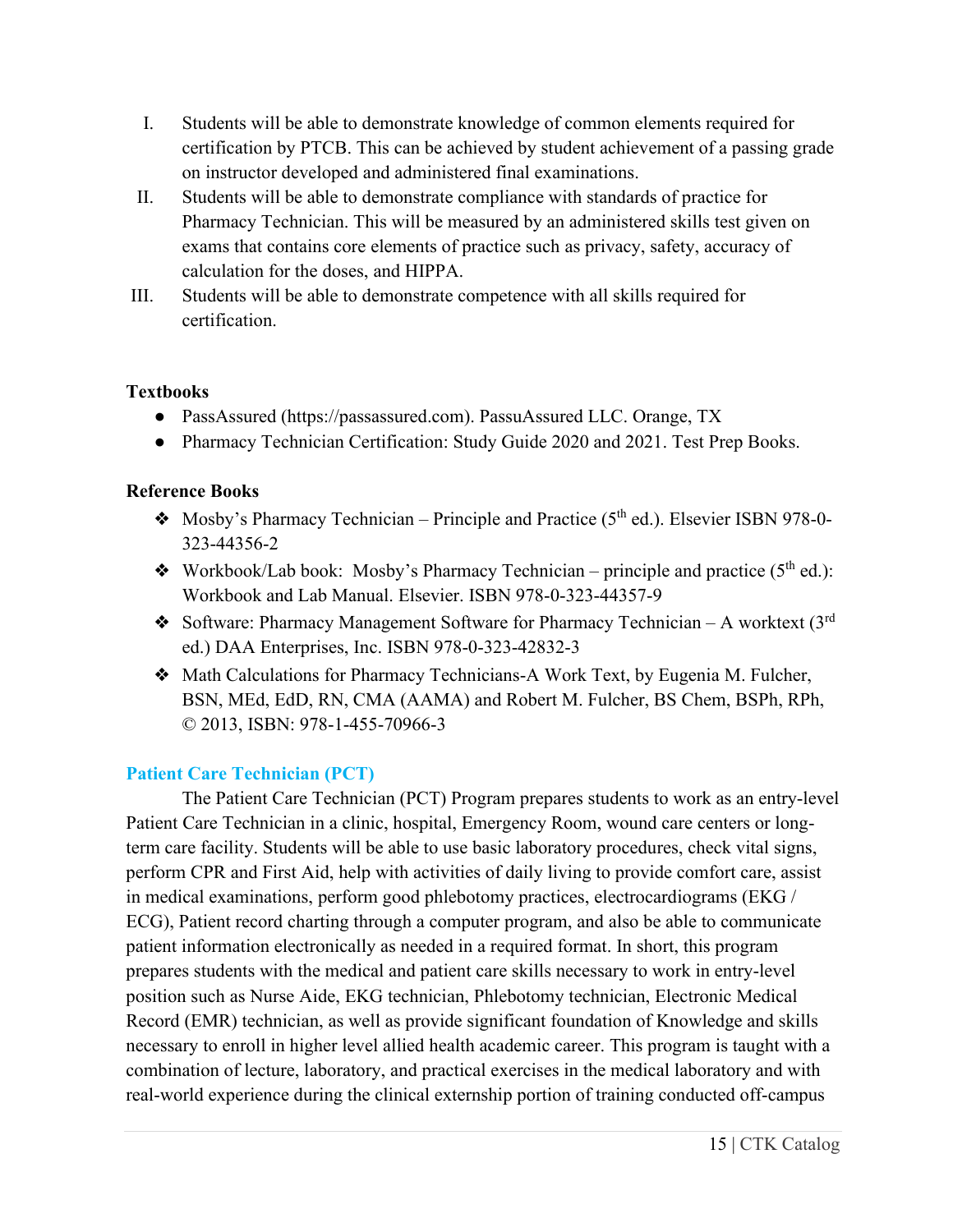at either long-term care and/or Clinical facilities. Upon successful completion of this program, the student will be able to receive completion of Patient Care Technician (PCT) Certificate, which makes them eligible to take Entry level job as Phlebotomy Technician, EKG technician, EMR technician as well as to take National Certification Exam for Registered technician for Phlebotomy, PCT, EKG. Furthermore, students may receive Certificate of completion for Nurse Aide training, a requirement for entry level job as well as to take license Exam for Certified Nurse Aide (CNA) within a year of completion.

# **Competencies: upon completion of this course, the graduates can successfully perform duties such as**

- 1. Respond to patient calls and requests for assistance
- 2. Bathing, dressing, grooming, assisting with personal hygiene, changing dressings and wound care.
- 3. Serving meals and feeding patients if they are unable to feed themselves
- 4. Monitoring and recording vital signs temperature, blood pressure, pulse, and respiration rates
- 5. Observing, recording and reporting a patients' physical, mental, and emotional condition
- 6. Able to take and understand Electrocardiograms (EKGs) reports
- 7. Moving patients, transferring patients to and from a bed or wheelchair and assisting with walking
- 8. Making beds and keeping patient rooms clean and neat
- 9. Assisting doctors and nurses during examinations and treatments
- 10. Able to communicate and chart patience medical record information electronically using Electronic Health Record (HER) system
- 11. Able to perform basic phlebotomy procedures
- 12. Able to evaluate patients for ability to withstand venipuncture procedure
- 13. Explain the venipuncture procedure and answer patient questions
- 14. Perform basic point of care testing, such as blood glucose levels on patients
- 15. Prepare blood, urine, and other body fluid specimens for testing according to established standards.

These Student learning outcomes [SLO] will be evaluated using following techniques.

- I. Students will be able to demonstrate knowledge of common elements required for certification by Nurse Aide Registry. This can be achieved by student achievement of a passing grade on instructor developed and administered final examinations.
- II. Students will be able to demonstrate compliance with standards of practice for PCT. This will be measured by an administered skills test given on exams that contains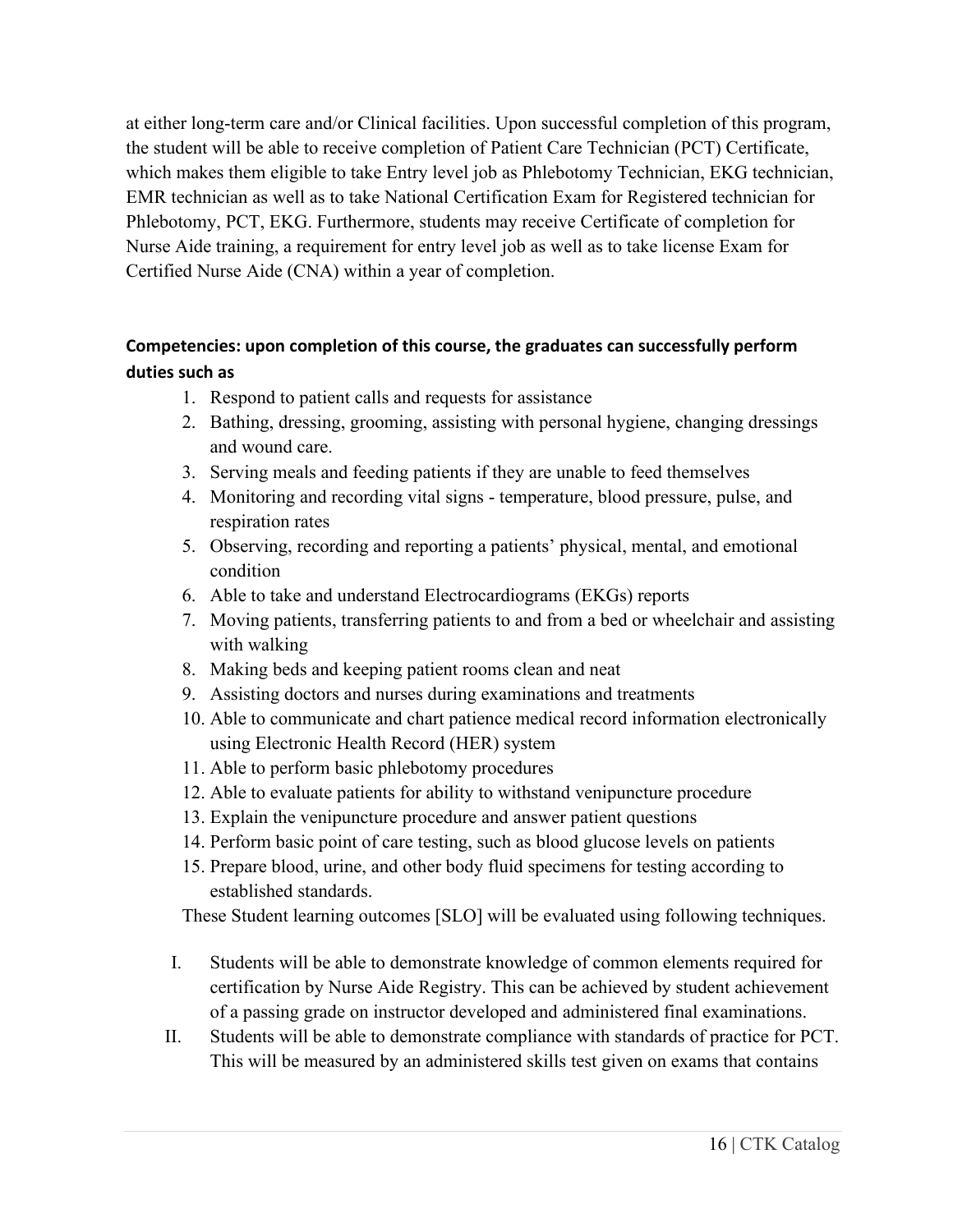core elements of practice such as privacy, safety, accuracy of calculation for the doses, and HIPPA.

III. Students will be able to demonstrate competence with all skills required for certification. This will be measured by an administered skills test given in the Exam about Phlebotomy or EKG practice.

# **Textbooks**

- 1. Opret Education, ISBN-978-1-944471-59-0
	- Patient Care Technician Textbook-Theory & practical Fundamentals
	- Phlebotomy Technician Textbook- Theory and Practical Fundamentals
	- EKG Textbook- Theory and Practical Fundamentals

# **Reference Books**

- 2. Nursing Pathways for Patient Safety, 1st edition by National Council of State Boards of Nursing
- 3. Hartman's Nursing Assistant Care: The Basics; Fourth edition; ISBN-13:9781604250145; ISBN: 1604250143; Jetta Fuzy, RN, MS.
- 4. Computers in the Medical Office, 3rd edition by Susan M. Sanderson
- 5. Electronic Health Record Book Search in Computer

# **EKG/ECG Technician Training Seminar**

EKG or ECG (Electrogardiograph) technician training seminar is a course designed to review the scope and role of EKG technicians including the skills and abilities essential to the provision of basic care to patients and residents related to heart health issues. Upon completion of this seminar, students will be able to recall communication and interaction skills with patients, assist patients in attaining, and maintaining maximum functional independence, while observing patient rights. They will review how to assess heart rhythm, strength, rate and timing. Students will also revise the instructions in EKG/ECG unit operation and troubleshooting, use and understanding of EKG/ECG grid paper, and recognizing normal and abnormal heart movements. Students will receive CTK Healthcare & Career's certificate of completion at the end of the training.

- ❖ EKG Textbook: Theory and Practical Fundamentals Electrocardiography (Series I). Opret Education.
- ❖ The book is available for purchase from CTK Healthcare and Career Institute, through local bookstores or On-Line retailers such as alibris.com, Amazon.com, Barnes&Noble.com and elsevier.com. Please contact the school director for more information.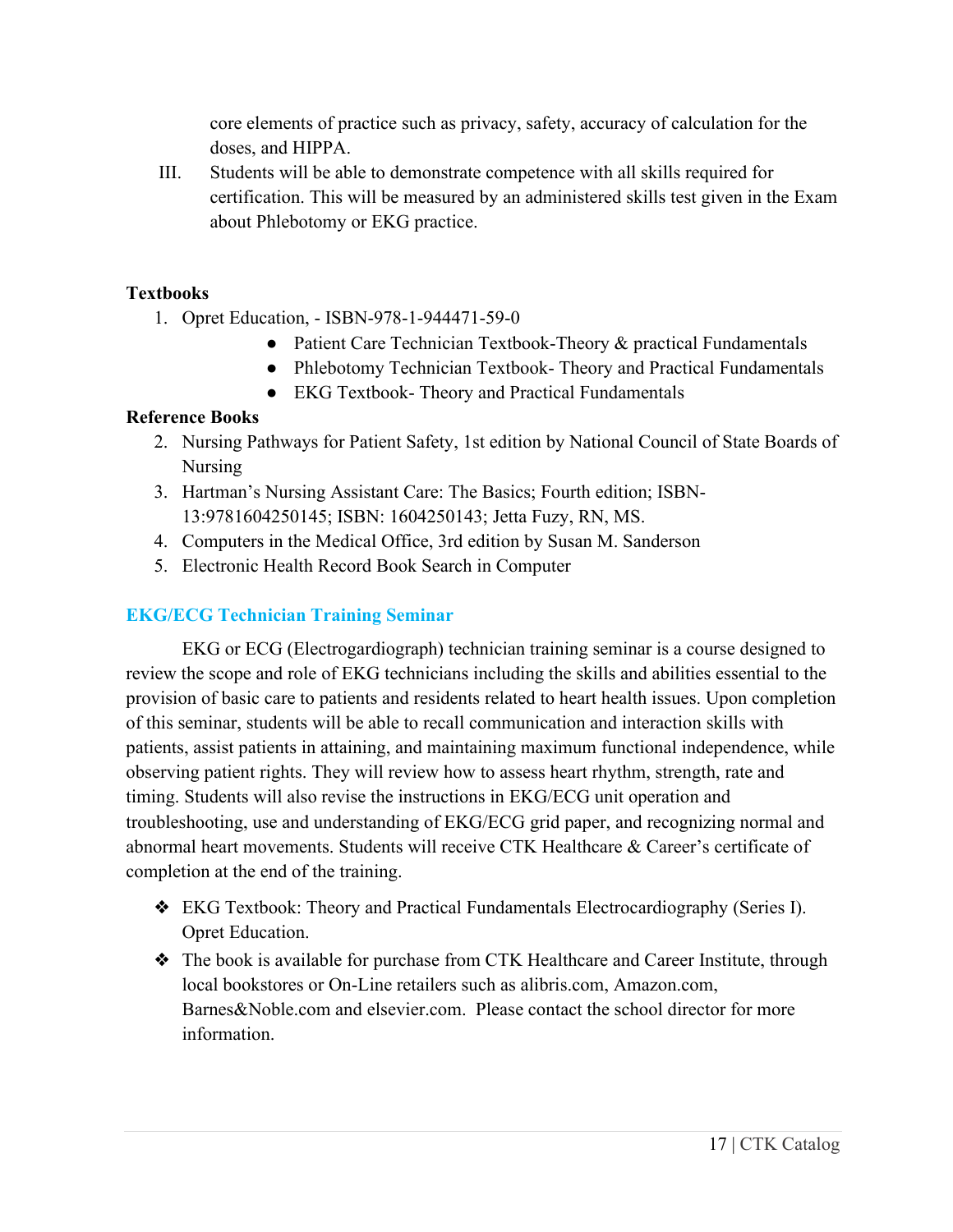#### **EMR Technician Training Seminar**

EMR (Electronic Medical Record) technician training seminar is a course designed to review the scope and role of EMR technicians including the skills and abilities essential to the provision of recording patients' data. Upon completion of this seminar, students will be able to recall classification systems to code and categorize data for insurance reimbursement as well as tracking the medical and treatment history of patients maintaining maximum functional independence, while observing patient rights. Students will receive CTK Healthcare & Career's certificate of completion at the end of the training.

The textbook recommended for this course:

❖ Today's Medical Assistant – Text and Study Guide Package: Clinical and Administrative Procedures ( $1<sup>st</sup> Ed$ .) by Kathy Bonewit-West, BS Med, Sue Hunt MA RN CMA (AAMA) and Edith Applegate MS (Dec 15, 2008)

# **Phlebotomy Technician Training Seminar**

This seminar is a course designed to review the scope and role of phlebotomy technicians including the skills and abilities essential to the provision of verifying medical records, conduct interview with patients, check vital signs, obtain blood samples, and prepare the samples for lab analysis. Upon completion of this seminar, students will review the techniques to draw bloods through venipuncture for lab analysis maintaining maximum functional independence, while observing patient rights. Students will receive CTK Healthcare & Career's certificate of completion at the end of the training.

The textbook recommended for this course:

❖ Phlebotomy Technician Textbook: Theory and Practical Fundamentals (Series I). Opret Education

# **Fundamentals of A & P and Medical Terminology Training Seminar**

This seminar is a course designed to review basic knowledge of human anatomy and physiology. The students will recall the internal and external human body structure as well as the process how human organ systems perform the functions. In addition, students will be able to review the medical terminology by using prefixes, suffixes, word roots and combining forms to construct anatomical, physiological, or medical terms. Students will receive CTK Healthcare & Career's certificate of completion at the end of the training.

The textbook recommended for this course:

❖ Today's Medical Assistant – Text and Study Guide Package: Clinical and Administrative Procedures (1<sup>st</sup> Ed.) by Kathy Bonewit-West, BS Med, Sue Hunt MA RN CMA (AAMA) and Edith Applegate MS (Dec 15, 2008)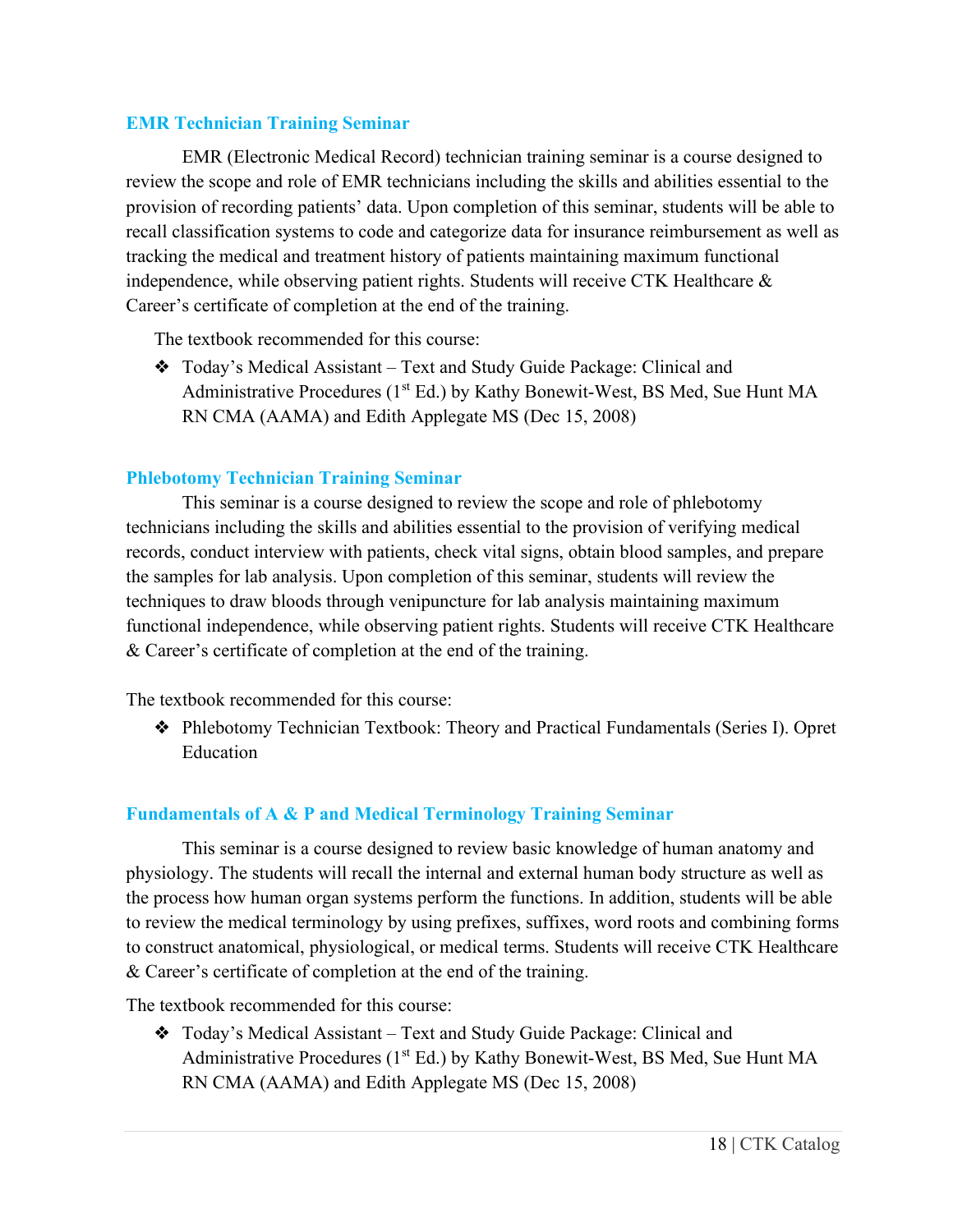# **FINANCIAL INFORMATION**

#### **Cost of the Programs**

The cost of each program is listed below.

**1. Pharmacy Technician Program**  Registration -\$10 Tuition - \$8799

License Exams - \$3F00 Books -\$400 Externship Supply- \$72 **Total Cost: \$9,581**

#### **2. Patient Care Technician Program**

Registration -\$10 Tuition - \$8987 Licenses Exams - \$500 Books- \$400 Externship Supply- \$99 **Total Cost: \$9,996**

#### **3. Nurse Aide Program**

Registration -\$50 Tuition - \$599 Administration- \$100 Total cost =  $$749$ ; [Books & Exam Fee is not included]

# **4. Medication Aide Program**

Registration -\$50 Tuition - \$799 Administration- \$100 Total Cost =  $$949$  [Books & Exam Fee is not included]

- 5. Continuing Education Seminar for Certified Nurse Assistant (CNA-Ce) \$99
- 6. Medication Aide Seminar for Continue Education \$99
- 7. Home Health Aide Seminar (HHA-Seminar) \$99
- 8. EKG/ECG Technician Training Seminar \$1099
- 9. EMR Technician Training Seminar \$1599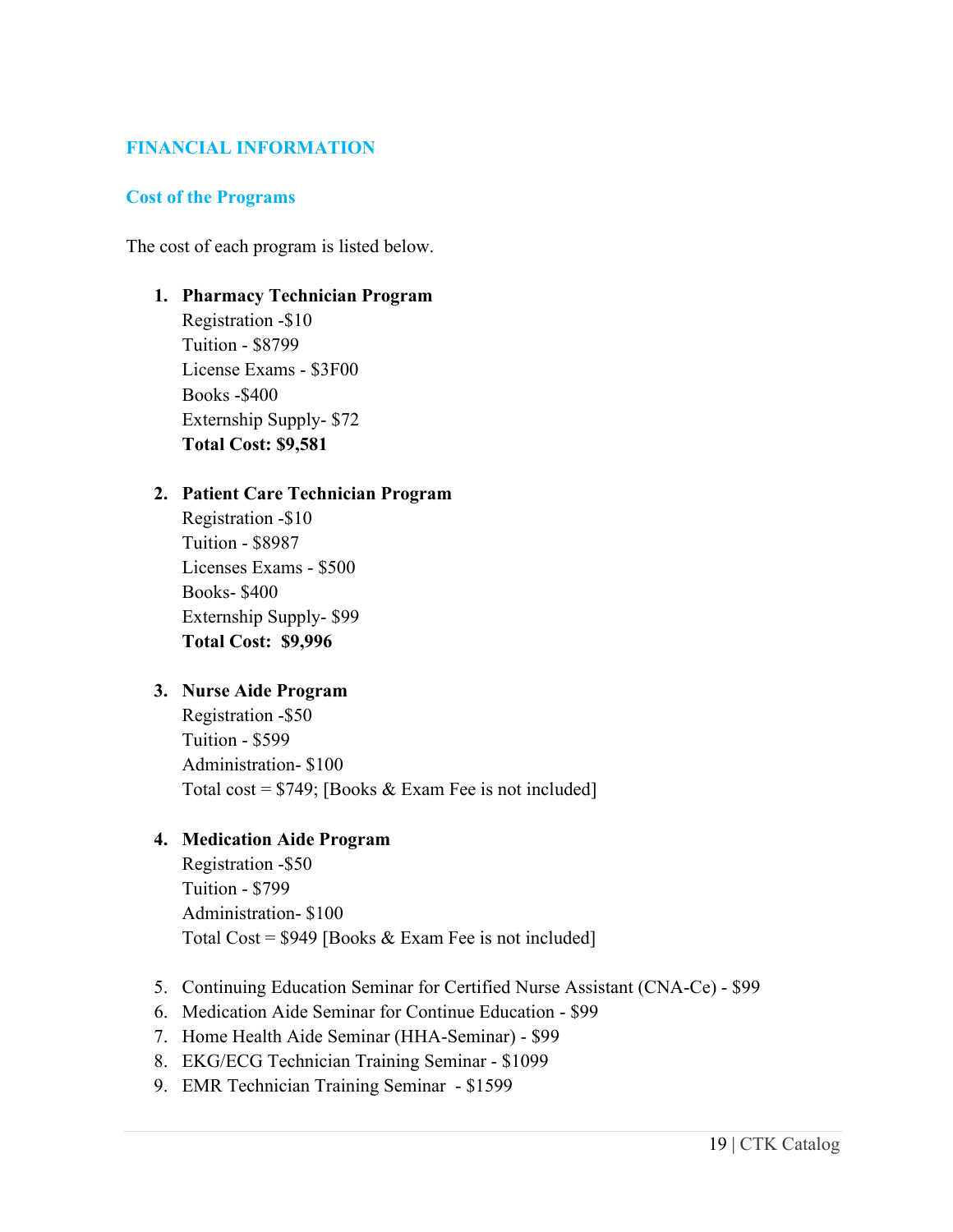- 10. Phlebotomy Technician Training Seminar \$1099
- 11. Fundamentals of A & P and Medical Terminology Training Seminar \$1099

# **Awarding of Aid**

CTK encourages students to utilize Federal Student Aid to assist them with funding for programs eligible for Title IV Aid. CTK has an Admission/ Financial Administrator on staff to assist any student who chooses to complete the admission application and FAFSA application on site. Students may choose to complete the process at home. Counselors are available at the School for any clarification or question. Once the student completes the FAFSA application with the school code, the Institute receives the student information and starts working with his/her ISIR to determine the financial eligibility.

The general rule in packaging the financial aid is that the student's total financial aid must not exceed the student's financial need (Need = Cost of Attendance (both direct and indirect costs) minus the Expected Family Contribution) the need will be filled with various financial aid programs. A Pell Grant is considered the first source of aid to the student and packaging begins with Pell eligibility.

In identifying the payment periods for each program, the Institute ensures that students meet their clock hour, weeks of instruction, attendance and grade point average (GPA) requirements in order to be eligible for the next Title IV, HEA funding disbursement. Each student will be evaluated at the end of each payment period to determine eligibility.

The following is an example of the minimum number of hours and weeks that a student must complete at the end of each payment period to be considered eligible to receive the next Title IV, HEA Aid payments.

Financial Aid Students must attend a minimum of 67% of the cumulative scheduled hours to maintain SAP and complete the course within the maximum allowed period. The attendance percentage is determined by dividing the total hours by the total number of hours scheduled. Students are expected to attend classes as per their enrollment agreement. Students are responsible to clock in and out appropriately to document their hours. Instructors take class attendance and a student must make sure his/her attendance is recorded correctly.

To remain in good academic standing, a student must maintain a least a 70% average (cumulative grade C) and complete the course in the designated time frame. Students who fall below a 70% average may be placed on Academic Probation as well as Title IV, HEA financial aid warning and /or probations if granted.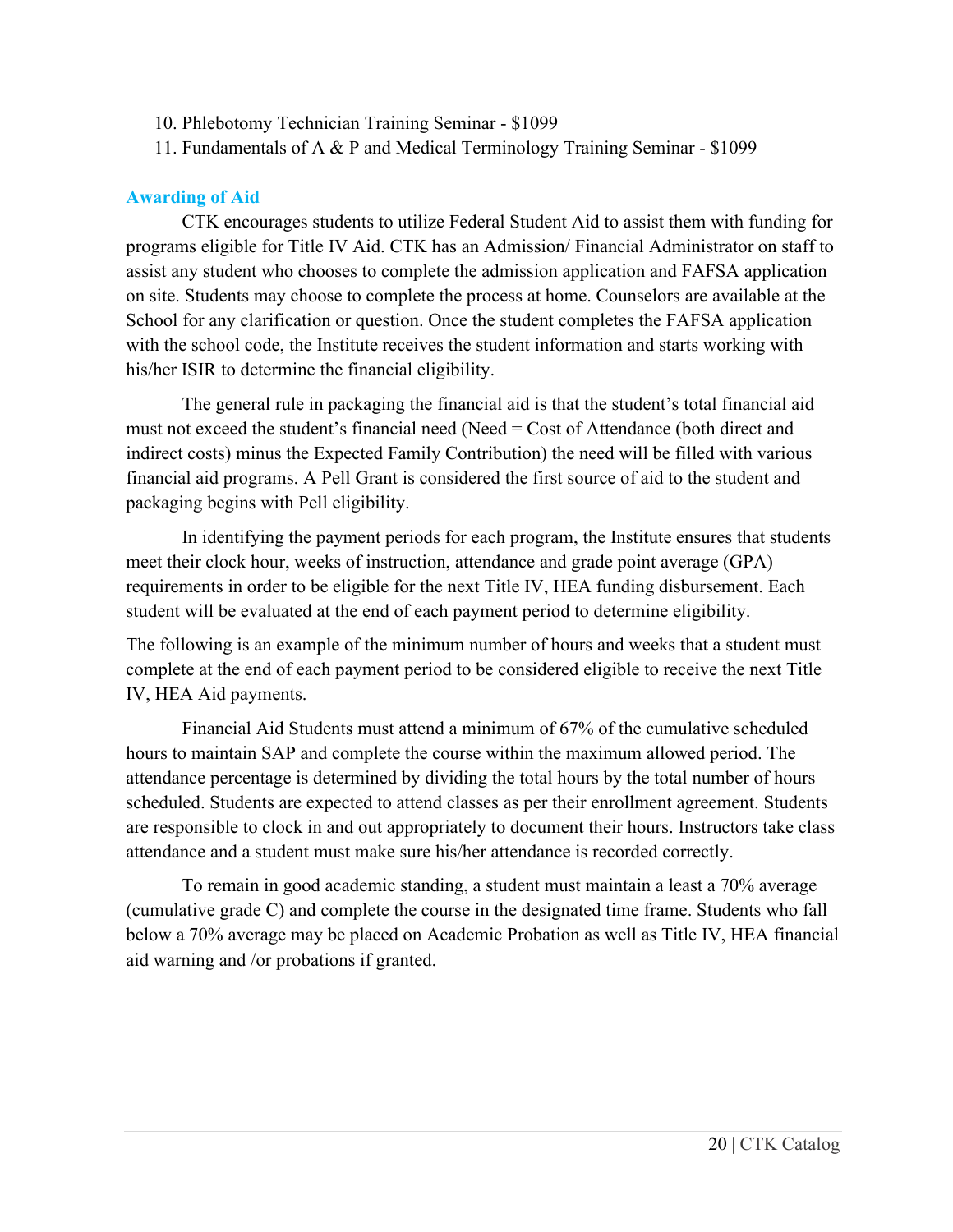# **Return of Title IV Funds**

As per the United States Department of Education Financial aid administration, financial aid is for educational purposes only. Therefore, at CTK, when a student withdraws before completing his/her program, a portion of the funds received by a student may have to be returned. The financial aid office will calculate the Title IV, HEA Federal fund and returns according to the following policies.

In our institution, the title IV, HEA policy applies to students' who withdraw officially from the program, unofficially or fail to return a leave of absence or dismissed from enrollment. The tuition returns policy is separate and distinct from the refund policy published in school catalog.

The Title IV, HEA funds are awarded to the student under the assumption that he/she will attend school for the entire period for which the aid is awarded. When student withdraws, he/she may no longer be eligible for the full amount of Title IV, HEA funds that were originally scheduled to be received. The amount of Title IV, HEA aid earned is based on the amount of time a student spent in academic attendance. Therefore, the amount of Federal funds earned must be determined. If the amount disbursed is greater than the amount earned, unearned funds must be returned. The order of return of unearned funds do not include funds from sources other than the Title IV, HEA programs.

As per the rule, CTK has 45 days (forty-five) from the date that its financial aid office determines that the student has withdrawn to return all unearned funds for which it is required to notify through a written notice to the student if s/he owes a repayment. In the written notice, CTK will advise the student or parent that s/he has 30 (thirty) calendar days from the date that the school sent the notification to accept a post withdraw disbursement. In case a response is not received by our institute from the student or parent within the allowed time frame or the student declines the funds, the school will return any earned funds minus the allowable outstanding charges, that the school is holding to the Title IV, HEA programs.

# **Earned AID**

As per the United States Department of Education, the Title IV, HEA aid is earned in a prorated manner on a per diem basis of calendar days or clock hours, up to the 60% point in the payment period, and the Title IV, HEA aid is viewed as a 100% earned after that point in time. At CTK, a copy of the worksheet used for this calculation is kept in file by financial aid officer and can be verified by the financial aid director.

# Withdraw Before 60% and After 60%

As per the United States Department of Education, CTK must perform a R2T4 to determine the amount of earned aid through the 60% point in each payment period or period of enrollment. The financial aid office will use the Department of Education prorate schedule to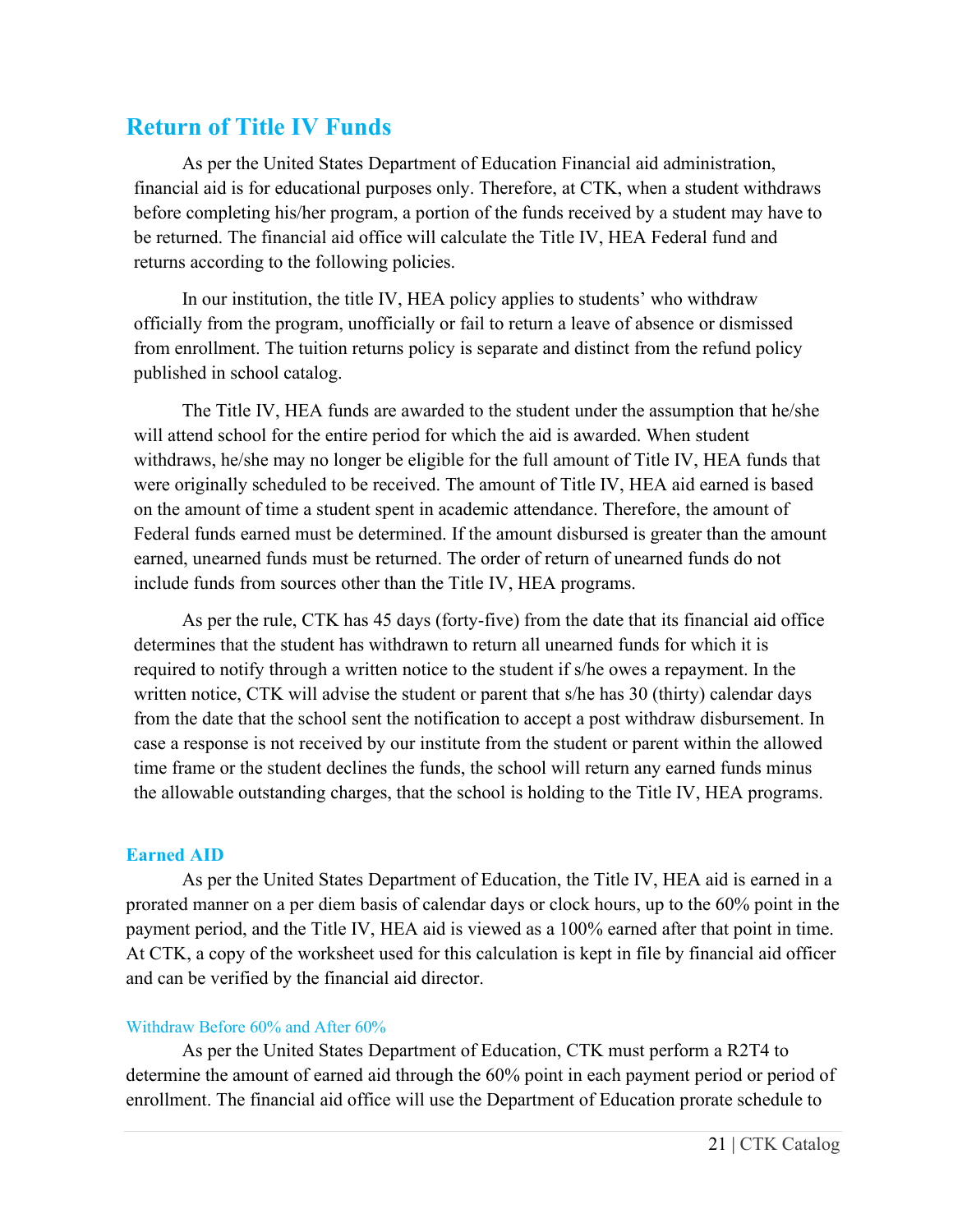determine the amount of the R2T4 funds a student has earned at the time of withdraw. However, after the 60% point in the payment period or period of enrollment, the student has earned 100% of the Title IV, HEA funds s/he was scheduled to receive during this period. At CTK, its business office must still perform a R2T4 to determine the amount of aid that the student has earned.

The financial aid office measures progress in Clock Hours, and uses the payment period for the calculation.

# The Calculation Formula

To determine the amount of the Title IV, HEA aid that was disbursed plus Title IV, HEA aid that could have been disbursed, CTK calculates the percentage of the Title IV, HEA aid earned:

a) Divide the number of clock hours scheduled to be completed in the payment period as of the last date of attendance in the payment period by the total clock hours in the payment period.

# **Hours Scheduled to Complete / Total Hours in Period = % Earned**

- b) If this percentage is greater than 60%, the student earns 100%.
- c) If this percent is less than or equal to 60%, proceeds with calculation.

To calculate the amount of aid a student earned, the financial aid office of CTK follows this formula from the United States Depart of Education-

- Amount of aid Student has earned
- Percentage earned from (multiplied by) Total aid disbursed, or could have been disbursed
- Amount to Be Returned = Subtract the Title IV aid earned from the total disbursed.
- Unearned Percent  $= 100\%$  minus percent earned
- Unearned percent (multiplied by) total institutional charges for the period  $=$  Amount Due from the School.
- If the percent of Title IV aid disbursed is greater than the percent unearned (multiplied by) institutional charges for the period, the amount disbursed will be used in place of the percent unearned.
- If the percent unearned (multiplied by) institutional charges for the period are less than the amount due from the school, the student must return or repay one-half of the remaining unearned Federal Pell Grant.
- Student is not required to return the **overpayment** if this amount is equal to or less than 50% of the total grant assistance that was disbursed /or could have been disbursed. The student is also not required to return an overpayment if the amount is \$50 or less.
- The financial aid office of CTK will issue a grant overpayment notice to student within **30 days** from the date the school determine that the student withdrew, and gives student **45 days** to either:
- Repay the overpayment in full to CTK or Sign a repayment agreement with the U.S.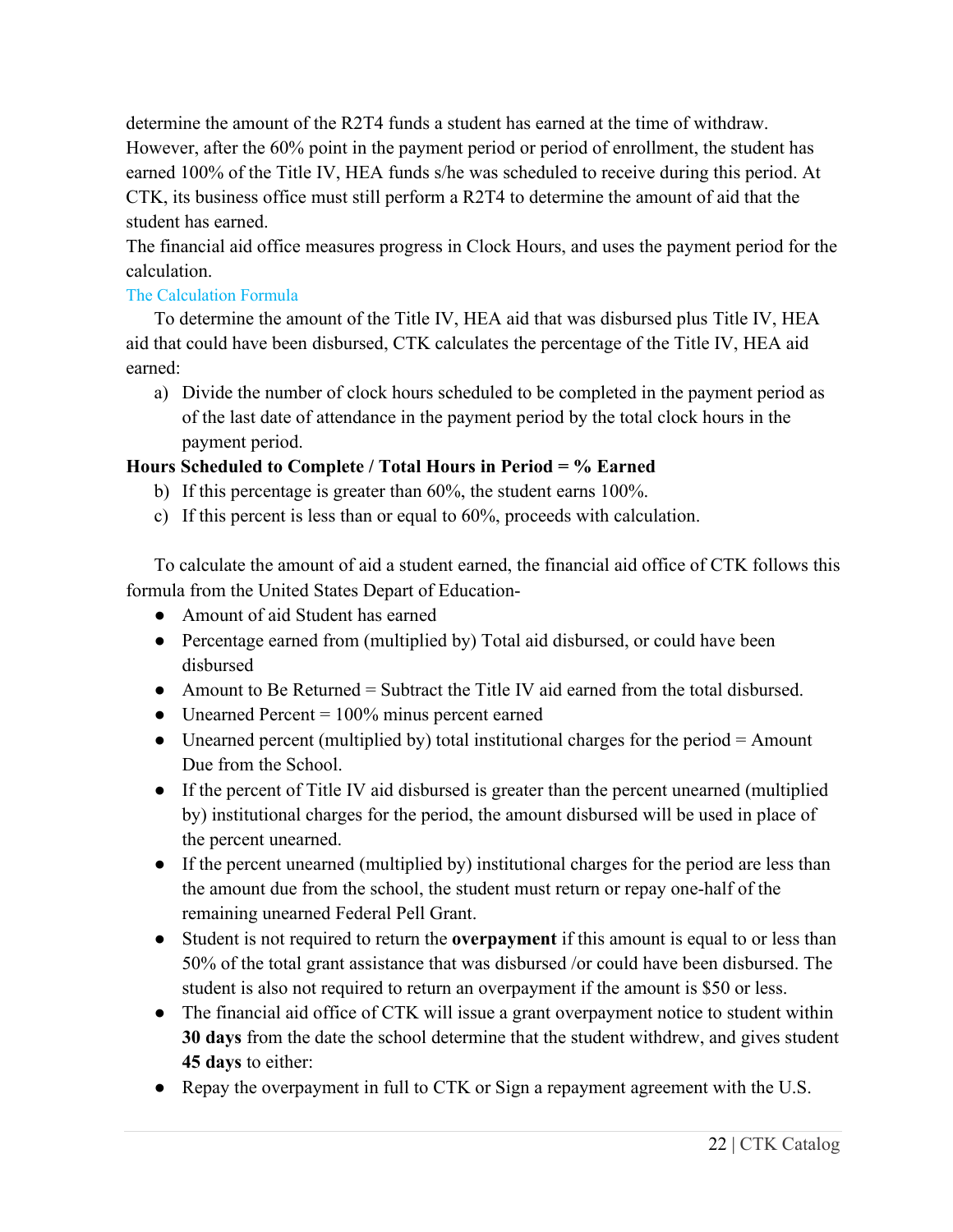Department of Education.

# **Order of Return**

The Business Office of CTK is authorized to return any excess funds after applying them to current outstanding Cost of Attendance (COA) charges. A copy of the Institutional R2T4 work sheet performed is available through the office upon student request. At CTK, In accordance with Federal regulations, when the Title IV, HEA financial aid is involved, the calculated amount of the R2T4 Funds" is allocated in the following order:

- Unsubsidized Direct Stafford loans (other than PLUS loans)
- Subsidized Direct Stafford loans
- Parent Plus loans received on behalf of the student
- Direct PLUS loans received on behalf of the student
- Federal Pell Grants for which a Return is required
- Iraq and Afghanistan Service Grant for which a Return is required
- Federal Supplemental Educational Opportunity Grant
- Other Title IV, HEA assistance

# **Post-Withdrawal Disbursement policy**

If a student did not receive all of the funds that s/he earned, student may be due a postwithdrawal disbursement. As per the United States Department of Education, If the postwithdrawal disbursement includes loan funds, CTK must get student's permission before it can disburse them. However, student may choose to decline some or all of the loan funds so that s/he does not incur additional debt. CTK may automatically use all or a portion of the students' post-withdrawal disbursement of grant funds for tuition and fees (as contracted with the school).

CTK needs student's permission to use the post-withdrawal grant disbursement for all other school charges. If the student does not give permission (CTK may ask for this when student enrolled), then the student will be offered the funds. However, it may be in the best interest of the student to allow the school to keep funds to reduce the debt at the school. The financial aid office attempts to disburse the funds by check. If the check is not cashed, it must return the funds no later than 240 days after the date the school issued the check.If a check is returned to CTK, or an EFT is rejected, the financial aid office may make additional attempts to disburse the funds, if those attempts are made not later than 45 days after the funds were returned or rejected. When a check is returned or EFT is rejected and the school does not attempt to disburse the funds, the funds must be returned before the end of the initial **45-day** period. CTK must cease all attempts to disburse the funds and return them no later than 240 days after the date it issued the first check.

# **Post Withdrawal Disbursement Procedures**

At CTK, the following specific officers are assigned responsibilities to implement the disbursement.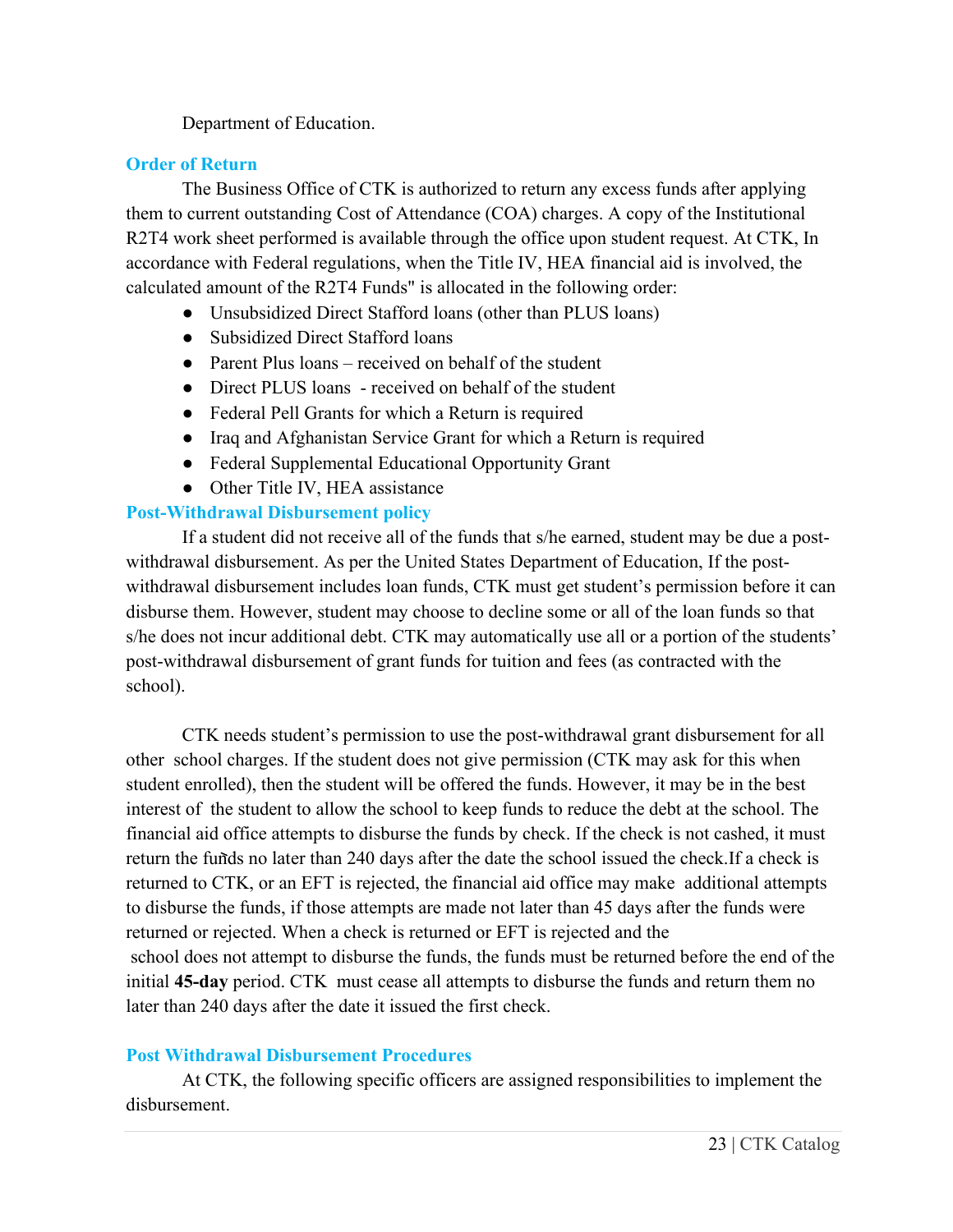# **Financial Aid Officer**

- Students will sign a document during the enrollment process stating whether they would like post-withdrawal disbursements monies to be used to satisfy fees that may have occurred during their enrollment.
- Place the signed form in their Financial Aid folder for the record

# **Business Officer**

- Will be responsible for any post-withdrawal disbursement within 180 days from the date of determination of withdrawal.
- Will return an unclaimed Title IV, HEA credit balance no later than 240 days after the date it issued the first check.

# **Institutional Responsibilities related to the return of Title IV, HEA funds**

Responsibilities of CTK regarding the Title IV, HEA funds are as follows: Provide students information with information in this policy Identify students who are affected by this policy and completing the return of Title IV, HEA funds calculation for those student

# **Return any Title IV, HEA funds due to the correct Title IV, HEA programs**

⮚ CTK is not always required to return all of the **excess funds**; there are situations once the R2T4 calculations have been completed in which the student must return the unearned aid.

# **Over payment of Title IV, HEA Fund**

Any amount of unearned grant funds that a student must return is called overpayment. The amount of grant overpayment that a student must repay is the prorated amount of grant funds received or were scheduled to receive. A student must make arrangement with the office of financial aid of CTK or Department of Education to return the amount of unearned grant funds

Student's Responsibilities related to the return of Title IV, HEA Fund

Returning to the Title IV, HEA programs any funds that were dispersed to the student in which the student was determined to be ineligible for via the R2T4 calculation. At CTK, any notification of withdraw by the student should be in writing and addressed to the campus director or Financial Aid director. However, a student may cancel his or her notification of intent to withdraw by submitting a letter of intent to withdraw the cancellation notice in writing to the campus director.

The requirements for the Title IV, HEA program funds when a student withdraw are separate from any refund policy that CTK may have to return to the student is due to a cash credit balance. Therefore, a student may still owe funds to the school to cover unpaid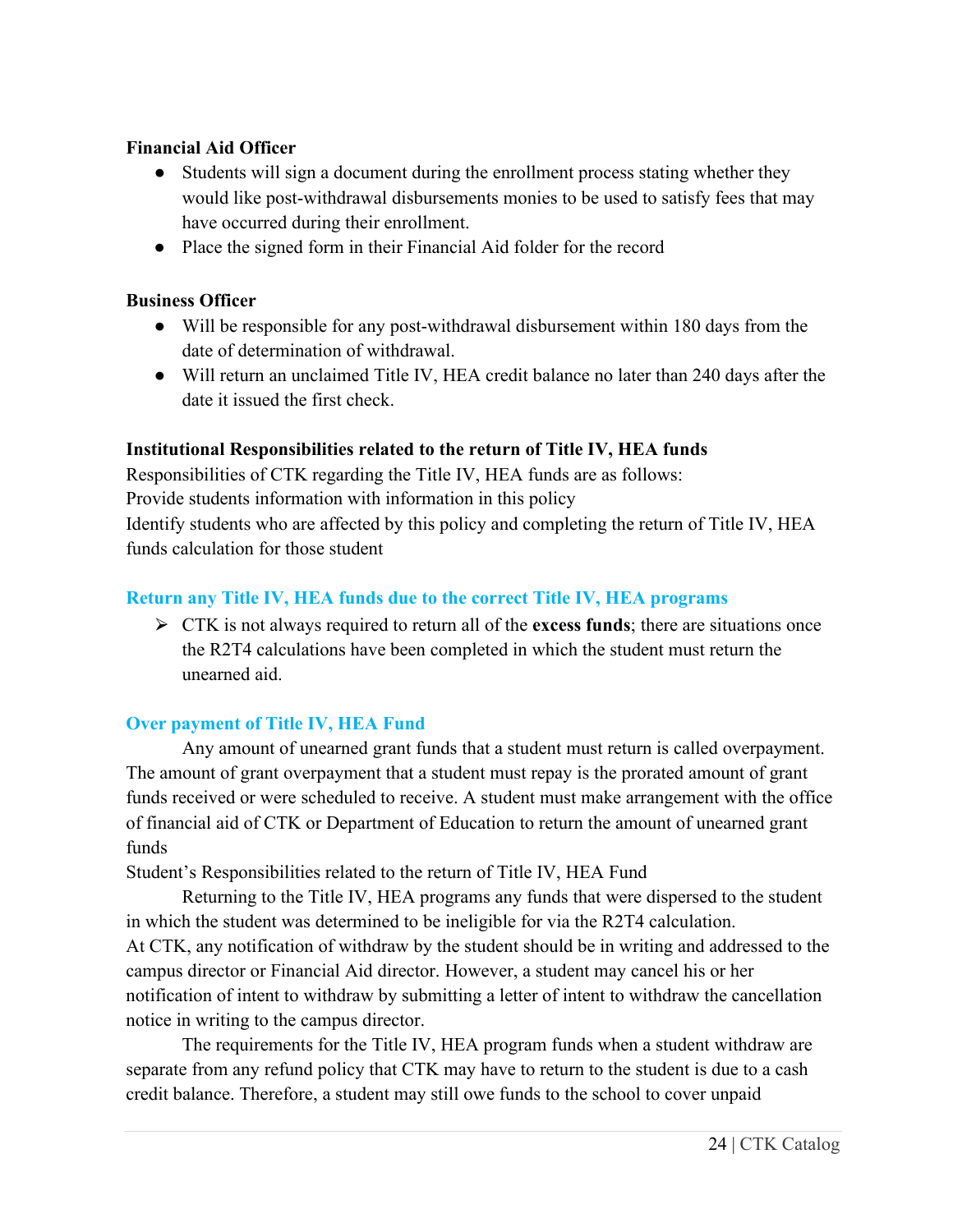institutional charges. CTK may also charge the student for any Title IV, HEA program funds that s/he is required to return on his/her behalf. It is the responsibility of the student to ensure the refund policy, by contacting to the admission officer of CTK .

# **Payment for Training**

Payment for training offered by CTK Healthcare and Career Institute may be made by cash, credit or debit card, personal check, cashier's check or money order. A \$30.00 fee will be charged for personal checks returned for insufficient funds. There is no interest charged for using the installment plan.

# **Transcript Fee**

The first copy of the official student transcript is provided to the graduate or prospective employer at no cost. Subsequent copies of official transcripts will be provided at a cost of \$25.00 per copy.

# **School Calendar**

The following holidays will be observed, and school will be closed as follows:

| President's Day        | Juneteenth Day                            |
|------------------------|-------------------------------------------|
| Memorial Day           | Independence Day                          |
| Labor Day              | Thanksgiving Day                          |
| Day after Thanksgiving | Christmas Eve to Day after New Year's Day |
|                        |                                           |

#### **Hours of Operation**

School facility will be available for Class Room: Monday – Friday 9:00AM. to 10:00PM. Admin office: Monday – Friday, 9:00AM. - 5:00PM

# **Program Start Schedule**

**Nurse Aide:** Enrollment into the nurse aide program is mandatory to be completed one week prior to the start of every new session. New class enrollment begins once the demand of number of students fulfills the minimum number of students required to make the class. **Continuing Education Seminar for Certified Nurse Assistant:** Enrollment may be accomplished during normal office hours up to two-weeks before class begins. New class begins once the classroom activities of previous session ends.

**Medication Aide Training:** Enrollment may be accomplished during normal office hours up to two-weeks before class begins.

**Multiple seminar classes:** Enrollment may be accomplished during normal office hours up to two-weeks before class begins. New class begins once the classroom activities of previous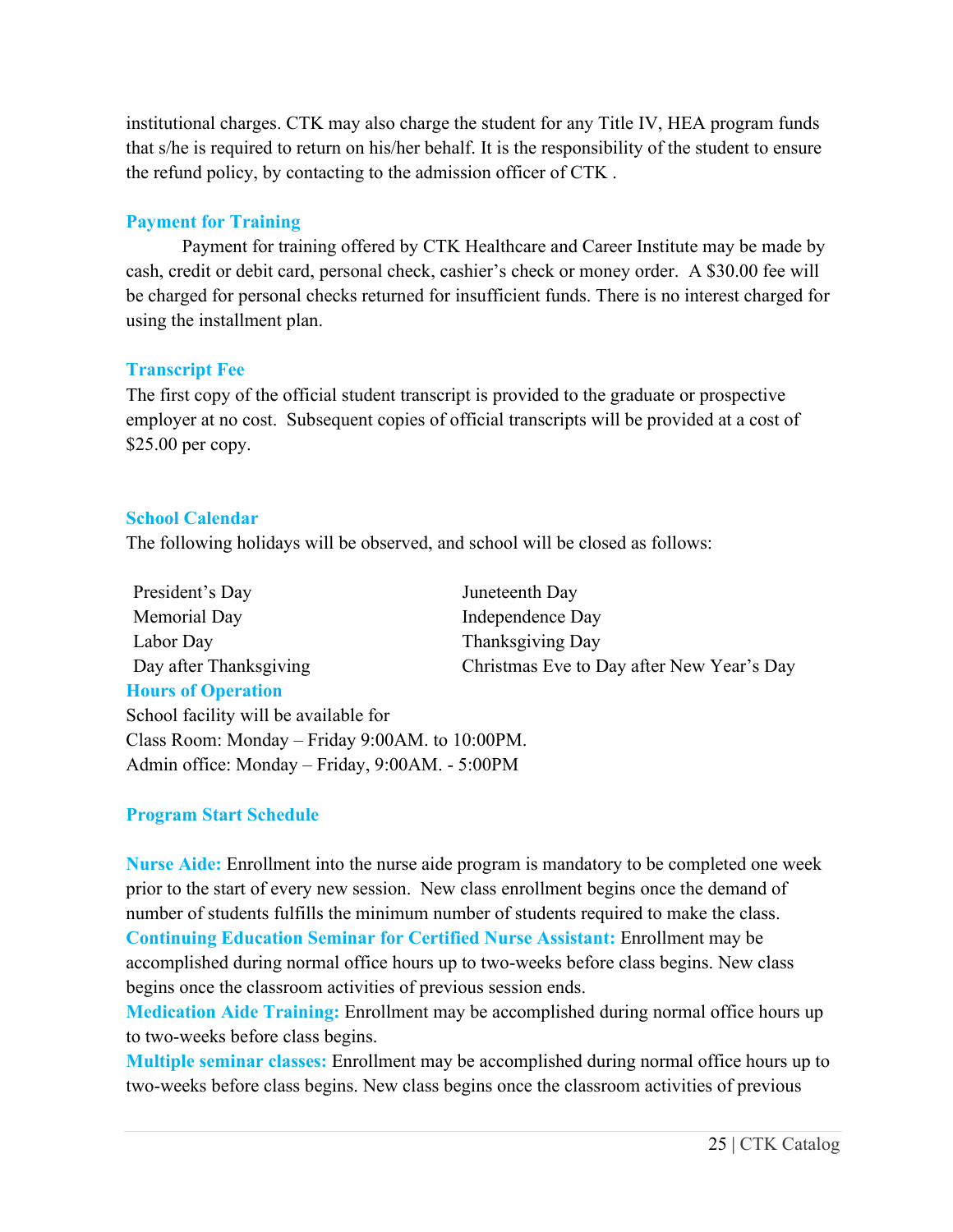#### session ends.

# **Pharmacy Technician and Patient care Technician Programs**

Depending upon the enrollment of students, new session in the morning or in the evening of Pharmacy Technician and Patient Care Technician programs are scheduled to maintain the continuation status of the program. So new session starts prior or right at the end of the completion of the current session, dictated by the number of students enrolled. Programs normally start on first Monday of the week and externship is scheduled towards the end of the session.

**Note:** The course end date may varies due to inclement of weathers, and/or if the proposed start day falls on weekend and, any other extenuating circumstances

# **Clinical sites**

Students are practicing externship in various facility. Students have to follow the practice Guidelines provided by clinical sites and by CTK. After completion of the externship, students need to submit the proof of the document for the graduation purpose. However, if the facility is not available because of Pandemic, students need to attend and complete the extensive lab operated in the campus

#### **Financial Aid**

Pharmacy Tech and PCT programs are eligible for Federal Financial Aid

# **MORE ABOUT PHARMACY TECHNICIAN PROGRAM**

# **Trainee License**

Students are required to apply for the Pharmacy Technician Trainee License within two weeks of enrollment. Students can visit Texas Board of Pharmacy [\(https://www.pharmacy.texas.gov/\)](https://www.pharmacy.texas.gov/) for more information. FAFSA covers fee for training license and fingerprints for the training license.

How to apply for training licensing

- 1. Tx state board of Pharmacy create Account [\(https://www.pharmacy.texas.gov/\)](https://www.pharmacy.texas.gov/)
- 2. Apply for Ph tech training license
- 3. Schedule for finger printing

Failure to obtain Trainee License prohibits student from externship training.

# **Licensing Exam**

Students are required to apply for the Pharmacy Technician licensing upon completion of the courses. Please visit Pharmacy Technician Certification Board (PTCB) [\(https://www.ptcb.org/\)](https://www.ptcb.org/) for the exam registration. Student will be able to apply for the job when they pass the PTC.

# **Fail Policy**

Candidates can re-take exam 60 days after, for first 2 re-take attempts. Third retake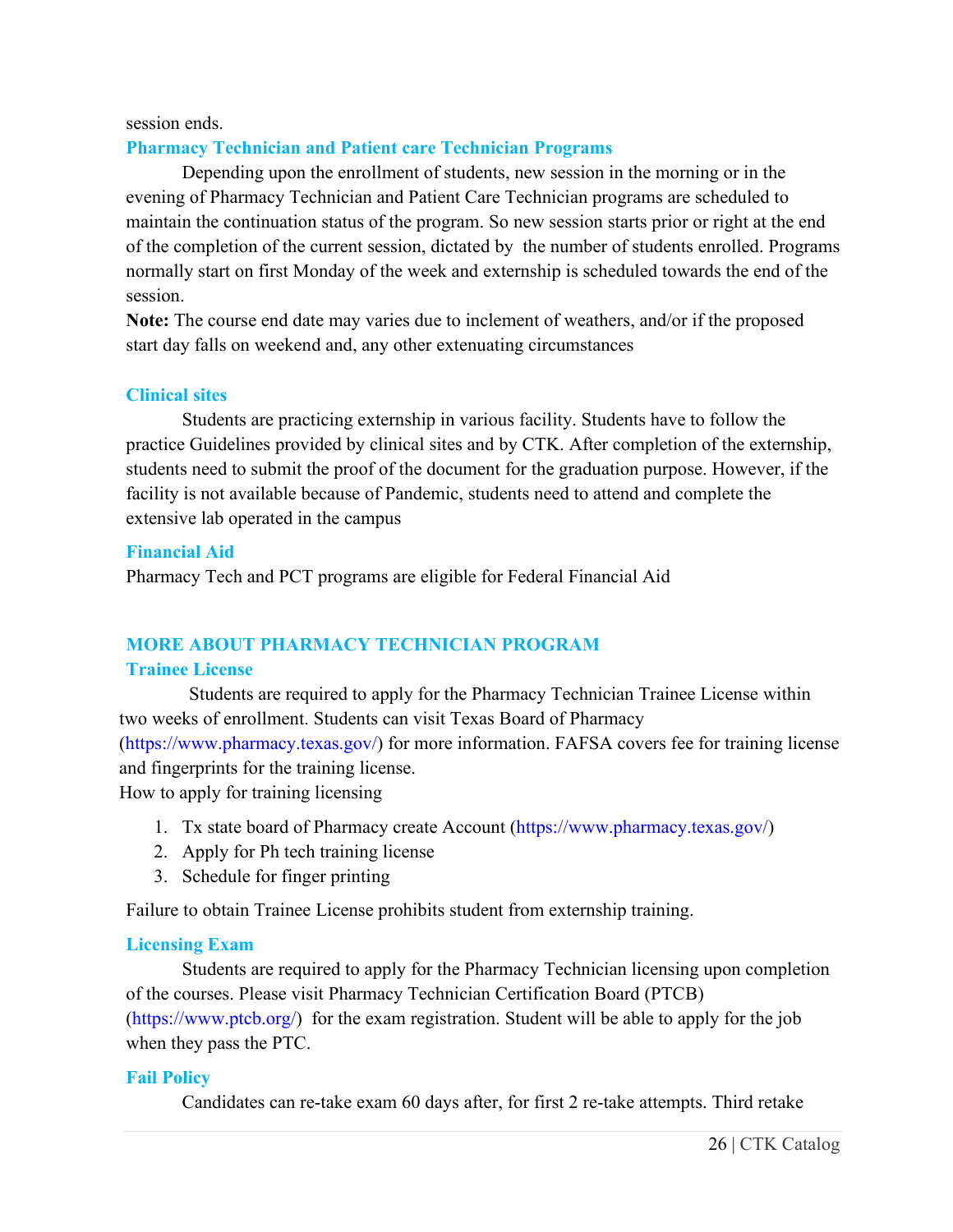attempt must be taken 6 months later. After that, appeal to PTCB board required.

#### **PTCB review exam**

Tutor and instructor at CTK will help students for the preparation of PTCB. Students may want to use computer lab and library of CTK for PTCB exam preparation.

# **CLASS SCHEDULES**

# **Nurse Aide, Medication Aide, Patient Care Technician & Pharmacy Technician Programs**

CTK has open enrollment policy to enroll in Morning, evenings, afternoons and weekend Sessions. So the classes may be scheduled throughout the year, based on needs and enrollments numbers. Students may be allowed a 10-minute break every hour at 10 minutes until the hour during classroom training. Under no circumstance will break time exceed 10 minutes.

#### **Continuing Education Seminar for Certified Nurse Assistant**

Home Health Aide Seminar (HHA- Seminar), EKG/ECG Technician Training Seminar, EMR Technician Training Seminar, Phlebotomy Technician Training Seminar, Fundamentals of A & P and Medical Terminology Training Seminar, Continue Education Seminar for Pharmacy Technician, PTCB exam preparation review seminar, and Medical Coding and Billing seminars will be scheduled as per the needs of the students.

# **Breaks and Mealtimes**

Students may be allowed a 10-minute break every hour at 10 minutes until the hour during classroom training. Under no circumstance will break time exceed 10 minutes. Students will not be allowed a meal break during the classroom portion of their training. During Externship, students may be allowed a one-hour meal break at a time determined by the clinical site supervisor.

# **Scheduled Vacation Periods**

School has no Vacation Period but will observe all scheduled holidays.

# **GENERAL ADMISSION POLICY FOR ALL THE PROGRAMS**

Students can apply for enrollment throughout the calendar year.

1. Students should be required to complete the pre enrollment form and will be evaluated by admission officer/admission committee.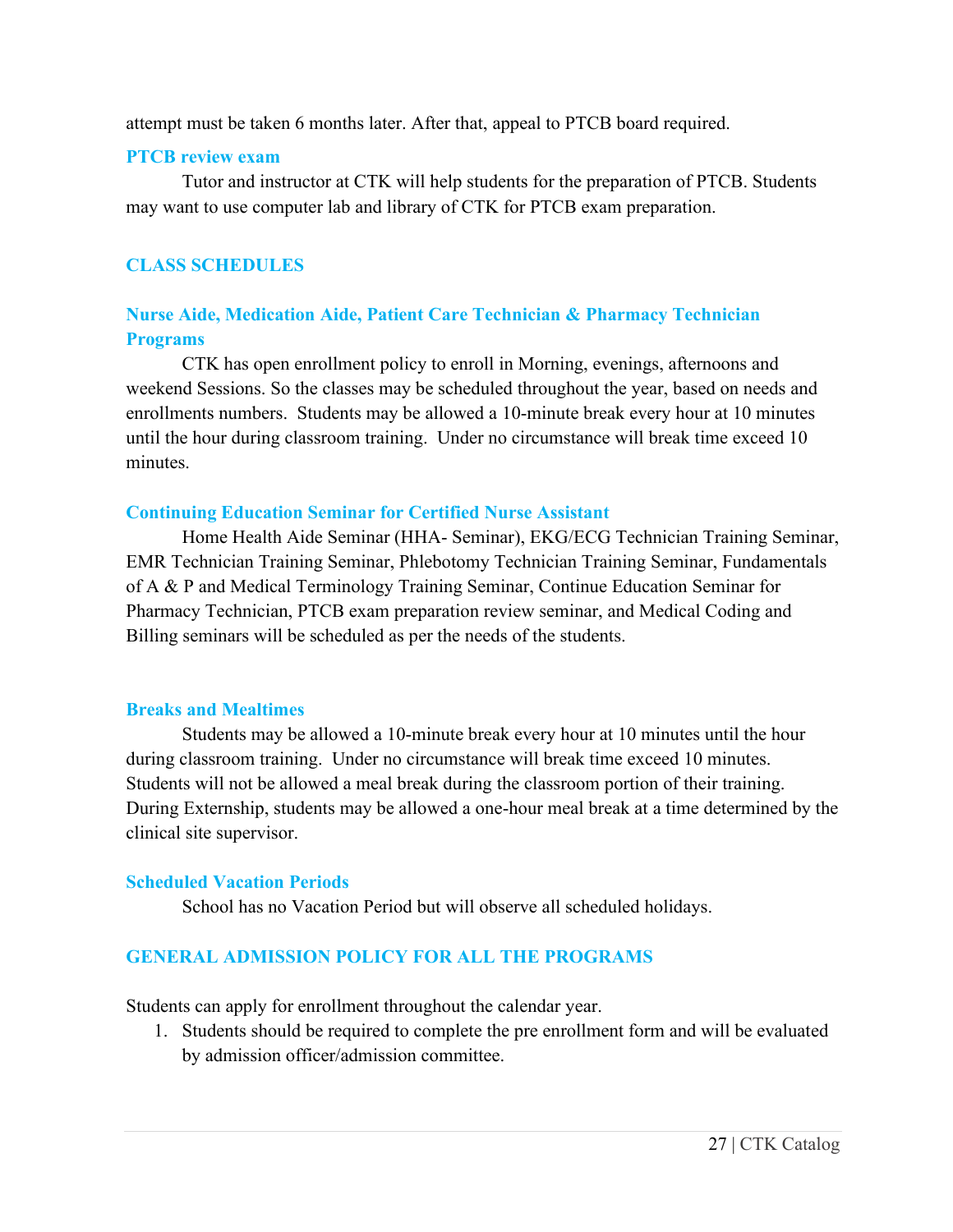2. US citizens and resident aliens are eligible to apply for admission. An adult (18 years or above) can apply directly for admission. However, a person with minimum age of 17 years can apply with written parental or legal guardian permission for admission.

Application for Admission must include the following documents:

- 3. A completed Admission Application. An application must be submitted prior to enrollment in classes. Applications completed by a third party on behalf of the candidate will not be accepted. Students who owe any fee or tuition will not be permitted to enroll until the debt is settled.
- 4. A non-refundable application fee of \$20.00 should be paid.
- 5. Every student be required to attend a New Student Orientation session and register for classes.
- 6. Show the original diploma or High School transcript from an accredited high school. OR General Education Development (GED): Provide official copies of your GED. OR, college transcript or Diploma.

Student can be admitted in "Conditional Status". However, student cannot be graduated, failure to submit the missed items if s/he miss to provide any document per the program enrollment requirements

For the enrollment, please contact at CTK Healthcare and Career Institute, 3455 N. Beltline Rd, Suites 203, Irving, TX 75062-7861, (214) 441 – 3556.

# **ENROLLMENT REQUIREMENTS**

# **General requirements**

To be accepted into all programs applicants must

- 1. complete a pre-enrollment form
- 2. complete a personal interview with the school director or enrollment representative
- 3. an application for admission
- 4. be at least 18 years of age. If a student is 16 or 17 years of age during admission, a legal guardian also has to sign in the application for admission.
- 5. present proof of secondary education (high school diploma or college transcript or GED certificate)
- 6. not be listed as unemployable on the Employee Misconduct Registry (EMR), or
- 7. not have been convicted of a criminal offense listed in the Texas Health and Safety Code §250.006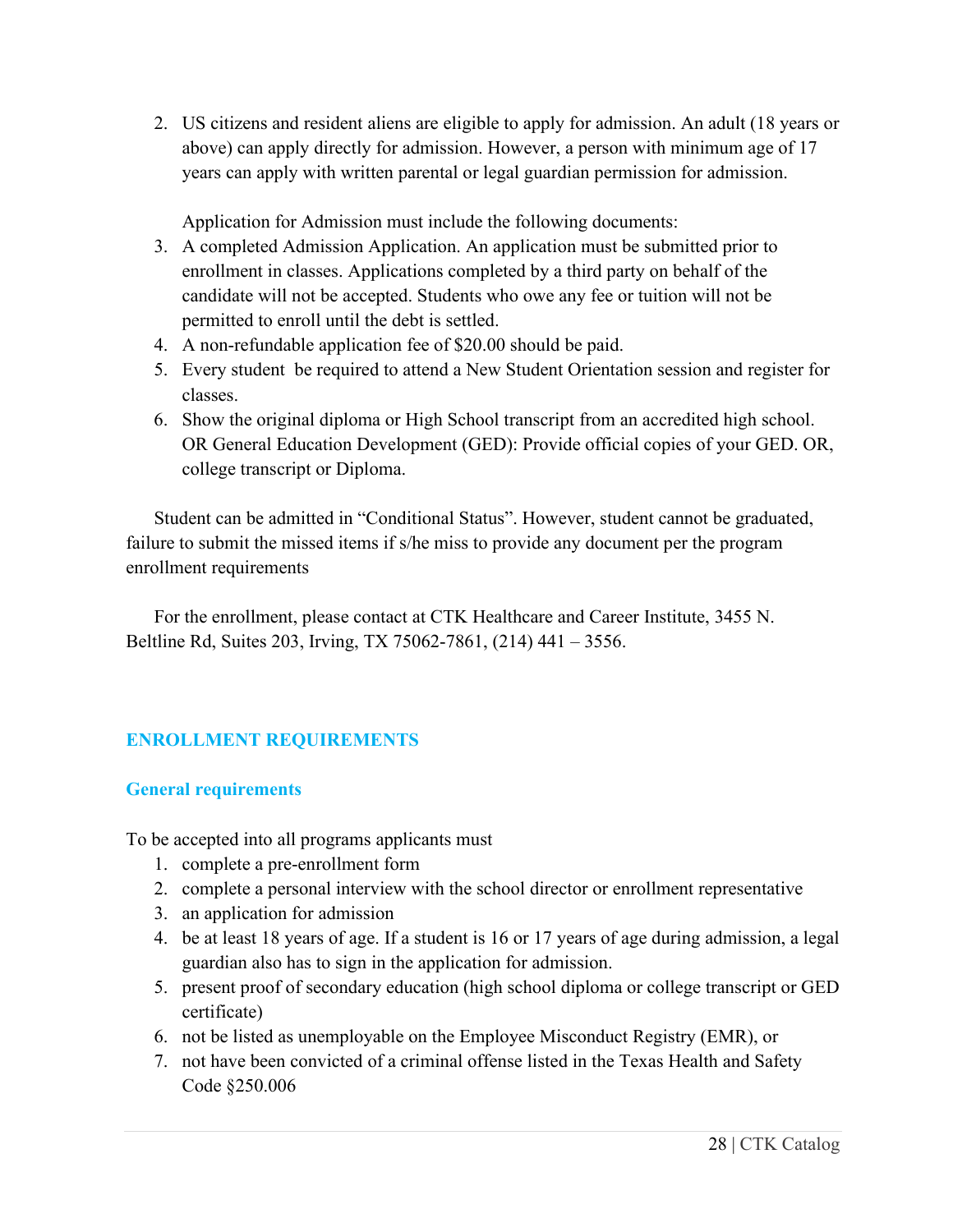Prospective students will not be denied admission on the basis of race, color, national origin, sex, handicap, age or veteran status (except where age, sex or handicap constitute a bona fide occupational qualification necessary to proper and efficient administration).

# **Specific Requirements Nurse Aide**

\*\*Note: Prospective students who have some education and /or work experience but did not receive high school diploma would be given an opportunity to take the Wonderlic Basic Skills Test which measures for basic verbal and math test for adults for training program eligibility as follows: **TEST:** Wonderlic Basic Skills Test (Ability to Benefit) **SCORE:** 200 verbal / 210 quantitative skill of 500 (Note: Administer with paper & pencil and score using PC software)

- 8. not be listed on the Nurse Aide Registry in "revoked" status, or
- 9. not be listed as unemployable on the Employee Misconduct Registry (EMR), or
- 10. not have been convicted of a criminal offense listed in the Texas Health and Safety Code §250.006

# **Continuing Education Seminar for Certified Nurse Assistant**

- 1. Admission prerequisite will serve as continuing education requirement for Certified Nurse Assistant in the State of Texas.
- 2. Individuals must be certified nurse aide/ assistant as evident by their submission of license or letter from Health and Human Services or (HHS).
- 3. not be listed on the Nurse Aide Registry in "revoked" status, or
- 4. not be listed as unemployable on the Employee Misconduct Registry (EMR), or
- 5. not have been convicted of a criminal offense listed in theTexas Health and Safety Code §250.006

# **Medication Aide Training**

- 1. be able to read, write, speak and understand English.
- 2. be free of communicable diseases and in suitable physical and emotional health to safely administer medications;
- 3. be able to qualify as per the background check requirement of the State's Medication Aide office and have a criminal background check to include and submitting fingerprints
- 4. be employed as a Certified Nurse Aide listed on the Texas Nurse Aide Registry in active status and currently employed in a facility licensed under Texas Health and Safety Code Chapter 242 on the class start date or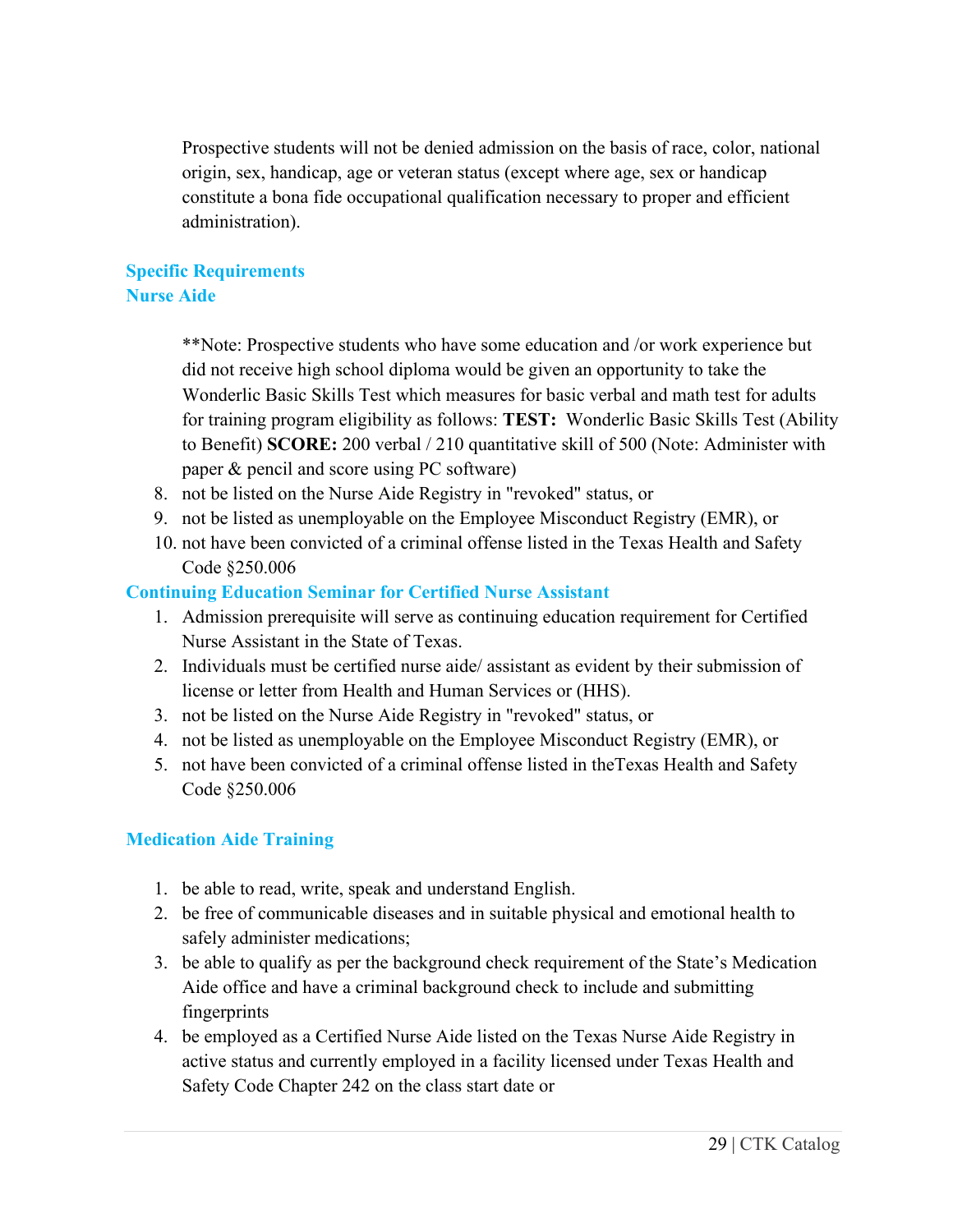- 5. be employed on the class start date as a non-licensed direct care staff in a facility licensed under Chapter 247 or an ICF-MR facility, State School for the Mentally Retarded or for the Texas Department of Criminal Justice and have 90 days previous employment as non-licensed direct care staff in the year preceding the class start date and
- 6. provide a Long-Term Care Facility (LTC)\*\* Commitment Form completed by authorized LTC Facility official.

\*\*Failure to provide a properly completed and signed LTC Commitment Form will result in the applicant being denied entry into Medication Aide Training program.

# **Home Health Aide Seminar (HHA- Seminar)**

In order to be accepted into the Home Health Seminar, applicants must:

- 1. have completed the Nurse Aide training administered as per the rules established state agency. A "Certificate of Completion" of Nurse Aide training must be submitted during enrollment.
- 2. not be listed on the Nurse Aide Registry in "revoked" status, or
- 3. not be listed as unemployable on the Employee Misconduct Registry (EMR), or
- 4. not have been convicted of a criminal offense listed in the Texas Health and Safety Code §250.006

# **Pharmacy Technician Training**

- 1. complete a personal interview with the school director or enrollment representative;
- 2. have a criminal background check to include submitting fingerprints
- 3. register with the Texas State Board of Pharmacy (Board) as a pharmacy technician trainee
- 4. not have been convicted of a criminal offense listed in the Texas Health and Safety Code §250.006

**NOTE**: Students enrolled in the pharmacy technician program failed to submit fingerprinting will not issue the Trainee license. Without a Trainee license, student cannot completes Externship portion of the program and cannot graduate from the program.

# **Patient Care Technician (PCT)**

In order to be accepted into Patient Care Technician applicants must-

- 1. complete a personal interview with the school director or enrollment representative;
- 2. have a criminal background check to include submitting fingerprints and
- 3. not be listed on the Nurse Aide Registry in "revoked" status, or
- 4. not be listed as unemployable on the Employee Misconduct Registry (EMR), or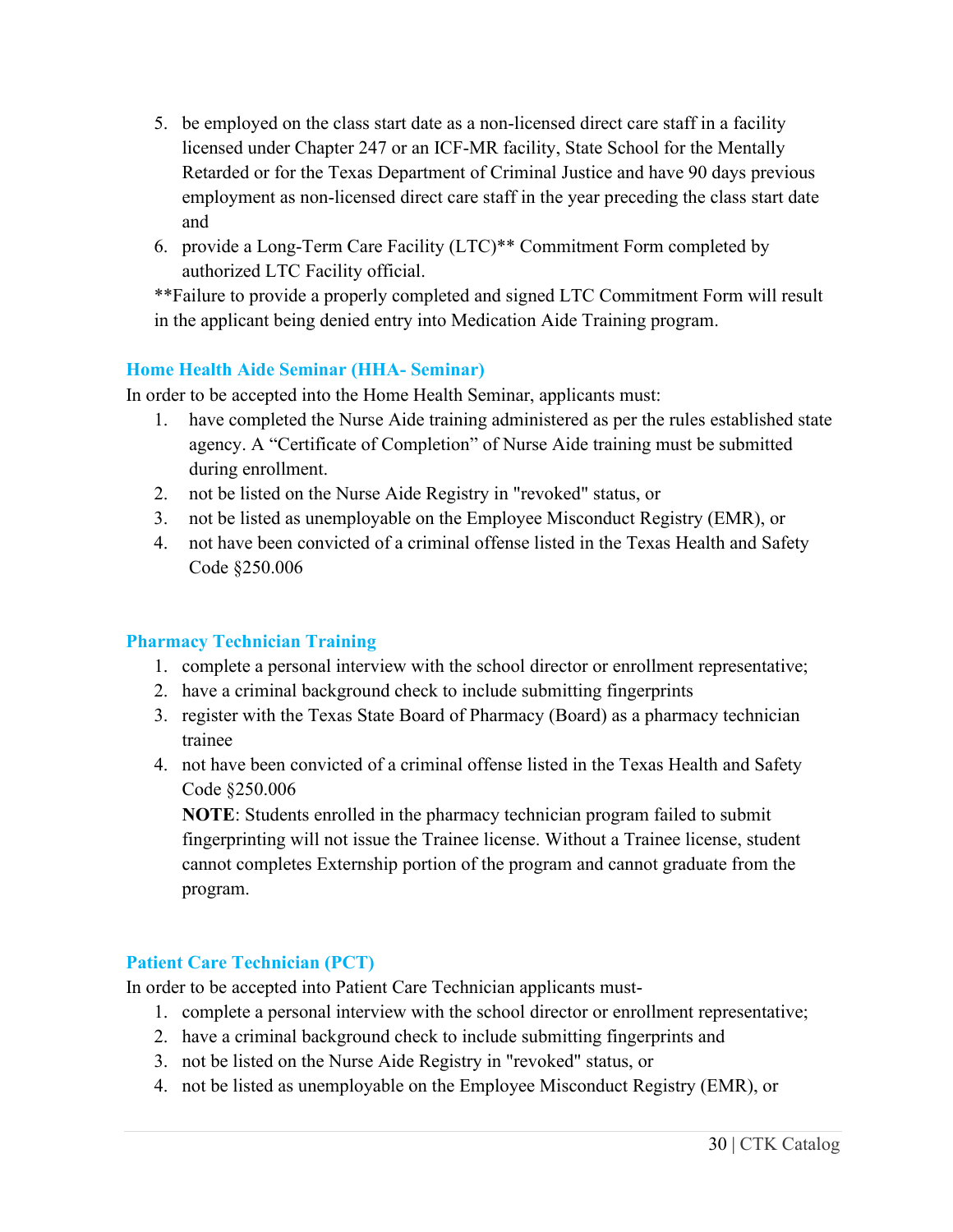5. not have been convicted of a criminal offense listed in the Texas Health and Safety Code §250.006

# **CANCELLATION POLICY**

A full refund will be made to any students who cancels the enrollment within 72 hours (until midnight of the third day excluding Saturdays, Sundays and legal holidays) after the enrollment. A full refund will also be made to any student who cancels enrollment within the student's first three scheduled class days. However, the school may retain administrative fees not to exceed \$100 along with extra expenses that are necessary for the portion of the enrolled programs.

# **REFUND POLICY**

- 1. Refund computations will be based on scheduled course time of class attendance through the last date of attendance. Leaves of absence, suspensions and school holidays will not be counted as part of the scheduled class attendance.
- 2. The effective date of termination for refund purposes will be the earliest of the following:
	- a. The last day of attendance, if the student is terminated by the school.
	- b. The date of receipt of written notice from the student; or
	- c. Ten school days following the last date of attendance.
- 3. If tuition and fees are collected in advance of entrance, and if after expiration of the 72 hour cancellation privilege the student does not enter school, a nonrefundable administrative fees shall be retained by the school for the entire residence program or synchronous distance education course not to exceed than \$100..
- 4. If a student enters a residence or synchronous distance education program and withdraws or is otherwise terminated, the school or college may retain not more than \$100 in nonrefundable administrative fees for the entire program. The minimum refund of the remaining tuition and fees will be the pro rata portion of tuition, fees, and other charges that the number of hours remaining in the portion of the course or program for which the student has been charged after the effective date of termination bears to the total number of hours in the portion of the course or program for which the student has been charged. A student may not get a refund if the student has completed 75 percent or more of the total number of hours of the program for which the student has been enrolled and charged on the effective date of termination.
- 5. Refunds for items of extra expense to the student, such as books, tools, or other supplies should be handled separately from refund of tuition and other academic fees. The student will not be required to purchase instructional supplies, books and tools until they are required. Once these materials are purchased, no refund will be made. For full refunds, the school can withhold costs for these types of items from the refund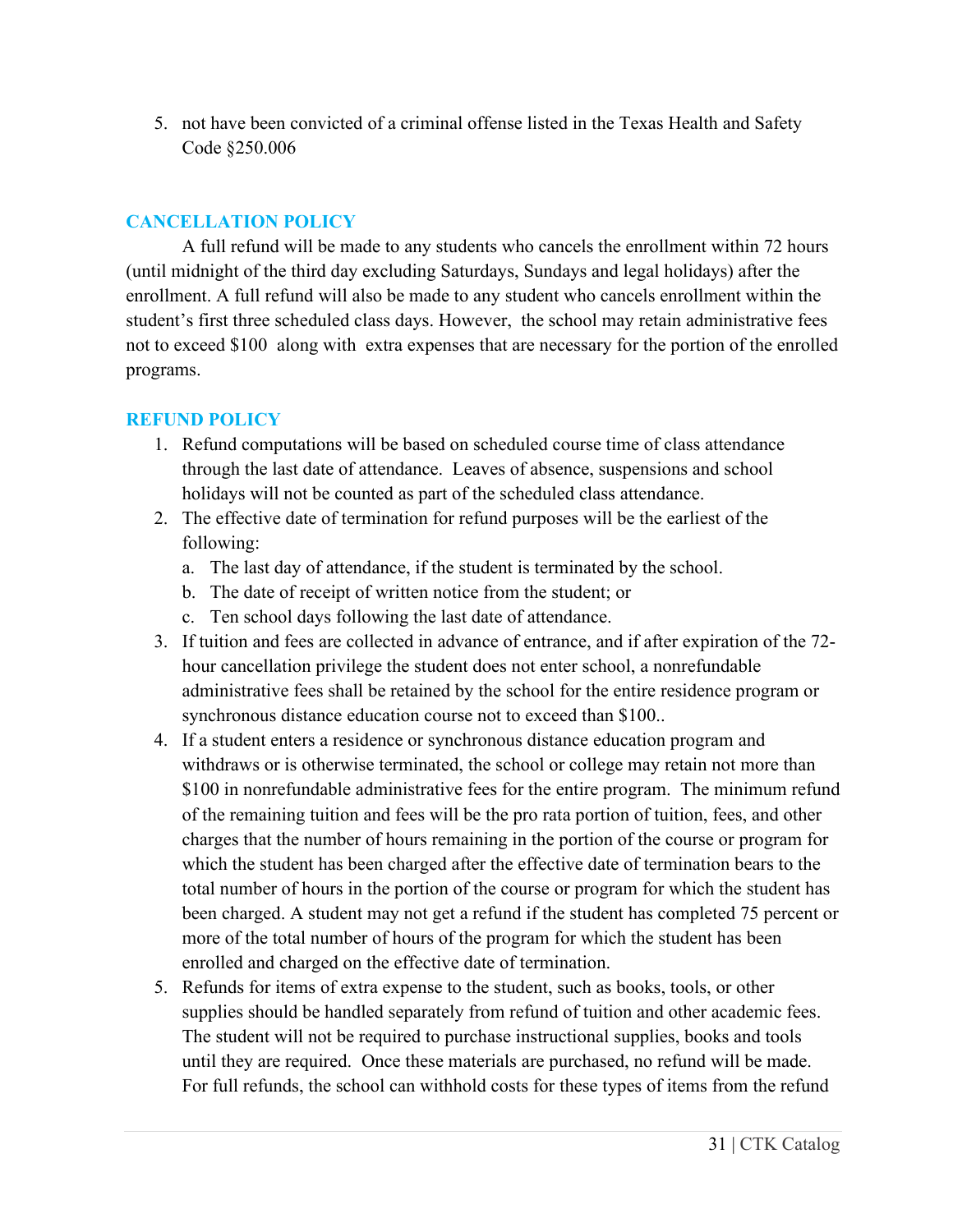if they were necessary for the portion of the program attended and separately stated in the enrollment agreement.

- 6. A student who withdraws for a reason not related to the student's academic status after the completion of 75 percent course work, the students shall be given a grade of "incomplete" upon the request and permitted to re-enroll in the course or program within 12-month period following the withdrawal date to complete the remaining courses without payment of additional tuition.
- 7. A full refund of all tuition and fees is due and refundable in each of the following cases:
	- a. If an enrollee is not accepted by the school;
	- b. If the course of instruction is discontinued by the school and this prevents the student from completing the course; or
	- c. If the student's enrollment was procured as a result of any misrepresentation in advertising, promotional materials of the school, or representations by the owner or representatives of the school.

A full or partial refund may also be due in other circumstances of program deficiencies or violations of requirements for career schools and colleges.

8. Refund policy for students called to active military service.

When a student withdraws from the school or college as a result of the student being called to active duty in a military service of the United States or the Texas National Guard may elect one of the following options for each program in which the student is enrolled:

- 1. if tuition and fees are collected in advance of the withdrawal, a pro rata refund of any tuition, fees, or other charges paid by the student for the program and a cancellation of any unpaid tuition, fees, or other charges owed by the student for the portion of the program the student does not complete following withdrawal;
- 2. a grade of incomplete with the designation "withdrawn-military" for the courses in the program, other than courses for which the student has previously received a grade on the student's transcript, and the right to re-enroll in the program, or a substantially equivalent program if that program is no longer available, not later than the first anniversary of the date the student is discharged from active military duty without payment of additional tuition, fees, or other charges for the program other than any previously unpaid balance of the original tuition, fees, and charges for books for the program; or
- 3. the assignment of an appropriate final grade or credit for the courses in the program, but only if the instructor or instructors of the program determine that the student has:
	- a. satisfactorily completed at least 90 percent of the required coursework for the program; and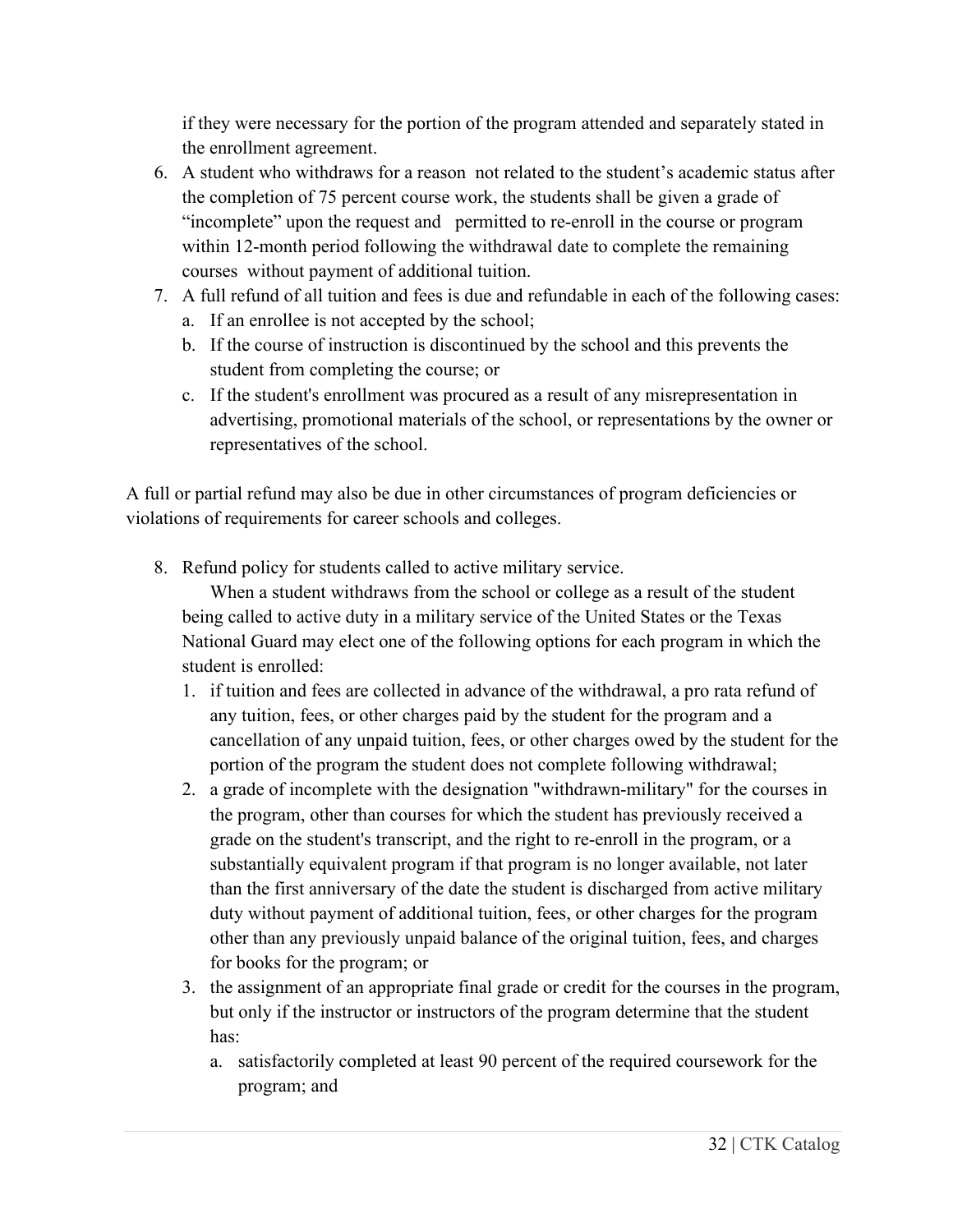- b. demonstrated enough mastery of the program material to receive credit for completing the program.
- c. The payment of refunds will be totally completed such that the refund instrument has been negotiated or credited into the proper account(s), within 60 days after the effective date of termination.

# **GRADING POLICY**

CTK uses the following individual letter and numeric grading systems for all programs that includes quizzes, exams, class activities, clinicals and exams.

CTK Healthcare & Career Institute uses the following grading scale and making system. Any grade of "C" or higher on the classroom quizzes are considered satisfactory:

CTK Healthcare & Career Institute Grading Scale

- $A = 90-100$
- $B = 80-89$
- $C = 75 79$
- $D = 60 74$
- $F = 59$  and below

Clinical: Skill and Clinical performance will be evaluated as satisfactory, needs improvement or unsatisfactory (using on Texas Nurse Aide Performance Records checklist for skills and performance assessment) as below. Students must have a score of 'S' to pass. " $S$ " = Satisfactory

- "NI" = Need Improvement
- " $U$ " = Unsatisfactory"

Grades may be provided in the transcript to students at the end of the program. As needed, student progress report (SPR) may be provided to the students in the half way of the program. CTK Healthcare and Career Institute uses average grade points as they accumulate through each section of study to assess student performance. Grade percentage will then be translated into grade point for comparative performance evaluation. If a student must retake a subject, the most current grade will be used to determine the student's overall Grade Point Average (GPA).

Grades will be determined using the following scale:

91% - 100% tests, quizzes and performance of skills  $= A (4 \text{ Grade Points})$ 

```
81% - 90% tests, quizzes and performance of skills = B (3 Grade Points)
```
71% - 80% tests, quizzes and performance of skills  $= C (2 \text{ Grade Points})$ 

```
61% - 70% tests, quizzes and performance of skills = D (1 \text{ Grade Point})
```
 $0\%$  - 60% tests, quizzes and performance of skills = F (0 Grade Points)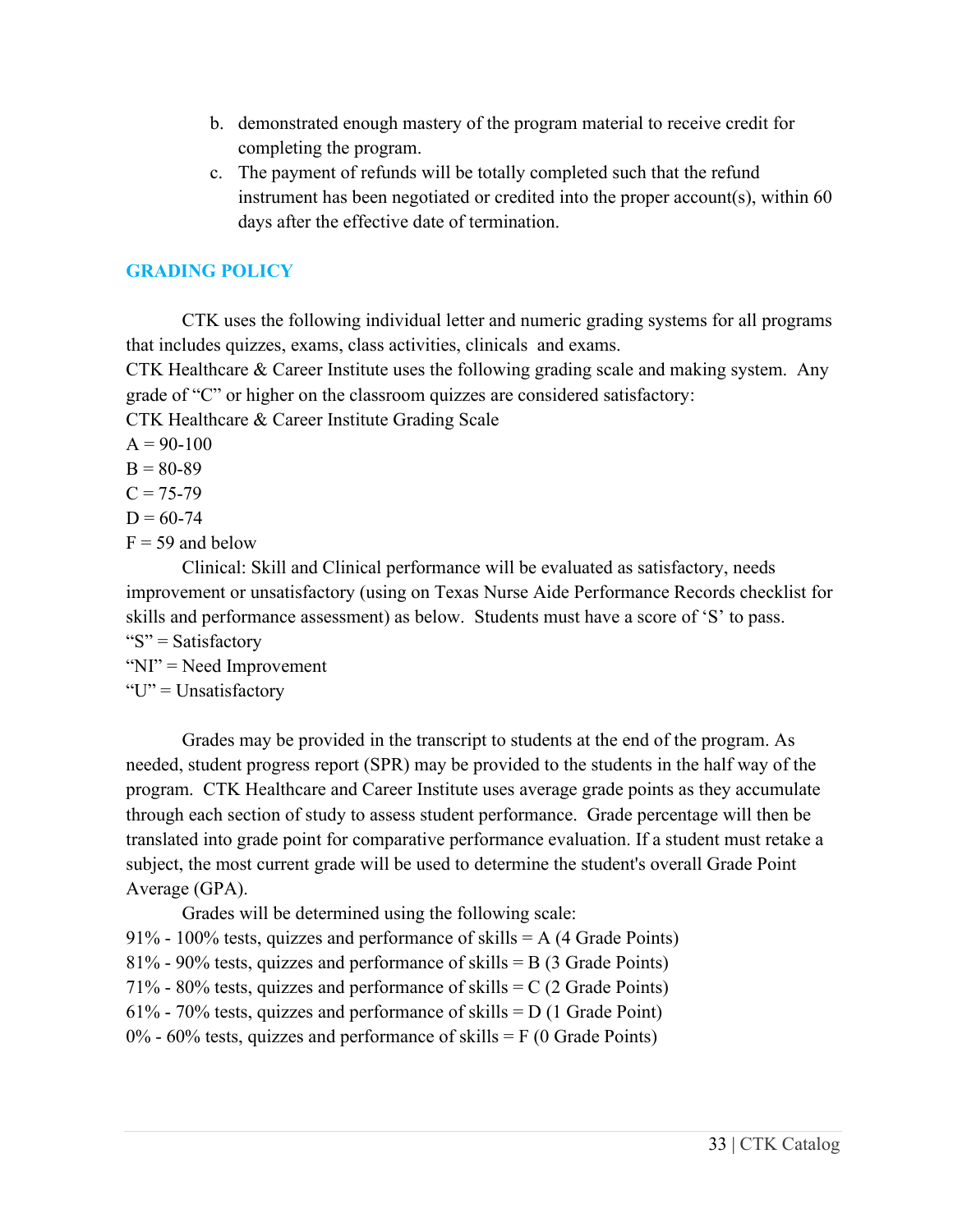#### **SATISFACTORY PROGRESS POLICY [SAP]**

In our institute, Satisfactory Academic Progress (SAP) policy applies to all students enrolled in any authorized programs irrespective of the eligibility or ineligibility to the Title IV, HEA funds. Students should maintain SAP to continue eligibility for Title IV, HEA funding along with a good cumulative educational work during a length of the program. Students' good attendance and excellence in academic will be considered toward meeting requirements for the Title IV, HEA funds throughout the program. Moreover, any low perming students will receive necessary advice to improve their academics as well as attendance in a timely manner.

At CTK, satisfactory progress in attendance and academic work are the requirements to receive the Federal Title IV, HEA funds. To determine SAP, all students are evaluated in their academic performance and attendance through the Evaluation point. The progress of evaluation period for Title IV purposes will be performed at the mid-point of the program. In addition, if the student meets a minimum grade of C or 70% GPA, by the end of the last payment period, the student will be meeting the SAP. The minimum requirement of pace of attendance of 67% is expressed in calendar time by reviewing hours and weeks at SAP checkpoints. This is measured by dividing the student's successfully completed clock hours by scheduled clock hours and by dividing the number of weeks successfully completed hours. Students will be awarded a diploma certificate upon successful completion of the program.

#### **ACADEMIC PROBATION**

Any student failing to maintain at least a 70% average score in the program of study as kept in student's record by the instructor or the record office, is subject to probation. During the Academic probation (which is not the same as a Title IV, HEA Warning and/or Probation) the student's performance will be monitored and additional academic assistance will be given in an effort to assist the student in being removed from Academic Probation. The student must correct the deficiency that caused the probation and must do so before the next evaluation period. Failure to improve during an Academic probationary period may subject the student to dismissal.

# **ATTENDANCE, LEAVE OF ABSENCE, WITHDRAWAL, AND MAKE-UP POLICY**

# **Attendance Policy**

In CTK, Students are expected to attend classes as per their enrollment agreement. Students are responsible to clock in and out appropriately to document their attendance. It is every instructor's responsibility to record the attendance of each student in case students miss the opportunity to mark their -in and -out time in the attendance sheet. Instructors/support staffs take class attendance and a student must make sure his/her attendance is recorded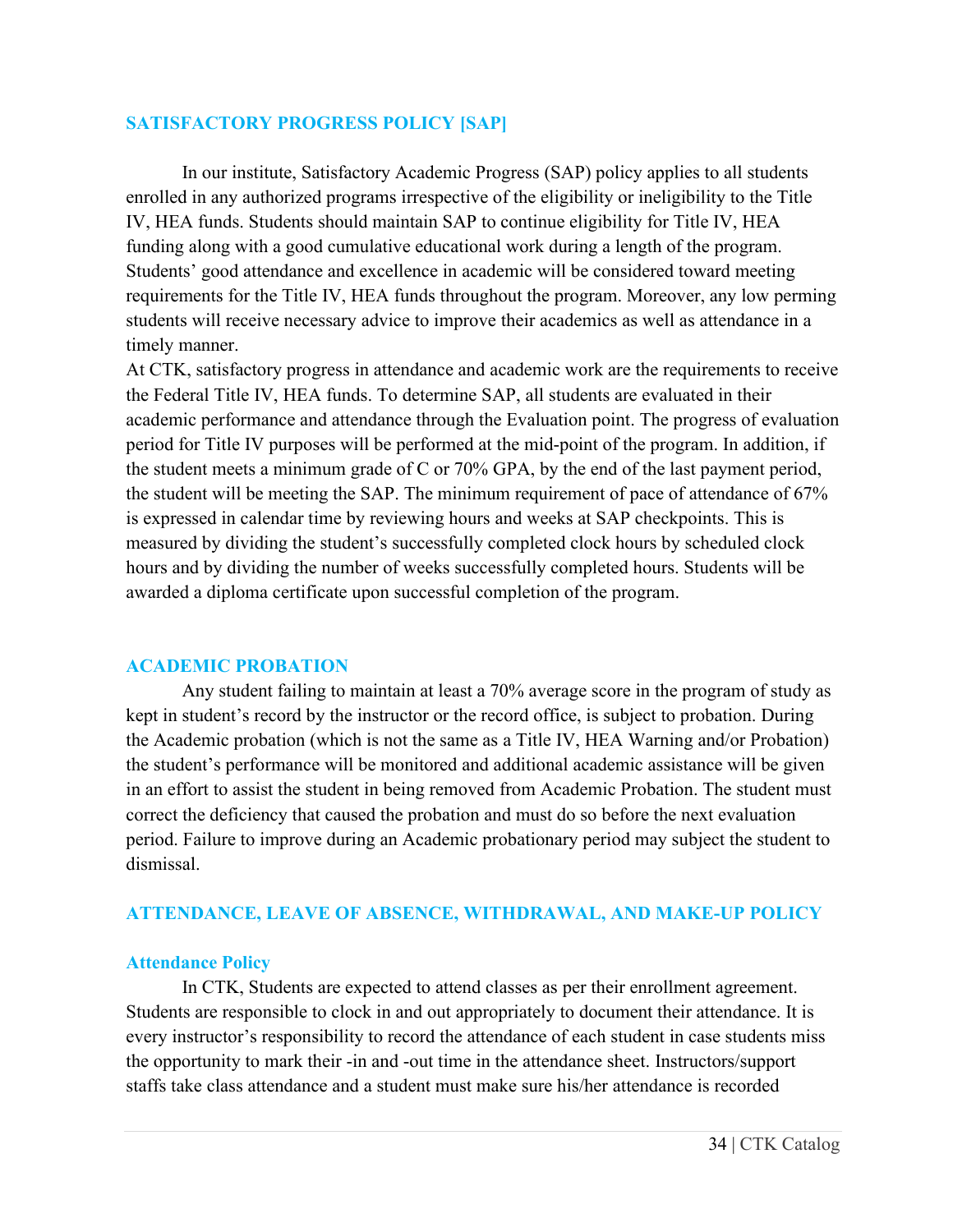correctly, as Financial Aid Students must attend a minimum of 67% of the cumulative scheduled hours to maintain SAP and complete the course within the maximum allowed period. It is expected that students should begin to develop the qualities of promptness and dependability from the day they begin their training. Early departures, tardiness, and class cuts will be recorded in quarter-hour increments. A period of 15 minutes will be counted as a quarter-hour of absence. Instructor/support staff should provide the attendance record of each student to the Record officer each week who si responsible to maintain student's records as part of the student's permanent academic record.

# **Leave of Absence Policy**

Students who need to interrupt their program of study because of a medical condition, for a Family Medical Leave Act (FMLA) circumstance, active military service, jury duty obligation, or other severe or unanticipated personal circumstance, may make an application for a Leave of Absence. Students experiencing these types of circumstances should discuss with the Director or his/her designee and take a Leave of Absence (LOA). The applicant for the LOA should be making Satisfactory Academic Progress, be current in his or her tuition and fees obligation. Students wishing to take a leave of absence for more than five (5) days shall apply to the director in writing stating the reason for the leave of absence. For valid reason, school director can approve the leave of absence for up to 180 (one hundred eight) class days. To receive the LOA, a student needs to submit documented proof of the reason for the leave of absence.

- $\triangleright$  Requests for a leave of absence will be made in writing.
- $\triangleright$  Students may have no more than two leave of absences in a 12-month period. Students making payments on their tuition remain under that obligation during a Leave of absence. .

Student must contact the School the week before the return so that arrangements can be made to accommodate in the classroom. Students returning from a leave of absence will reenter their program at the beginning of the subject they were completing at the time they began their leave of absence. Students who fail to return to class on their schedule date will be dropped from the course.

# **Withdrawal Policy**

Should students be considering withdrawing from a course or from the Institute, they should meet with the Director, to gain an appreciation for what the Institute can do to help them solve their problems and to gain a complete understanding of the decision they are about to make. If a student decides to proceed with withdrawal, the student must provide notification to CTK in writing and meet with the Director of Financial Aid to understand the Student Responsibility (see below). Students who withdraw from a course or from the Institute will receive a grade of "W" if they withdraw before or at the time of attending 50% of the scheduled class days of the course. If students withdraw after attending 50% or more of the scheduled days of the course, they will receive a "WF" grade. The grade will be recorded on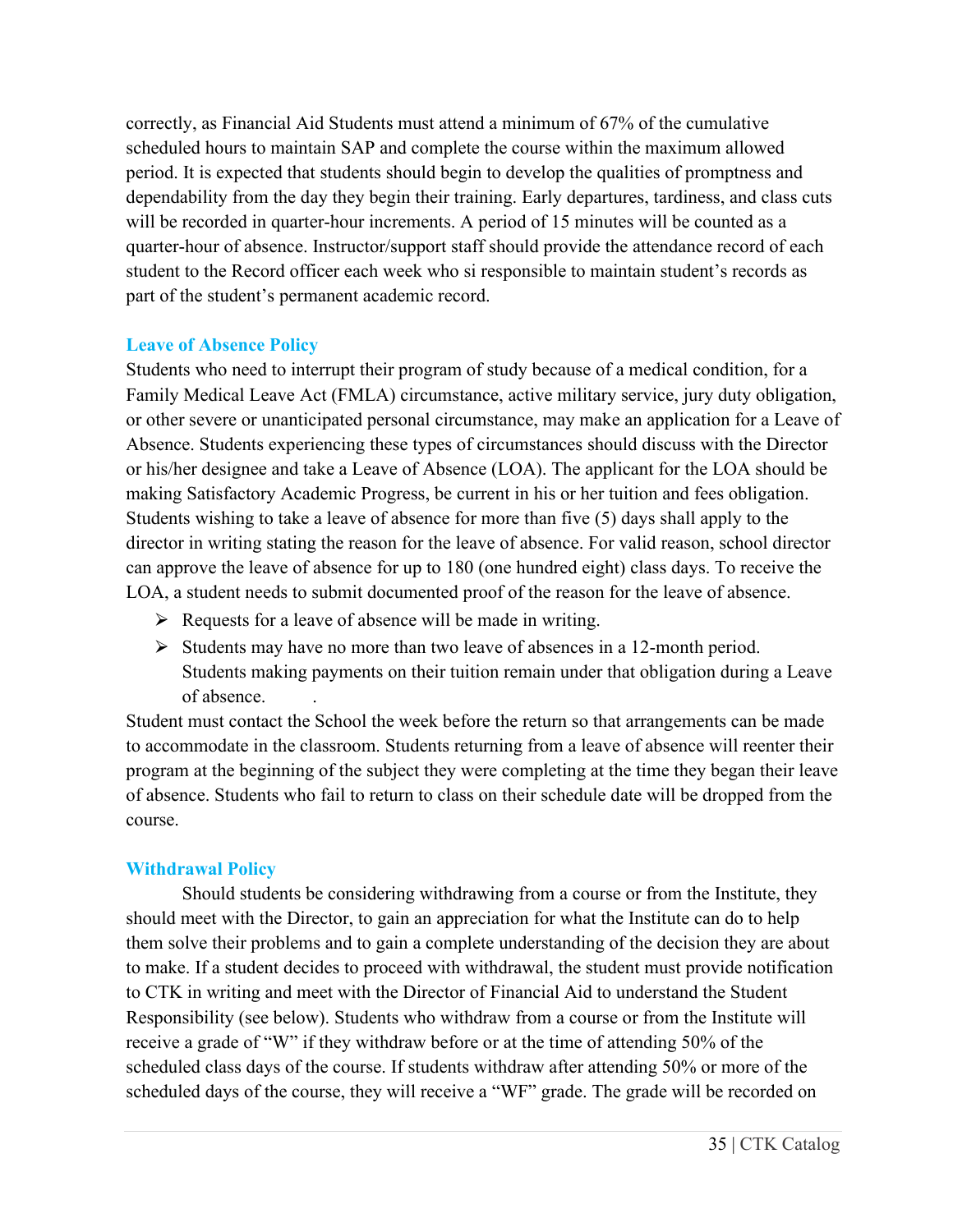their transcript. A "WF" grade is regarded the same as an "F" grade in determining whether the student can remain enrolled in the program. A student who does not attend the classes of 14 days calendar period (excluding school holidays and breaks) without any written notice to the school will be considered as withdrawn from the classes. All students must satisfactorily complete the scheduled clinical or externship hours within the assigned grading period. If students withdraw without written or verbal notice, or if students fail to return from a Leave of Absence, termination shall take effect on their last day of attendance.

# **PROGRAM COMPLETION/GRADUATION POLICY General**

- ❖ Complete all required coursework with a minimum 2.0 GPA
- ❖ Satisfy all financial obligations to CTK Healthcare and Career Institute
- ❖ Satisfactorily complete all skills identified on the CTK Healthcare and Career Institute program Externship Monitoring Form
- ❖ Completion duration of programs as shown under the program outline
- ❖ Complete all required coursework with a minimum of 77% completion of contact hours (Pharmacy Technician and Patient Care Technician). For Nurse Aid & Medication Aide- students need to complete all the contact hours as per THHSC
- ❖ Submitting official transcript and/or the Diploma of all the coursework attempted at previous career schools when required
- ❖ Satisfy all obligations including financials to CTK Healthcare and Career Institute
- ❖ Complete all the forms needed as provided by the Financial Aid Officer or School **Director**
- ❖ Return all the borrowed items to CTK Healthcare & Career Institute

# **TRANSFER POLICIES**

# **Transfer of students between programs within the institution**

If a student who is enrolled in one program at this institution and desires to transfer to another program, he or she may contact the School Director or Academic Dean to discuss the matter. In order to be considered for any transfer, the student must be in good standing in the current training program. For example, the student must have an attendance rate of 80% or above, and must be maintaining a grade of "C" or better in the course work. Any transfer of a training program is evaluated on a case-by-case basis and must be agreed upon by the Admission Committee comprising the Academic Dean, Chief Administrative Officer and the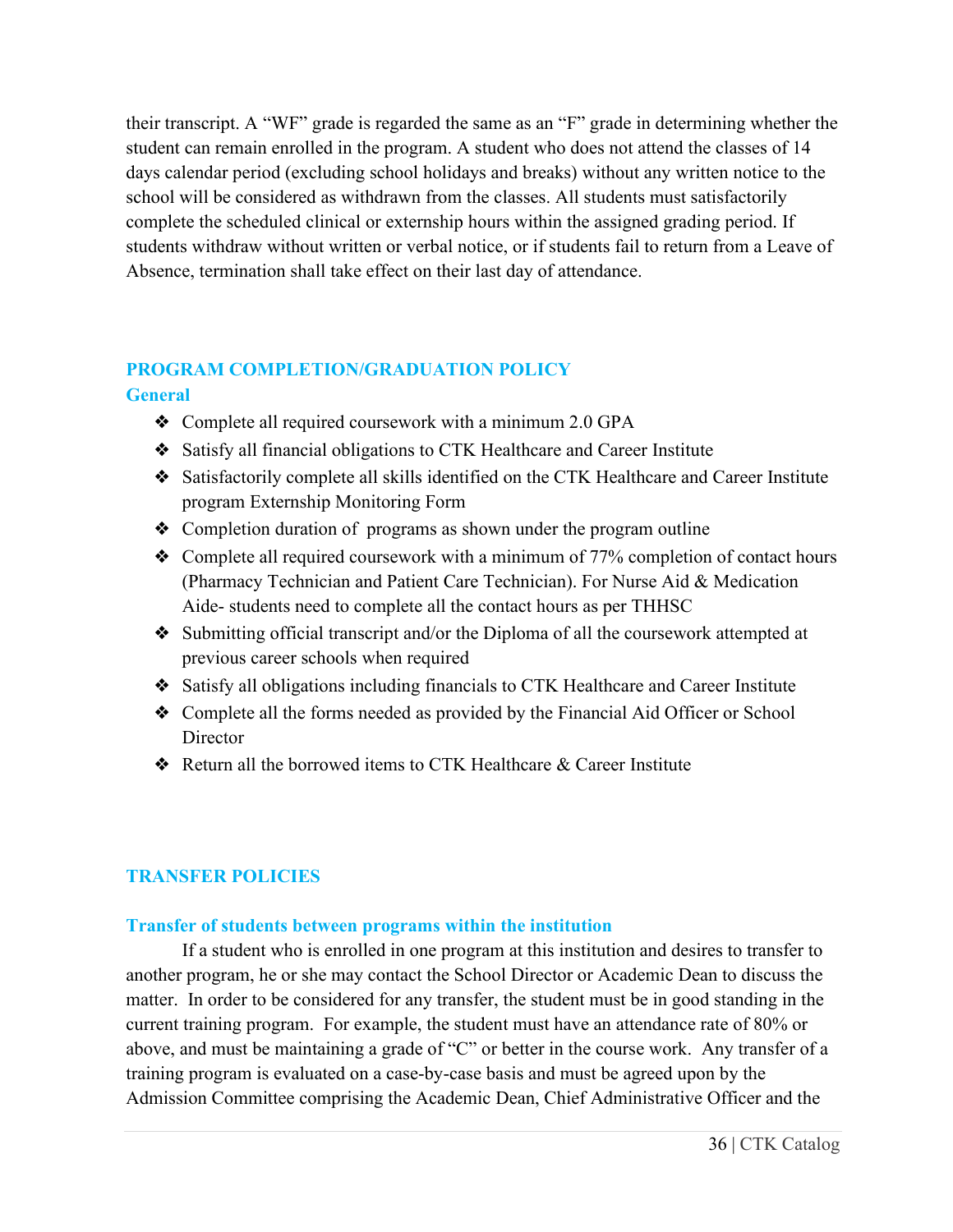#### School Director.

#### **Transfer of Students to Other Institutions**

The transferability of credits and certificate you earn at CTK Healthcare Institute is at the complete discretion of an institution to which you may seek to transfer. . If the certificate that you earn at CTK is not accepted at the institution to which you seek to transfer, you may be required to repeat some or all of your coursework at that institution. For this reason, you should make certain that your attendance at this institution will meet your educational goals. This may include contacting an institution to which you may seek to transfer after attending CTK Healthcare Institute.

#### **Transfer of Credits Earned at any Other Institutions**

CTK may grant academic credit for courses which have successfully completed the same or substantially the same subjects on a post-secondary level as listed in the Catalog. The student must have earned a grade of "C" or better and the student must have been taking coursework at the postsecondary level prior to their expected start date. Student should provide the following documents requesting the transfer of credit.

- $\triangleright$  Request for the transfer of credit
- $\triangleright$  Copy of transcripts or Diploma
- $\triangleright$  In exceptional cases, CTK accepts the Skills earned through taking continue education and/or seminar courses from the previous institute

CTK admission committee comprised of Academic Dean, Financial Aid Director and Director of the school, has full authority to evaluate the student's academic credentials to provide credit towards the intended program. Transfer of credit is evaluated on a case-bycase basis. The final decision to grant credit for prior schoolwork shall be approved by the Campus Director and shall be placed in the student's file for the record. If a student believes that, his/her prior knowledge or experience is sufficient to waive a class requirement, a comprehensive test will be administered to the student. A minimum grade of "B" is required in order to waive the class. This test is to be taken in advance, if possible, but not later than the first week of the class. Upon successful completion of the test, CTK may waive the class in favor of reducing time in school. At CTK, the maximum transfer or waiver has a limit of up to 299 clock hours in Pharmacy technician and Patient Care Technician program. However, there is no transfer of credit for Nurse Aide and Medication aid program as the contact hours are set by the state agency of the respective program.

In exceptional cases, CTK may consider granting credit from previous work experiences in the program related filed as per the decisions of admission committee.

#### **GRIEVANCES/COMPLAINT RESOLUTION POLICY**

If you are or were recently a student of CTK Healthcare and Career Institute (licensed by the Texas Workforce Commission) and are having a problem with the school, you should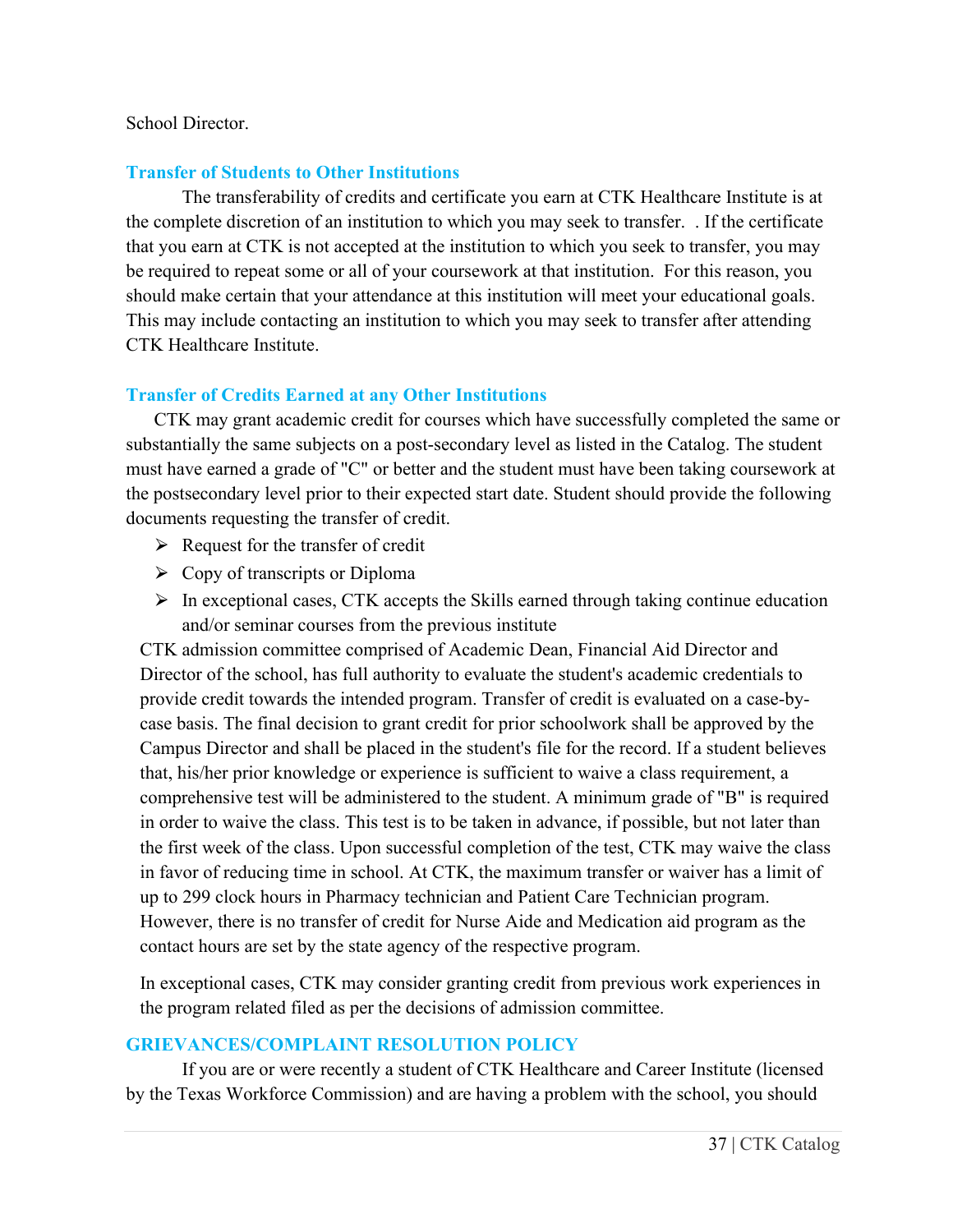first attempt to get the school to address your concerns, following the "Grievance" or "Complaints" policy explained below. If your problem is not resolved, you may file a complaint with Career Schools and Colleges.

Any student complaint must be discussed or directed to the Instructor following the appropriate chain of commands. This complaint must be in writing. If the student and the Instructor or Program Director cannot come to an agreement, the complaint must be presented to the School Administrator to resolve.

> Student may choose to email the school Administrator directly at **[ctkhealthcare@gmail.com](mailto:ctkhealthcare@gmail.com)**

> > **OR**

#### **Call 940-594-8910 with compliant.**

Students are advised to direct an unresolved grievance to:

**Texas Workforce Commission Career Schools and Colleges 101 East 15th Street Austin, Texas 78778-0001**

**And/ OR Council on Occupational Education (COE) 7840 Roswell Rd Building 300, Suite 325 Atlanta, GA 30350 Ph # 800-917-2081**

# **BEHAVIOR AND STUDENT CONDUCT/Dismissal policy**

The following are student responsibilities: Failure to follow the following rule results the dismissal of student from the program

- Maintain satisfactory scores of at least 70% in the program of study
- Not to discriminate against any other person because of race, age, sex, sexual orientation national origin, or handicap.
- Discuss grievances informally with the persons involved before invoking formal grievance action. Formal grievance action is outlined in the Catalog.
- Respect persons and the property of others. At all times, all personal property is the sole responsibility of the student, and the Institute does not assume liability for any loss or damage. Clothing and other small items should be marked clearly with the student's name and address. Vehicles should always be locked to avoid theft.
- Unauthorized use of notes or materials in exams, including talking to other students
- Forging or altering assignments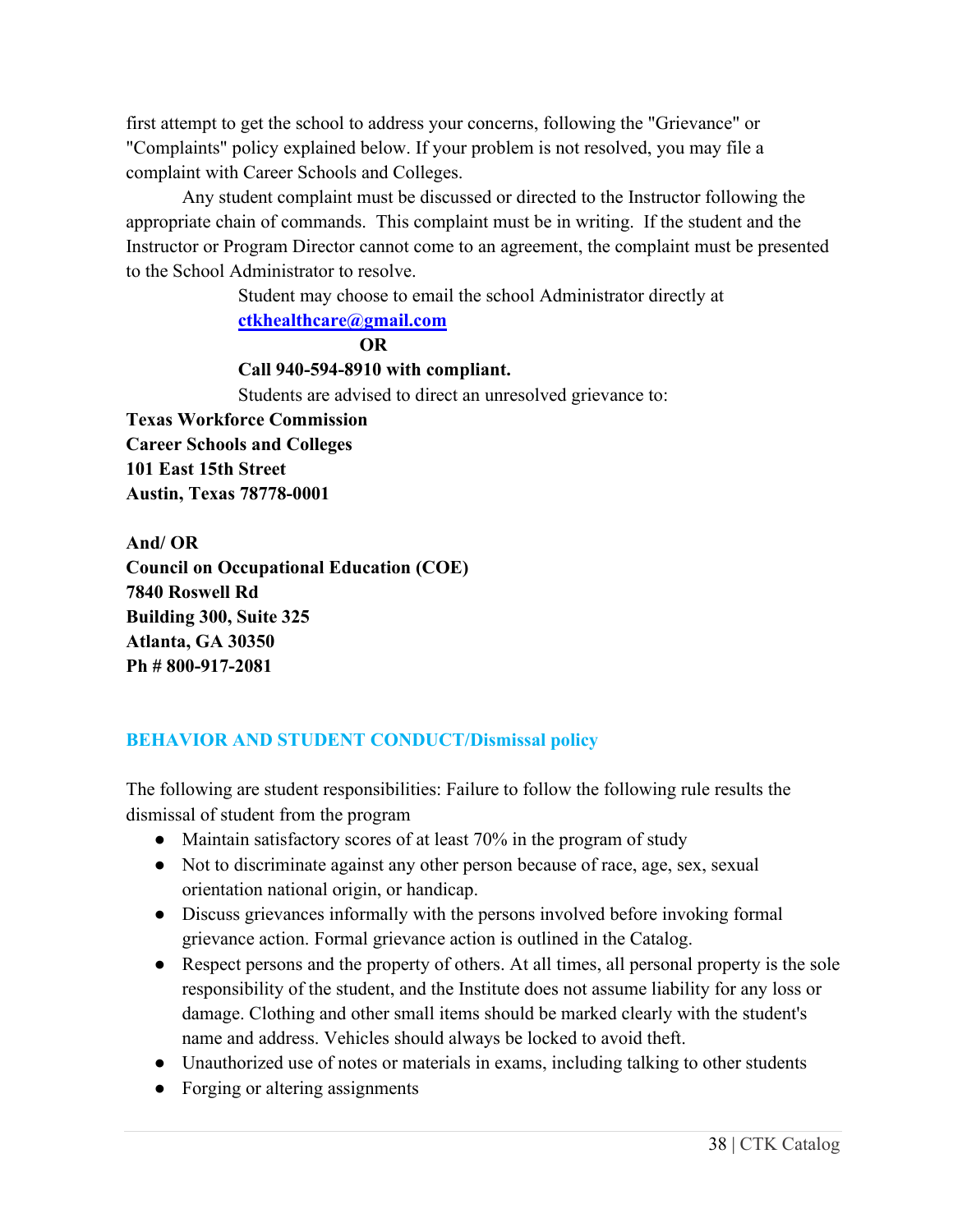- Refusal to follow instructor's instructions during clinical, didactic and Media class
- Allowing others to copy or use work that is not his or her own
- Knowingly furnishing false information to the Institute
- Theft of the Institute's property; theft, damage, forgery, alteration, misuse or mutilation of the Institute's documents, records, identification, educational materials, or property
- Interfering with the right of others to an education; violation of safety and security rules, bringing animals or children into class
- Hazing, on or off Institute property
- Discourteous, disruptive or disrespectful to fellow students, faculty, and staff on or off campus
- Physical or verbal abuse of any person or engaging in conduct like beating, which threatens or endangers the health or safety of others
- Unauthorized entry or use of facilities
- Intentional or unauthorized interference with a right of access Institute facilities or freedom of movement or speech of any person on the premises
- Unlawful possession, use, or distribution of illicit drugs, smoking and alcohol on campus or during any student activities. If a student appears to be under the influence of drugs or alcohol in a clinical, class, or laboratory experience, that student will be removed from the learning experience. A student thought to be under the influence of drugs or alcohol will be mandated to have a Rapid Drug Screen and/or a Breath Alcohol level performed within 45 minutes of being removed from the learning experience; these tests will be at the Institute's expense.
- Use or possession of firearms, ammunition, or other dangerous weapons or substances prohibited by law
- Disorderly, lewd, indecent, obscene, or sexually harassing conduct or expression
- Violation of federal, state, or local ordinances including, but not limited to, those covering alcoholic beverages, narcotics, gambling, sex offenses or arson, of which violation occurs on Institute property or at a Institute function (Please refer to the Drug Free Policy established by the Institute for further information.)
- Unauthorized solicitation of students, staff, or faculty on-campus or online for any product or service
- Misuse of electronic equipment, copiers, faxes, e-mail accounts, or internet services, including viewing any material or sending any message that is obscene, harassing, or threatening to any individual
- Aiding, abetting, encouraging, or participating in a riot
- Failure to comply with the verbal or written directions of any Institute official acting within the scope of his or her authority, or resisting a security officer performing his or her duty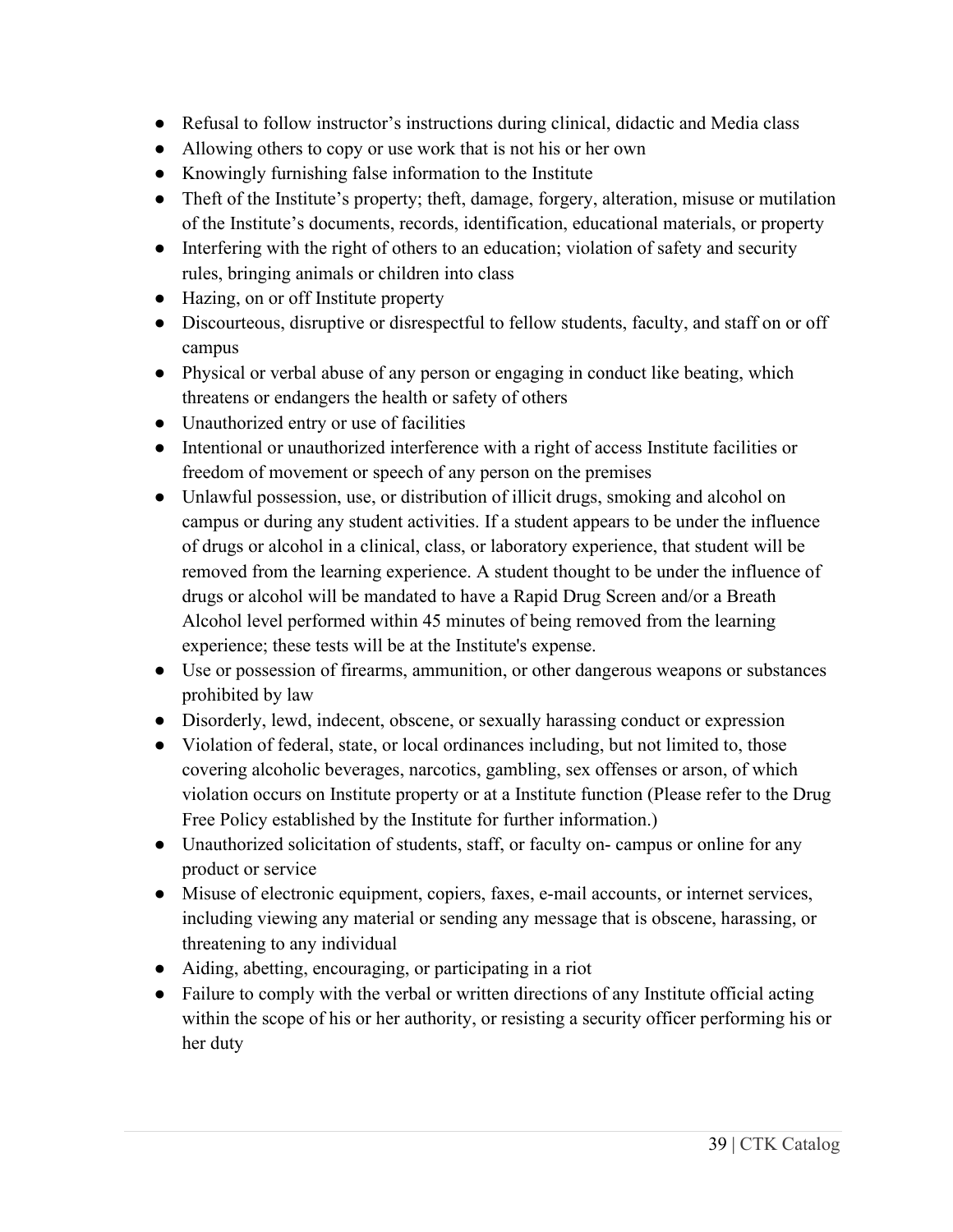### **INTERNET USAGE POLICY**

- Students should always ensure that the information contained in the Internet email messages and other transmissions is accurate, appropriate, ethical, and lawful.
- The equipment, services, and technology provided via the Internet are the property of the Institute. As such, the Institute reserves the right to monitor Internet traffic, and retrieve and read any data composed, sent, or received through its online connections and stored in its computer systems.
- Data that is composed, transmitted, accessed, or received via the Internet must not contain content that could be considered discriminatory, offensive, obscene, threatening, harassing, intimidating, or disruptive to any employee or other person. Examples of unacceptable content may include, but are not limited to, sexual comments or images, racial slurs, gender-specific comments, or any other comments or images that could reasonably offend someone on the basis of race, age, sex, religious or political beliefs, national origin, disability, sexual orientation, or any other characteristic protected by law.
- The unauthorized use, installation, copying, or distribution of copyrighted, trademarked, or patented material on the Internet is expressly prohibited. As a general rule, if a student did not create the material, does not own the rights to it, or has not secured authorization for its use, it should not be put on the Internet.
- The following behaviors are examples of previously stated or additional actions and activities that are prohibited and can result in disciplinary action: Sending, printing or posting discriminatory, harassing, or threatening messages or images. Stealing, using, or disclosing someone else's code or password without authorization. Copying, pirating, or downloading software and electronic files without permission. Violating copyright law. Participating in the viewing or exchange of pornography or obscene materials ∙ Sending or posting messages that defame or slander other individuals. Posting on behalf of the Institute, without explicit permission from the Campus President of the Institute. Posting or discussing confidential patient/client information related to externship and clinical experiences, or any information or photographs concerning patients/clients or their families. Posting work-related pictures of Institute employees, students, or anyone associated with the Institute, without that person's permission. Attempting to break into the computer system of another organization or person. Performing operations against another organization's computers or networks intended to identify security vulnerabilities or disrupt service
- Students presently enrolled at the school must know that they are liable and responsible for anything they post to social media sites, such as Facebook, LinkedIn, Twitter, YouTube, texting, blogs, and online discussion groups.
- Students are prohibited from posting confidential or proprietary information about the school, its students, and faculty or staff members on a social media site.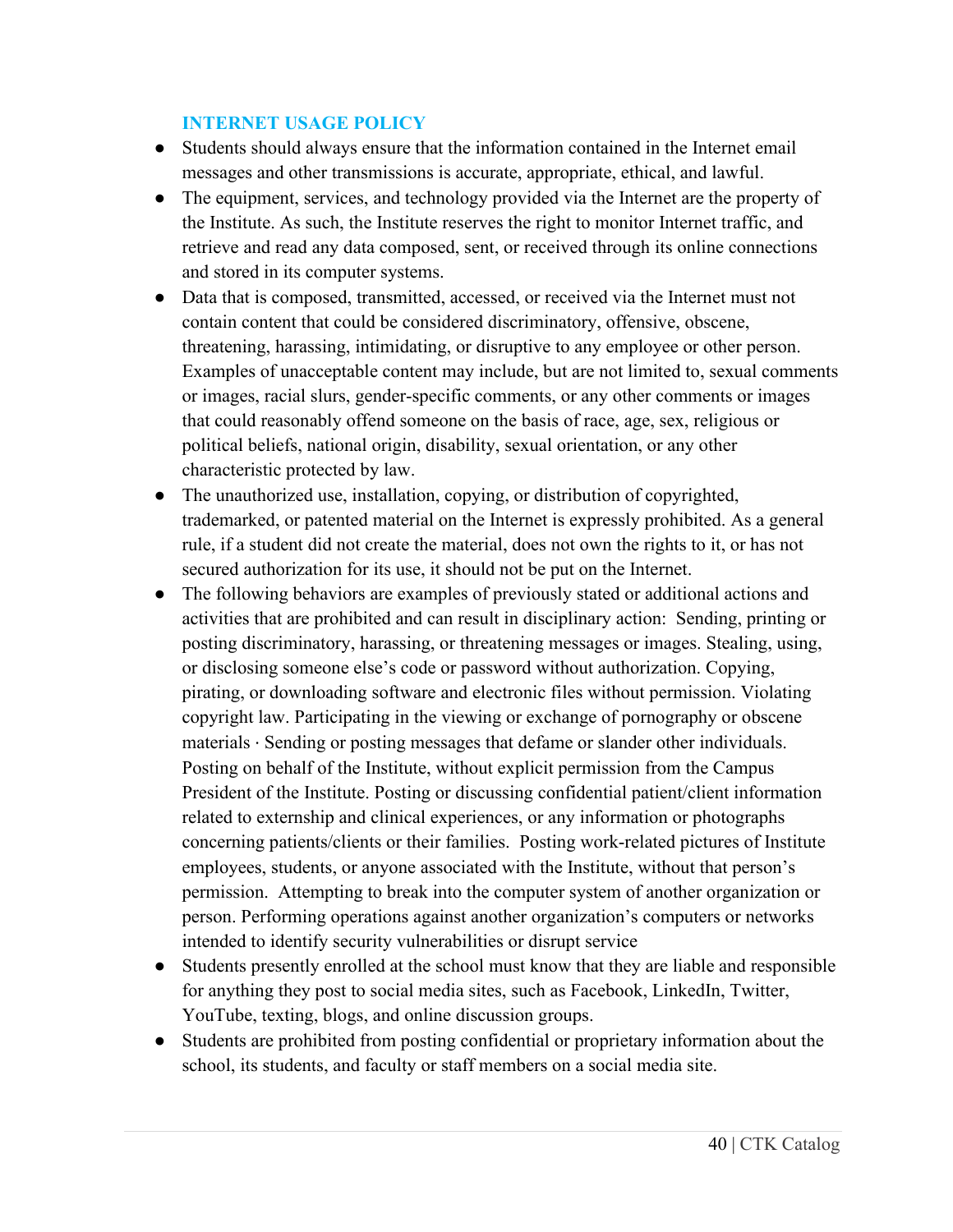- Students are prohibited from sharing, disseminating or transmitting electronic information that reveals any private or confidential information they may have learned about others (including patients) during their tenure at the school or externship sites.
- Applicable federal and state requirements, such as FERPA and HIPAA, are to be followed at all time. When participating in any form of social media, students are encouraged not to misrepresent themselves, and to make postings that are both meaningful and respectful without any kind of slanderous or offensive language that may be aimed at any member or group of the college community. The use of any social media sites to harass, intimidate or bully a fellow student, faculty, member of the college and/or affiliate is strictly prohibited and will not be tolerated. When posting on social media sites, students must be mindful of all copyright and intellectual property rights, especially those reserved by the school.
- The use of the school logo, image, or iconography on personal social media sites to endorse a particular political party or candidate or to promote a product, cause, or event is strictly prohibited.
- Students are expected to obey the Terms of Service of any social media site.
- Students who violate this policy may face disciplinary actions, up to and including dismissal from school.

# **EDUCATIONAL DELIVERY SYSTEMS**

At CTK, courses are taught through a combination of didactic, media service, laboratory, library reading hours, one to one or group discussion with instructor, and practical learning through techniques used to engage all kind of learners, identified on each syllabus/supplementary techniques and curriculum for Patience Care Technician and Pharmacy Technician programs. Lab hours may be scheduled differently from classroom hours and may vary continuously throughout the program. Lecture classes are delivered by qualified instructors, in a traditional classroom with appropriate learning resources such as textbooks, handouts and other resources. In exceptional circumstances, CTK may use technology to remotely engage synchronously in the class activities. In order to engage the students more effectively, instructors may take help of support staff to run the classes using multimedia materials through internet access and computer projection devices in Media room. Lab classes, media service, one to one or group discussion and hands-on learning verbal activities either led, guided, or supervised by an instructor, or performed by students in groups or individually with the help of qualified support staff. Such learning activities may take place in a dedicated laboratory, office desks, media center, library or a regular classroom with the appropriate learning resources and/or equipment and tools, as needed. Clinical and/or externship courses typically take place at a qualified clinical/externship site, and students perform tasks under the guidance of a site supervisor and/or a clinical instructor.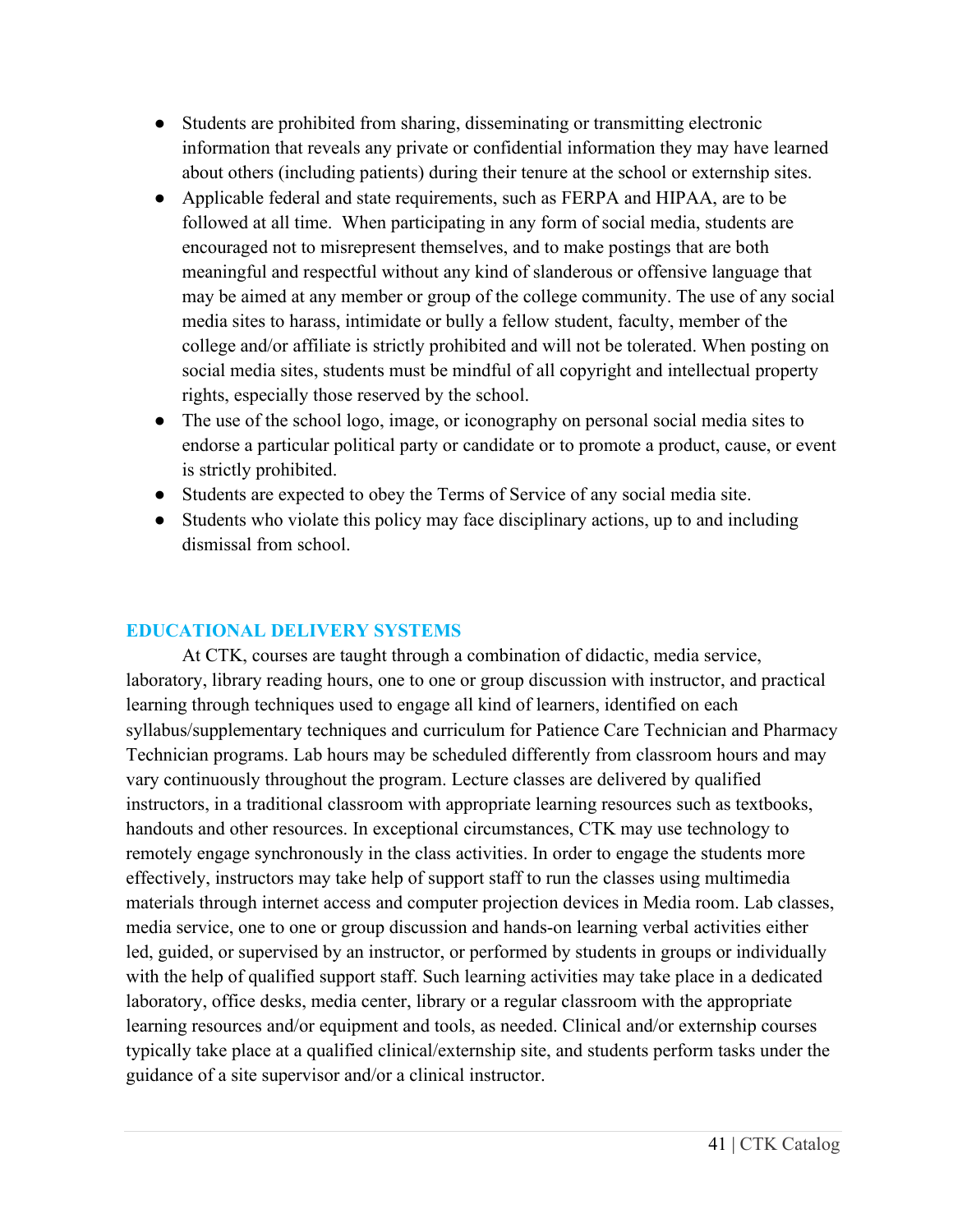### **Dress Code policy or Nurse Aide Clinical**

Students will need to acquire the following personal items that may be purchased locally or ordered from a catalog.

- Scrubs
- 1 pair of clinic type shoes. (Athletic shoes are acceptable if they are clean and very white)
- Wristwatch with a second hand.

Note: Nail polish or artificial nails are not allowed, and long hair must be pulled back for clinical.

# **Policy for Community Grant Award**

In an aim to help the needy student, CTK collects the funds from Non for profit or from for profit organizations to set up "Community Grant". Students may be able to receive the community grant for the needy student, shall the grant is available. If the community grant is available, the admission committee comprised of Academic Dean, Financial Aid Director and Director of the school, has full responsibility to evaluate the student's financial and academic status to award the grant to a particular student to the extend the fund is available.

# **Job Placement Policy** *(Note: CTK does not guarantee job placement)*

 CTK has developed a plan to assists its students for their placement in the job market. The purpose of this plan is to ensure to assist its student ready from preparation to place in job market.

Responsible person: The student service Coordinator is responsible for implementing the plan. Outlines of the activities: Following are the outlies of activities to achieve the objectives of the plan

- 1. Resume preparation class and help
- 2. Career counseling and job search tips including assist in resume preparation
- 3. Inform the students for the job fair/Availability in healthcare facility
- 4. Connect students with job placement agencies
- 5. Establish social media, communication network with former graduates in the job market including staff and instructors to find the avenues to grab the opportunity for its students.
- 6. Be proactive to find the job fairs, hiring through direct communication or by electronic means and post the opportunity in the campus for the student access and/or call, text, email them.
- 7. Track of employment, license pass rate records and employer information of the completers
- 8. Interview preparation skills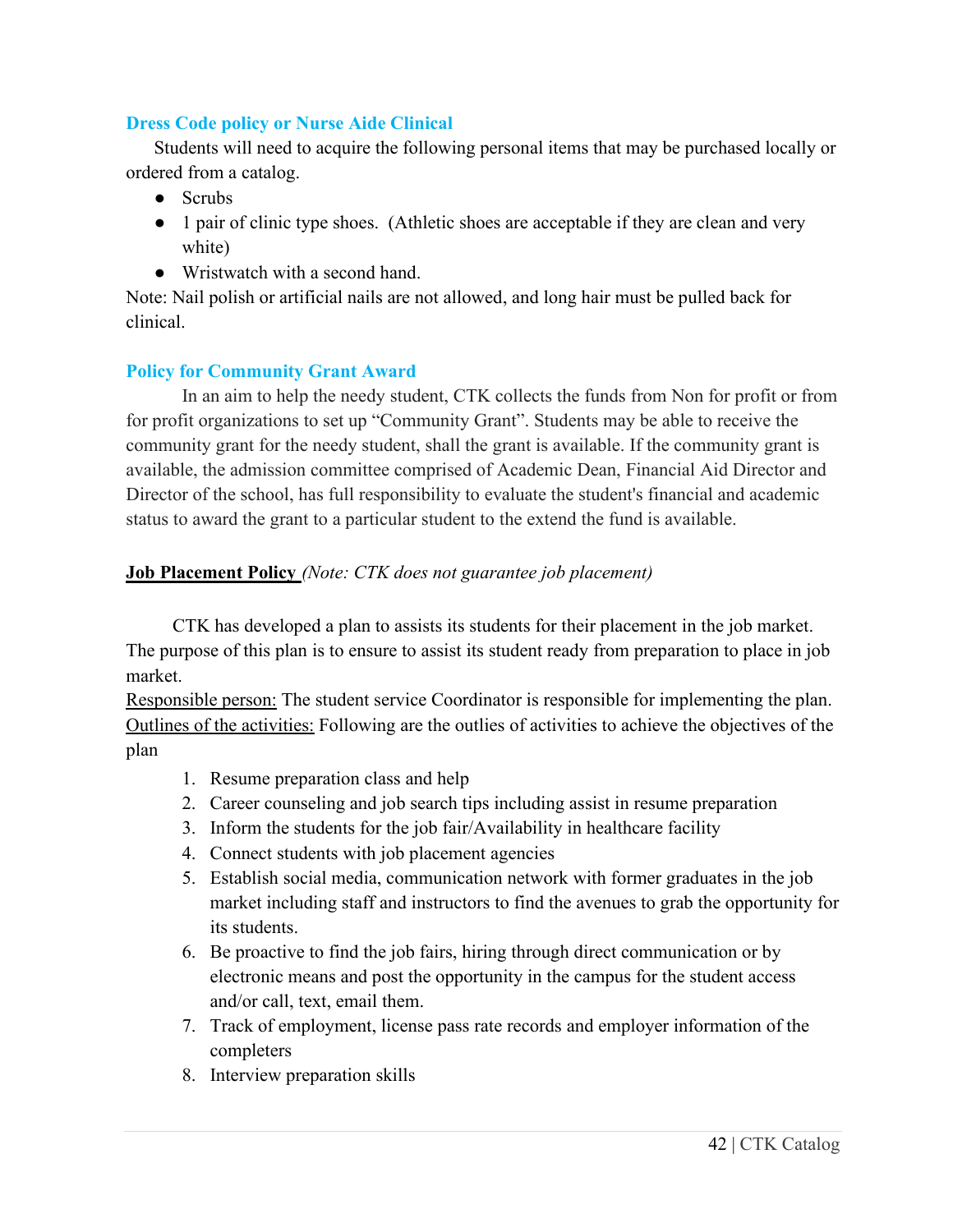Review, Evaluation & Revision of the Plan:The plan will be reviewed at least once a year in the staff meeting and/or to the Institutional Advisory Board. The plan once revised will be made public in the notice board of the campus.

### **Student Retention Plan**

CTK has established its institutional retention plan to increase the rate of completion and success in the program.

Responsible Person:

This responsibility goes to Student Service Coordinator (SSC) who organizes meeting of low perform student with the class instructor and the student advising headed by the Director. List of Activities:

- 1. Instructor inform the SSC about the low performance of student in the class
- 2. SSC organize meeting of instructor, student and Director
- 3. Director Includes input from faculty and students and makes a creative plan for the student in concern
- 4. Director suggest using the recommended plan to the students for his/her success in the course.

Reviewed, evaluated and revised:This policy is evaluated on an annual basis by the staff meeting and/or by the institutional advisory board, as needed. The results of the plan are shared with faculty and staff by SSC

# **Approved and Regulated Statement**

CTK Healthcare and Career Institute is Approved and Regulated by the Texas Workforce Commission, Career Schools and Colleges, Austin, Texas.

# **True and Correct Statement**

The information contained in this catalog is true and correct to the best of my knowledge.

Dr. Prem Adhikari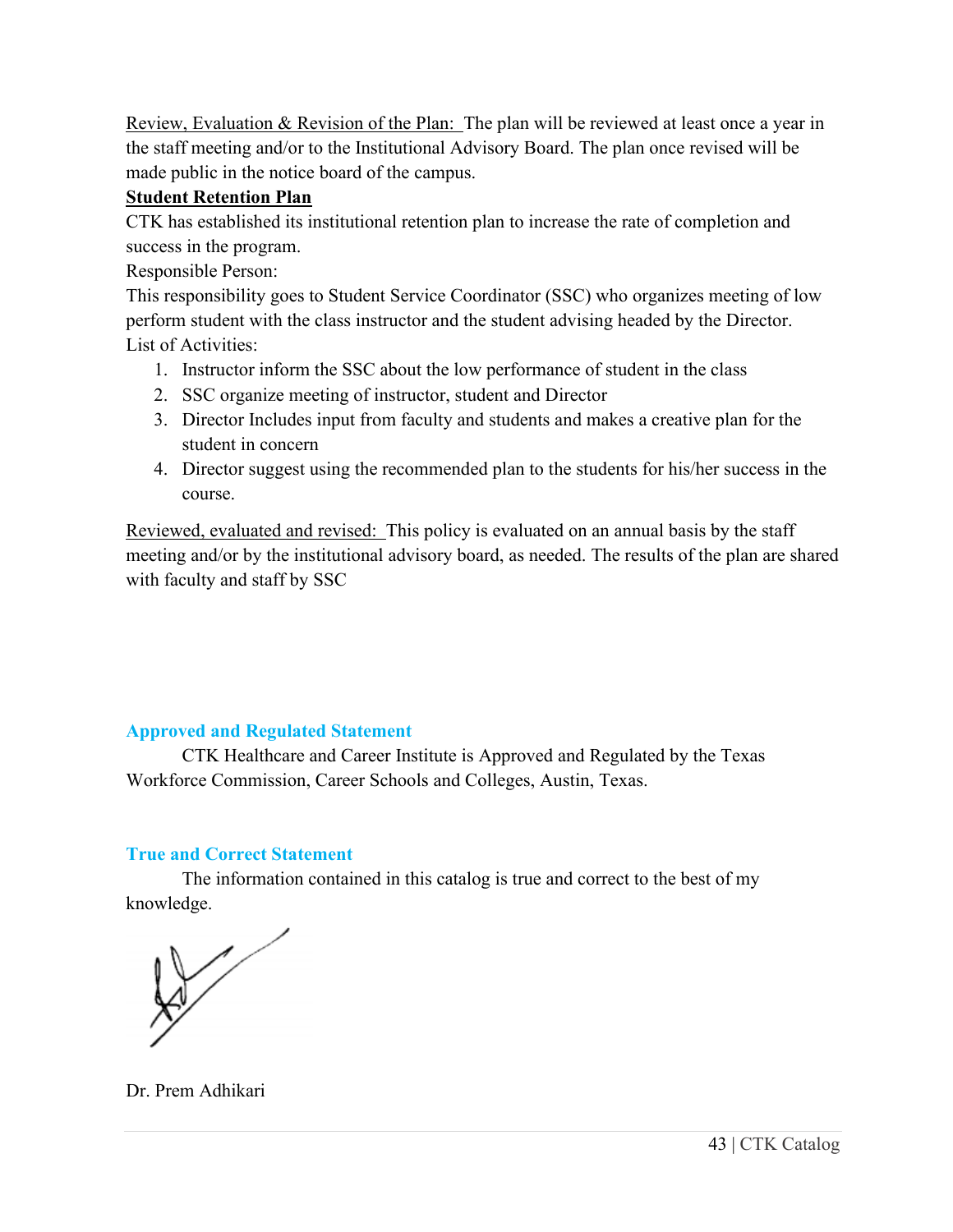School Administrator/Director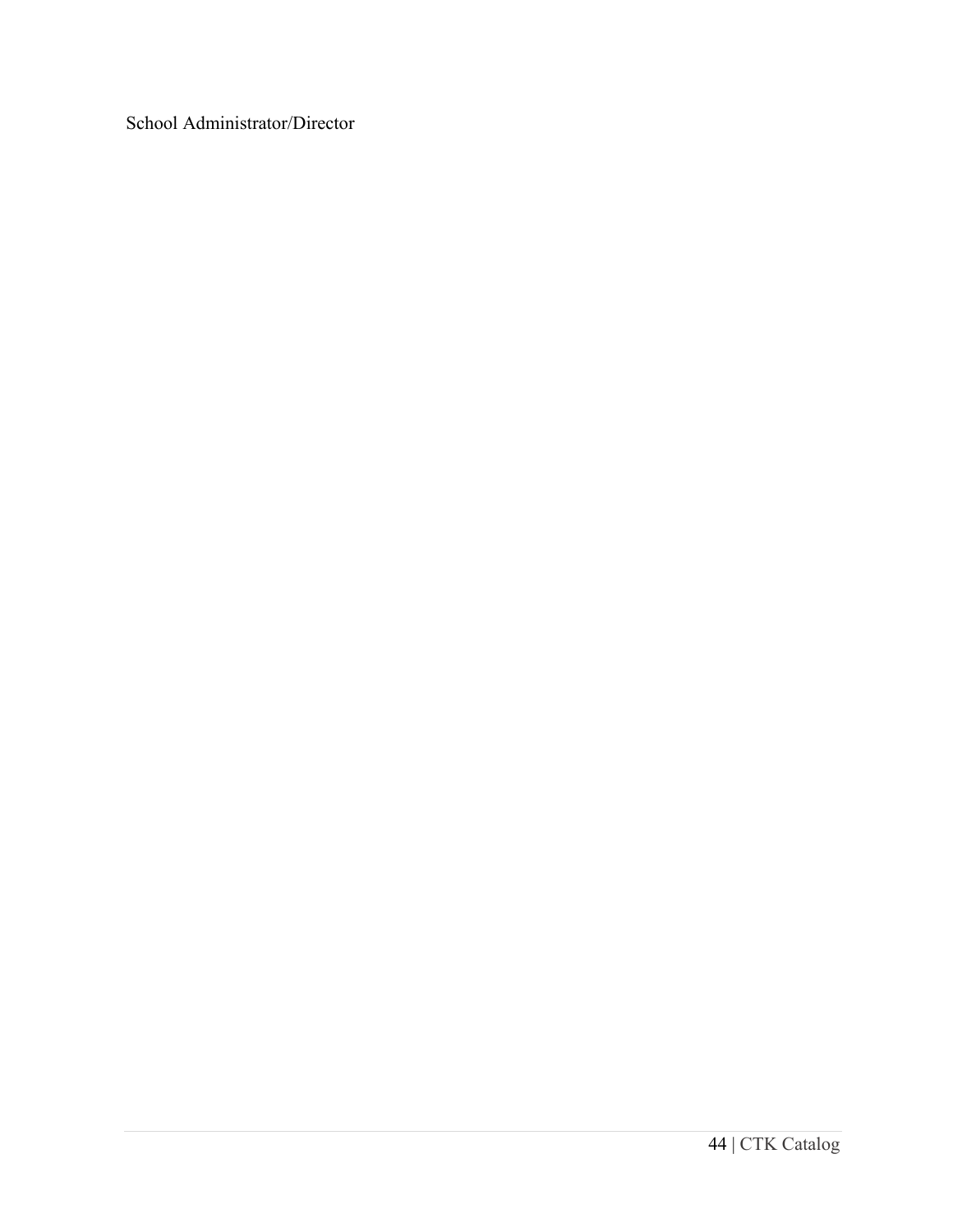### PROGRAM OUTLINES

#### **Nurse Aide**

| Subject #          | Subject Title                          | <b>Clock Hours</b>      |
|--------------------|----------------------------------------|-------------------------|
|                    |                                        | Lec / Lab / Ext / Total |
| <b>NA</b> 101      | Introduction to Long Term Care (LTC)   | 16/00/00/16             |
| <b>NA 102</b>      | Personal Care Skills                   | 08/06/00/14             |
| <b>NA 103</b>      | <b>Basic Nursing Skills</b>            | 06/04/00/10             |
| <b>NA 104</b>      | <b>Restorative Services</b>            | 06/00/00/06             |
| <b>NA 105</b>      | Mental Health and Social Service Needs | 08/00/00/08             |
| <b>NA 106</b>      | Social Skills                          | 06/00/00/06             |
| <b>NA 107</b>      | Nurse Aide Clinical Practice           | 00/00/40/40             |
| <b>Total Hours</b> |                                        | 50/10/40/100            |

The approximate time required to complete the Nurse Aide program is of 3 weeks up to four weeks.

Maximum time allowed for completion of this program is seven weeks.

Graduates of the Nurse Aide Training Program will be awarded a Certificate of Completion.

# **Continuing Education Seminar for Certified Nurse Assistant**

| Course Number | Subject Title                          | Number         |
|---------------|----------------------------------------|----------------|
|               |                                        | of Hours       |
| <b>CE 101</b> | Introduction to Long Term Care (LTC)   | 4              |
| <b>CE 102</b> | <b>Personal Care Skills</b>            | $\overline{4}$ |
| <b>CE 103</b> | <b>Basic Nursing Skills</b>            | $\overline{4}$ |
| <b>CE 104</b> | <b>Restorative Services</b>            | 4              |
| <b>CE 105</b> | Mental Health and Social Service Needs | 4              |
| <b>CE 106</b> | Social Skills                          | $\overline{4}$ |
| <b>Total</b>  |                                        | 24             |

Students satisfactorily completing this program will be awarded a Certificate of Completion.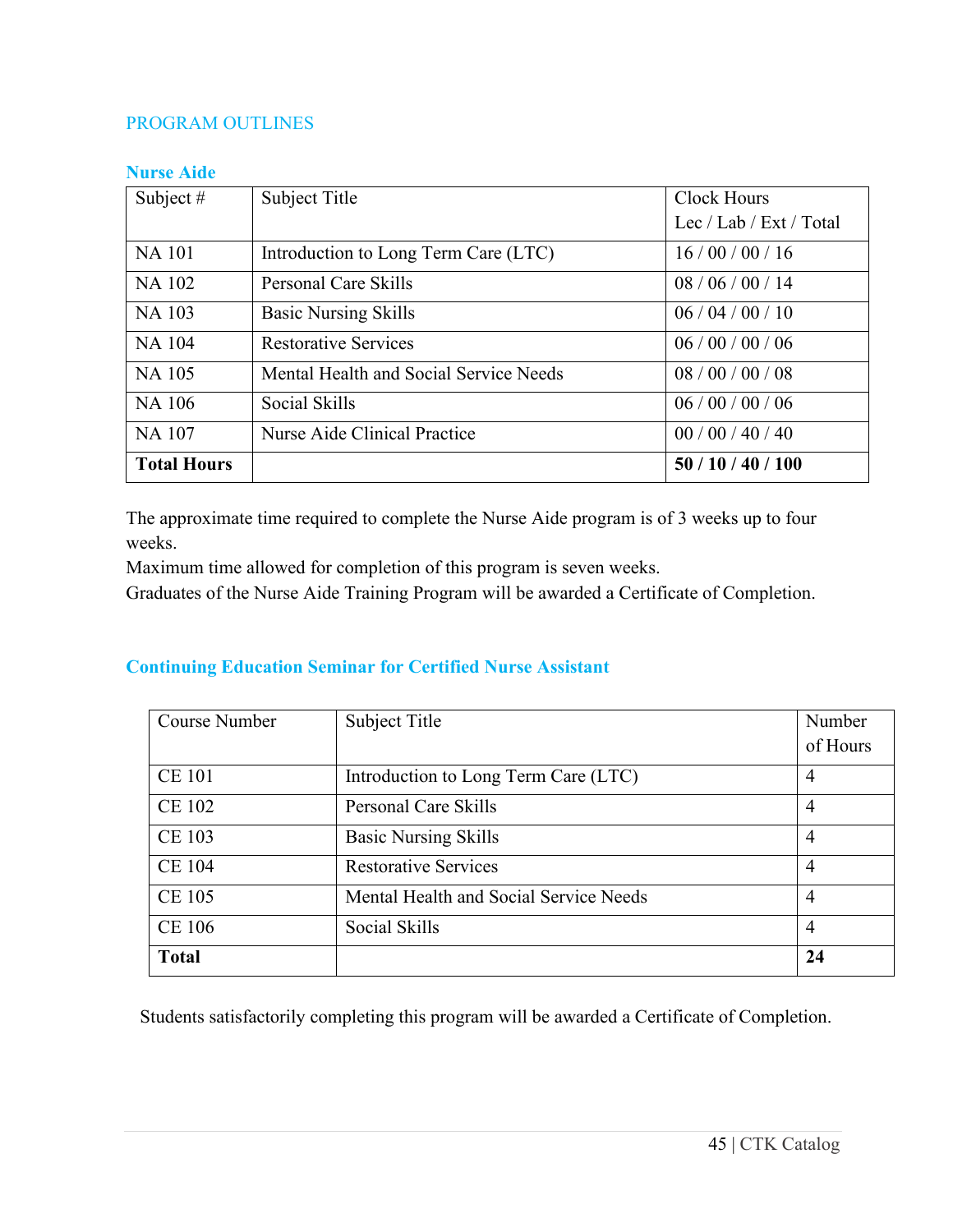|                    |                                                                       | <b>Clock Hours</b>      |  |
|--------------------|-----------------------------------------------------------------------|-------------------------|--|
| Subject#           | <b>Subject Title</b>                                                  | Lec / Lab / Ext / Total |  |
| <b>MA101</b>       | Introduction, Orientation and Basic Concepts                          | 07/01/00/08             |  |
| <b>MA102</b>       | <b>Administration of Medications</b>                                  | 19/07/00/26             |  |
| <b>MA103</b>       | Drugs Affecting the Cardiovascular System                             | 04/01/00/05             |  |
| <b>MA104</b>       | Drugs Affecting the Urinary System                                    | 04 / 00 / 00 / 04       |  |
| <b>MA105</b>       | Drugs Affecting the Respiratory System                                | 04 / 01 / 00 / 05       |  |
| <b>MA106</b>       | Drugs Affecting the Digestive System,<br><b>Vitamins and Minerals</b> | 05/01/00/06             |  |
| <b>MA107</b>       | Drugs Affecting the Central Nervous System                            | 04 / 00 / 00 / 04       |  |
| <b>MA108</b>       | Drugs Affecting the Musculoskeletal System                            | 04 / 00 / 00 / 04       |  |
| <b>MA109</b>       | Drugs Affecting the Endocrine System                                  | 07/02/00/09             |  |
| <b>MA110</b>       | Antibiotics and Other Anti-Infective Agents                           | 04 / 00 / 00 / 04       |  |
| <b>MA111</b>       | Drugs Affecting the Eye                                               | 04 / 02 / 00 / 06       |  |
| <b>MA112</b>       | Drugs Affecting the Ear                                               | 04/01/00/05             |  |
| <b>MA113</b>       | Drugs Affecting the Skin                                              | 03 / 02 / 00 / 05       |  |
| <b>MA114</b>       | Alzheimer's Disease and Related Disorders                             | 12/00/00/12             |  |
| <b>MA115</b>       | Immuno-Compromised Residents                                          | 04/01/00/05             |  |
| <b>MA116</b>       | <b>Pediatric Patients</b>                                             | 07/01/00/08             |  |
| <b>MA117</b>       | <b>Care Planning Assistance</b>                                       | 04/00/00/04             |  |
| <b>MA118</b>       | Medication Aide Clinical Externship                                   | 00/00/10/10             |  |
| <b>MA119</b>       | Return Skills Lab                                                     | 00/10/00/10             |  |
| <b>Total Hours</b> |                                                                       | 100/30/10/140           |  |

### **Medication Aide Training**

The approximate time required for students to complete this program is nine (9) weeks. Maximum time allowed for completion of the Medication Aide Training Program is fourteen (14) weeks. Students satisfactorily completing Medication Aide Training will be awarded a Certificate of Completion.

#### **Home Health Aide Seminar (HHA- Seminar)**

| <b>Subject Title</b>                              | # hours |
|---------------------------------------------------|---------|
| Qualities & Characteristics of a home health aide |         |
| The home environment                              |         |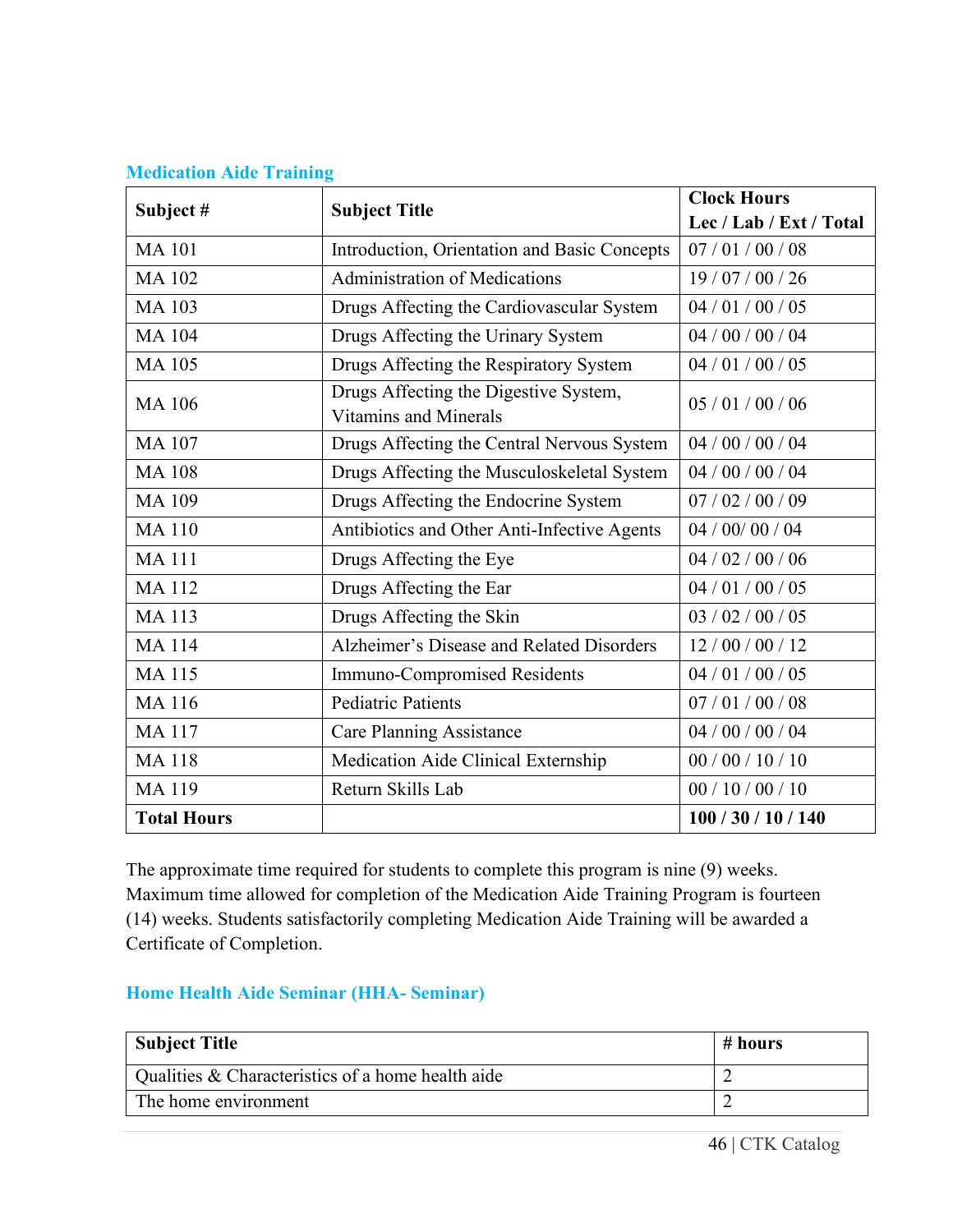| Ethics                                 | $\overline{2}$ |
|----------------------------------------|----------------|
| <b>Infection Control</b>               | $\overline{2}$ |
| Housekeeping skills                    | $\overline{2}$ |
| <b>Safety Issues</b>                   | $\overline{2}$ |
| Dietary considerations & meal planning | $\overline{2}$ |
| Personal care                          | $\overline{2}$ |
| Observation, reporting, and recording  | $\overline{2}$ |
| Personal safety                        | 2              |
| <b>Total</b>                           | 20             |

# **Pharmacy Technician Training**

| Subject # | <b>Subject Title</b>                                     | <b>Clock Hours</b> |
|-----------|----------------------------------------------------------|--------------------|
|           |                                                          | Lec / Lab / Ext /  |
|           |                                                          | <b>Total</b>       |
|           | The Profession of Pharmacy, Pharmacy Law, Regulations    |                    |
| PT 101    | and Standards for Technicians                            | 04 / 00 / 00 / 04  |
|           | Drugs, Dose Forms, Delivery Systems and Routes of        |                    |
| PT 102    | Administration                                           | 04/00/00/04        |
| PT 103    | Basic Pharmaceutical Measurements and Calculations       | 36/24/00/60        |
| PT 103    |                                                          |                    |
| PT 104    | Medical Anatomy and Physiology                           | 12/00/00/12        |
| PT 104    |                                                          |                    |
| PT 105    | <b>Medical Terminology</b>                               | 04/04/00/08        |
| PT 105    |                                                          |                    |
| PT 106    | Pharmacology I                                           | 32/00/00/32        |
| PT 106    |                                                          |                    |
| PT 107    | Dispensing Medications in the Community Pharmacy         | 04/04/00/08        |
| PT 107    |                                                          |                    |
| PT 108    | Pharmacology II                                          | 32 / 00 / 00 / 32  |
| PT 108    |                                                          |                    |
|           | Medication<br>Prescription Orders<br>Their<br>and<br>and |                    |
| PT 109    | Calculations                                             | 24/30/00/54        |
| PT 110    | <b>Extemporaneous Compounding</b>                        | 06/04/00/10        |
| PT 110    |                                                          |                    |
|           | Hospital Pharmacy Practice, Infection Control, Hospital  |                    |
| PT 111    | Calculations                                             | 04/04/00/08        |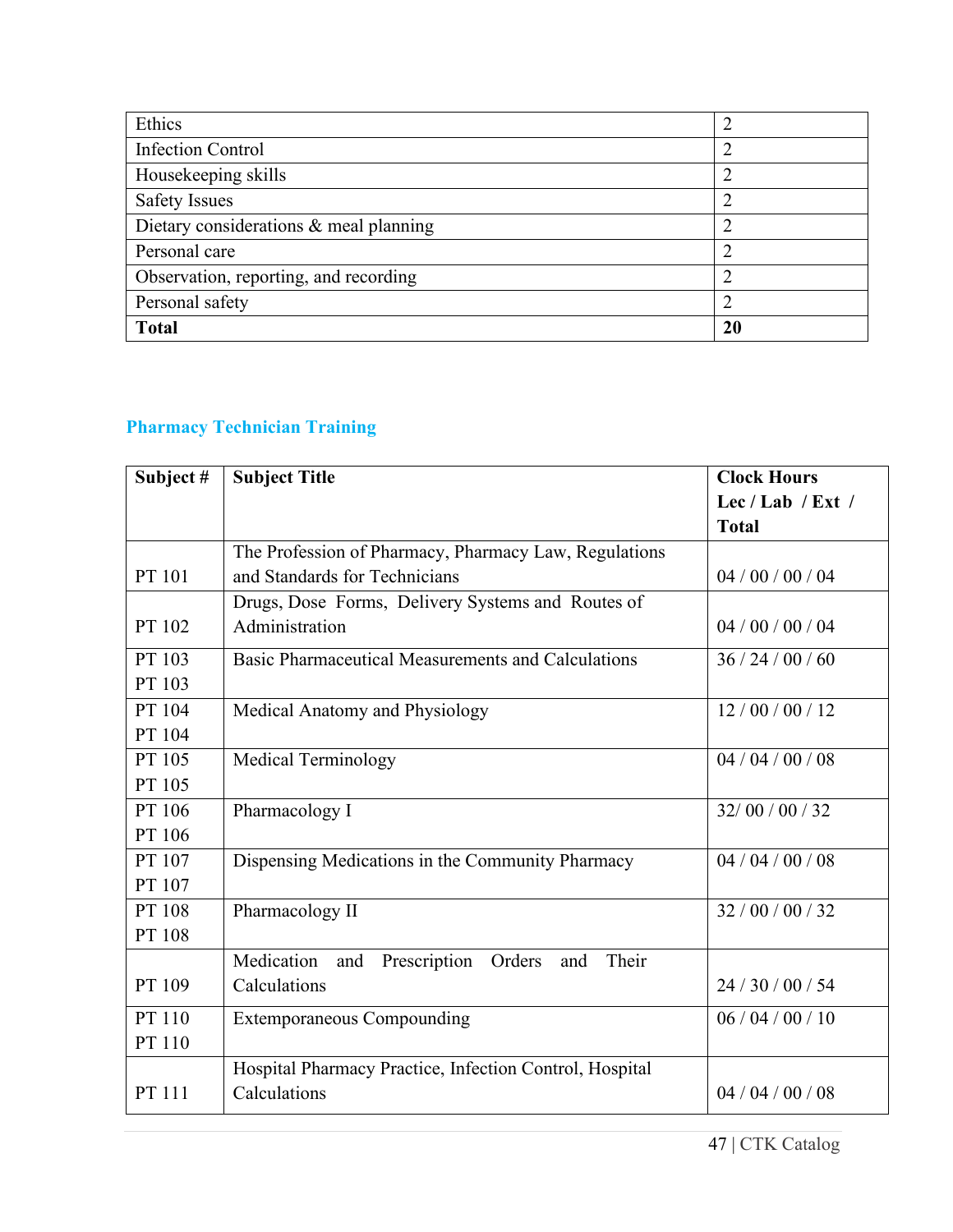| PT 112       | Preparing Sterile Intravenous Products                    | 02 / 02 / 00 / 04 |
|--------------|-----------------------------------------------------------|-------------------|
| PT 112       |                                                           |                   |
| PT 113       | Pharmacology III                                          | 26/08/00/34       |
| PT 113       |                                                           |                   |
| PT 114       | <b>Medication Safety</b>                                  | 32/12/00/44       |
| PT 114       |                                                           |                   |
|              | Role of Pharmacy Technician, Health Insurance billing and |                   |
| PT 115       | <b>Employment Strategies</b>                              | 04 / 02 / 00 / 06 |
| PT 116       | Pharmacy Technician Clinical Externship                   | 00/00/180/180     |
| P            |                                                           |                   |
| PT 117       | <b>PTCB</b> Exam Preparation:                             | 80/20/00/100      |
| PT 117       |                                                           |                   |
| <b>Total</b> |                                                           | 306/114/180/600   |
| Total        |                                                           |                   |
| Hours        |                                                           |                   |

The approximate time required to complete Pharmacy Technician Training is sixteen (16) weeks with approximately twelve (12) weeks for didactic and four (4) weeks for externship). Maximum time allowed for completion of Pharmacy Technician Training is twenty eight (28 ) weeks.

*Out of total of 600 hours, 280 hours delivered through online learning mode and 305 hours through face-to-face mode. Online learning through Learning Management System (LMS) to provide audio, visual and conferencing tools as needed.*

| Subject # | <b>Subject Title</b>                   | <b>Clock Hours</b><br>Lec / Lab / Ext<br>/ Total |
|-----------|----------------------------------------|--------------------------------------------------|
| NA 100-1  | Introduction to Long Term Care (LTC)   | 16/00/00/16                                      |
| NA 100-2  | Personal Care Skills                   | 08/06/00/14                                      |
| NA 100-3  | <b>Basic Nursing Skills</b>            | 06/04/00/10                                      |
| NA 100-4  | <b>Restorative Services</b>            | 06/00/00/06                                      |
| NA 100-5  | Mental Health and Social Service Needs | 08/00/00/08                                      |
| NA 100-6  | Social Skills                          | 06/00/00/06                                      |
| NA 100-7  | Nurse Aide Clinical Practice           | 00/00/40/40                                      |

# **Patient Care Technician**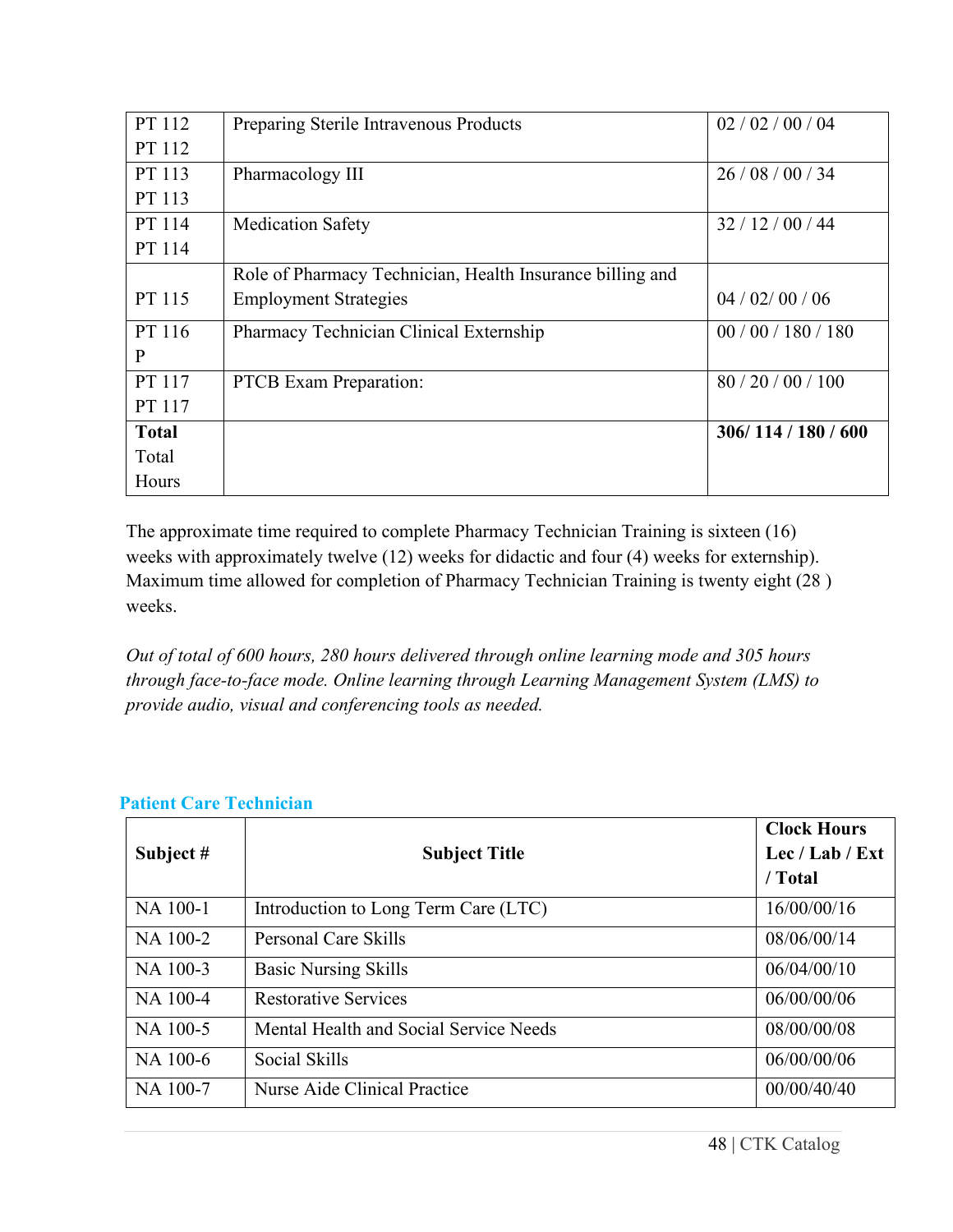| <b>PBIS 100-8</b>  | Scope and Role of Patient Care Technician                    | 12/08/00/20    |
|--------------------|--------------------------------------------------------------|----------------|
| PHIT 200-1         | Technology in Health Care [Part I]                           | 53/16/00/69    |
| PHIT 200-2         | Technology in Health Care [Part II]                          | 52/15/80/147   |
| <b>PNSP 300-1</b>  | Nursing and Medication Pathways                              | 120/10/10/140  |
| <b>PAAP 400-1</b>  | Anatomy & Physiology for Allied Health                       | 05/02/00/07    |
| <b>PMET 500-1</b>  | <b>Medical Terminology</b>                                   | 05/03/00/08    |
| <b>PCPR 600-1</b>  | Cardio Pulmonary Recitation                                  | 05/02/00/07    |
| <b>PEKG 700-1</b>  | <b>Basic Electro Cardiography</b>                            | 05/02/00/07    |
| <b>PEKG 700-2</b>  | <b>Advanced Electro Cardiography</b>                         | 05/02/00/07    |
| <b>PHEL 800-1</b>  | Introduction to Phlebotomy Procedures                        | 05/02/00/07    |
| <b>PHEL 800-2</b>  | Terminology & functions of Body system related to Phlebotomy | 06/02/00/08    |
| <b>PHEL 800-3</b>  | Infection, Process and control techniques                    | 06/02/00/08    |
| <b>PHEL 800-4</b>  | Clinical Theory in Safety and Confidentiality                | 06/00/04/10    |
| <b>PHEL 800-5</b>  | Venipuncture                                                 | 12/00/06/18    |
| <b>PHEL 800-6</b>  | Types of Phlebotomy Practices                                | 02/02/00/04    |
| <b>PHEL 800-7</b>  | Specimen Collection & Use of Equipment Lab I                 | 12/08/00/20    |
| <b>PHEL 800-8</b>  | Specimen Collection and Urinalysis Lab II                    | 10/06/00/16    |
| <b>Total Hours</b> |                                                              | 371/92/140/603 |

The approximate time required to complete Patient Care Technician program is sixteen (16) weeks with approximately twelve weeks of didactic and four weeks for hands on practical/clinical work. Maximum time allowed for completion of the program is twenty eight (28) weeks. Once completed students will also receive the seminar certificates for Phlebotomy, EKG, EMR and Anatomy & Physiology and Medical Terminology including certificate for Nurse Aide Training and Patient care Technician.

*Out of total of 603 hours, 283 hours delivered through online learning mode and 305 hours through face-to-face mode. Online learning through Learning Management System (LMS) to provide audio, visual and conferencing tools as needed.*

| Subject # | Subject Title                                | Clock Hours   |
|-----------|----------------------------------------------|---------------|
|           |                                              | Lec/Lab/Total |
| EK 101    | Introduction, Orientation and Basic concepts | 06/00/06      |
| EK 102    | Administration of EKG/ECG procedure          | 14/00/14      |

# **EKG/ECG Technician Training Seminar**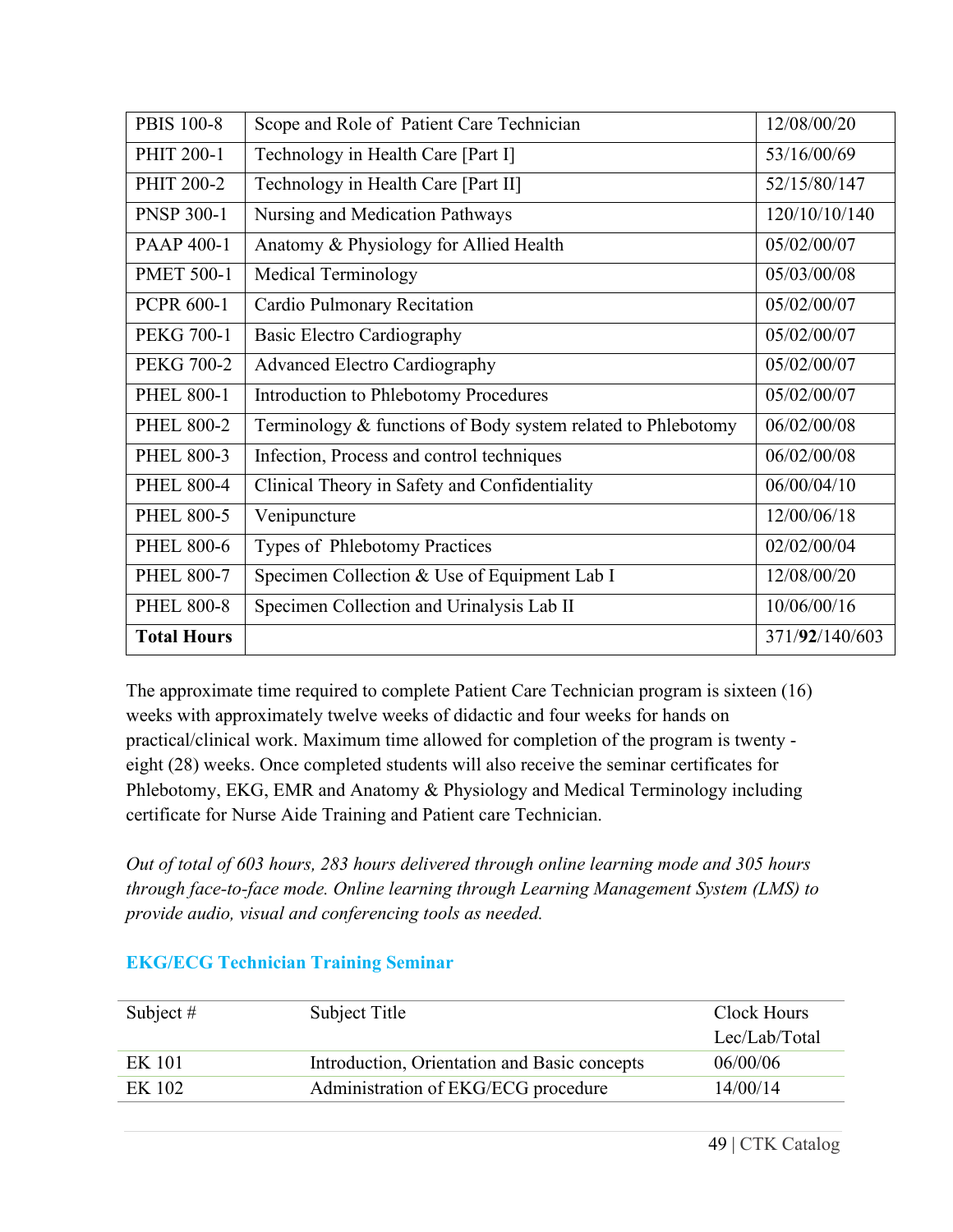| EK 103       | Operation of EKG/ECG equipment | 09/00/09 |
|--------------|--------------------------------|----------|
| <b>Total</b> |                                | 29/00/29 |

# **EMR Technician Training Seminar**

| Subject $#$   | Subject Title                                | Clock Hours   |
|---------------|----------------------------------------------|---------------|
|               |                                              | Lec/Lab/Total |
| <b>EM 101</b> | Introduction, Orientation and Basic concepts | 05/00/05      |
| EM 102        | Administration of EMR techniques             | 14/00/14      |
| EM103         | Operation of EMR techniques                  | 10/00/10      |
| <b>Total</b>  |                                              | 29/00/29      |

### **Phlebotomy Technician Training Seminar**

| Subject $#$  | Subject Title                                | Clock Hours   |
|--------------|----------------------------------------------|---------------|
|              |                                              | Lec/Lab/Total |
| PH 101       | Introduction, Orientation and Basic concepts | 06/00/06      |
| PH 102       | Administration of Medicines related to       | 14/00/14      |
|              | Phlebotomy                                   |               |
| PH 103       | Phlebotomy procedure                         | 09/00/09      |
| <b>Total</b> |                                              | 29/00/29      |

### **Fundamentals of A & P and Medical Terminology Training Seminar**

| Subject $#$  | Subject Title                                         | Clock Hours   |
|--------------|-------------------------------------------------------|---------------|
|              |                                                       | Lec/Lab/Total |
| AP 101       | Introduction, Orientation and Basic concepts          | 06/00/06      |
| AP 102       | Administration of A&P systems and medical terminology | 15/00/15      |
| AP 103       | Application of medical terminology                    | 08/00/08      |
| <b>Total</b> |                                                       | 29/00/29      |

#### **COURSE DESCRIPTIONS**

### **Nurse Aide**

#### **NA 101: Introduction to Long Term Care (LTC)**

Students completing this subject will discuss and be able to detail the history and importance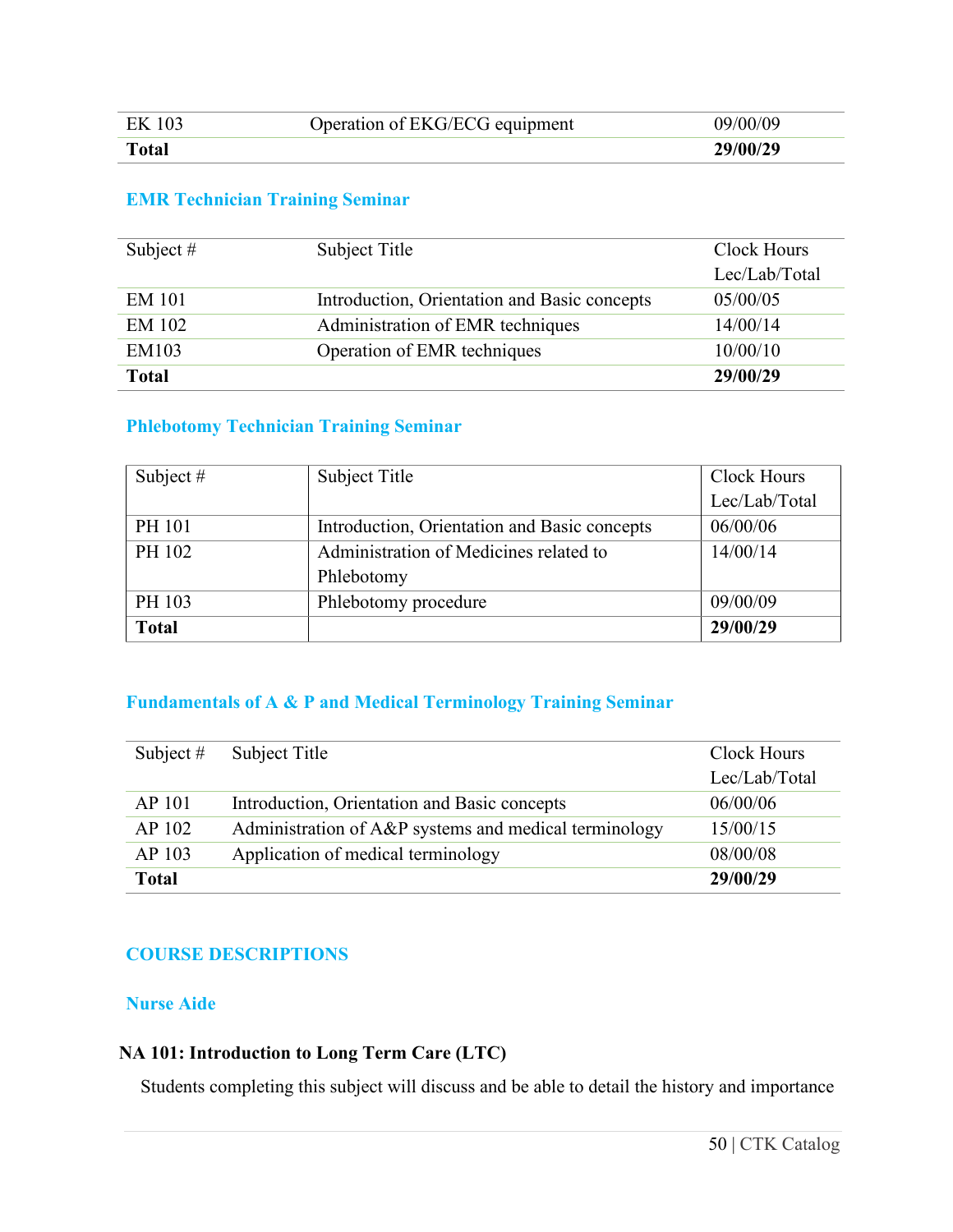of nurse aides on patient care. They will review the Omnibus Budget Reconciliation Act (OBRA) of 1987 and discuss its impact on improving the quality of life for residents of skilled nursing facilities. Students will be able to state the intent of OBRA and describe the OBRA requirements for Nurse Aide training and placement on the Texas Nurse Assistant Registry. They will discuss who can work as a Nurse Aide and be able to describe the purpose of LTC facilities, the types of residents of LTC facilities, common human needs and myths and feelings about aging. They will be able to describe the role of the Nurse Aide in LTC facilities and safety measures utilized to keep themselves and residents injury free free from any types of accidents including fire safety, biohazards and etc. They will compare and contrast what constitutes appropriate and inappropriate relationships with a residents and how to ensure they always maintain proper relationships with residents. Additionally, they will be able to explain proper procedures in case of accident or incident and proper emergency measures/procedures. They will be able to describe proper infection control procedures and the rights of residents in LTC facilities. Upon completion of this subject, students will be able to: 1) discuss the Nurse Aide's role as a member of the health care team, 2) recognize and prevent safety hazards, 3) describe safety measures, 4) list emergency measures and care, 5) describe effective infection control measures, 6) identify residents' rights and independence, 7) recall the rules of communication, 8) describe interpersonal skills and 9) discuss taking care of one's self. (Lec 16 Cl Hrs / Lab 00 Cl Hrs / Ext 00 Cl Hrs / Total 16 Cl Hrs) [Prerequisite: None]

### **NA 102: Personal Care Skills**

In this subject, students will learn to use proper body mechanics and positioning when moving and lifting residents to avoid injury to themselves and residents. They will demonstrate skill in positioning and supporting residents in good body alignment in bed, chair and wheelchair. They will be able to state the guidelines and precautions for all of the moving and lifting procedures. Additionally, they will demonstrate various moving and lifting procedures. Students will discuss care of the resident's environment and the importance of respecting the resident's right to privacy and independence. They will discuss why the residents' personal belongings may be so important to them. They will be able to describe and demonstrate assisting residents with bathing, personal hygiene and grooming. Students will also be able to describe the roll of hydration and proper nutrition in maintaining residents' health. Lastly, they will be able to assist residents with bladder and bowel elimination and incontinence. Upon completion of this course, students will be able to: 1) position and move residents using proper body mechanics, 2) discuss care of the resident's environmental surroundings, 3) assist residents with bathing, toileting, perineal care and skin care, 4) discuss residents' hygiene and grooming needs and 5) list the nutritional, hydration and elimination needs of residents. (Lec 08 Cl Hrs / Lab 06 Cl Hrs / Ext 00 Cl Hrs / Total 14 Cl Hrs) [Prerequisite: NA 101: Introduction to Long Term Care (LTC)]

# **NA 103: Basic Nursing Skills**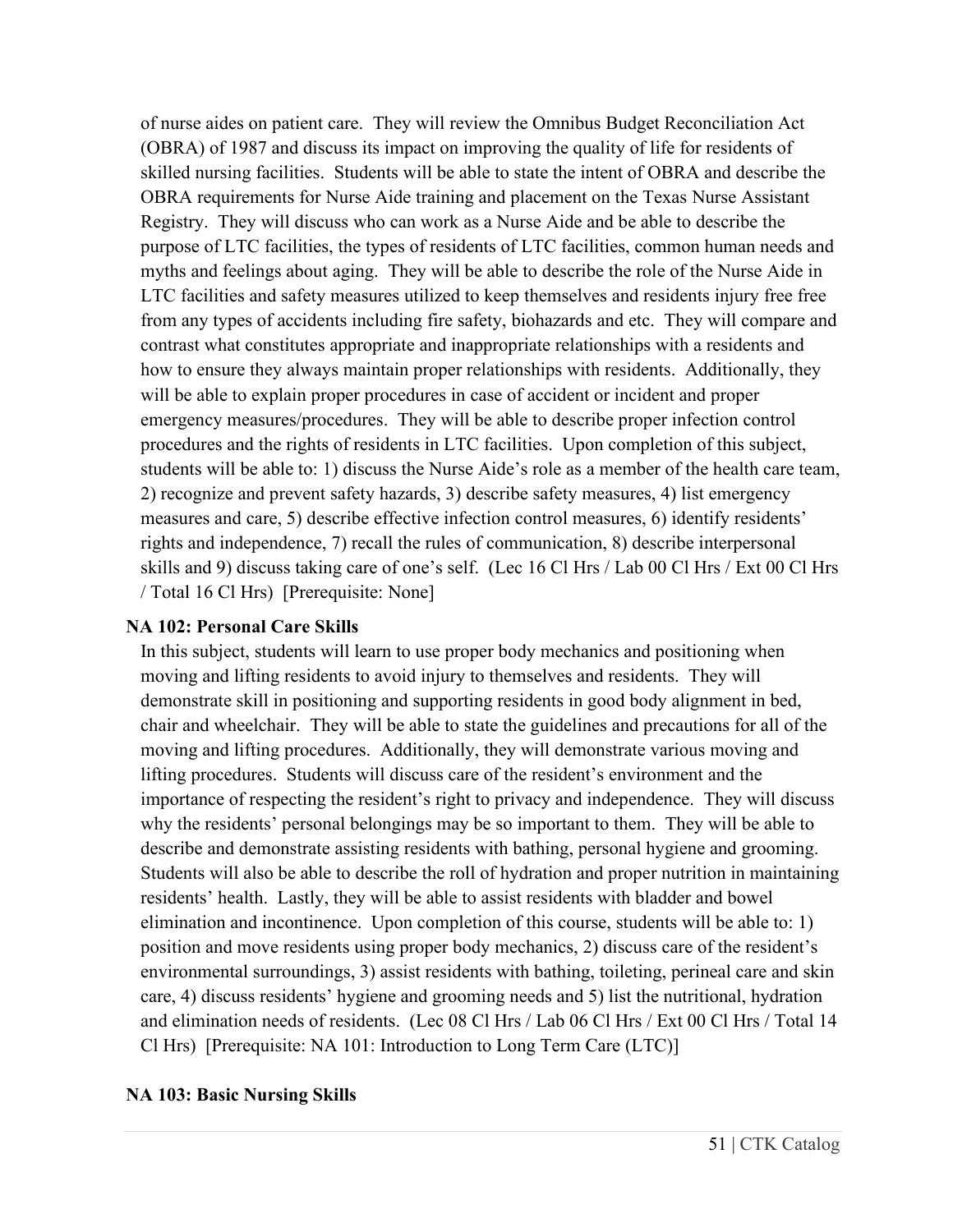Students will learn the skills of basic nursing such as 1) promoting a restraint-proper environment, 2) correctly take, record and report vital signs, height and weight, 3) observing, reporting and charting resident condition, 4) nurse aide's role in admission, transfer and discharge of residents and 5) describe coping with death. Upon completion of this subject, students will be able to describe the importance of promoting a restraint-proper environment, when it is appropriate to use restraints, proper use of restraints, dangers of using restraints and the role of the Nurse Aide in avoiding the need for restraints. They will be able to state measures that could be used to avoid the need for restraints. Students will be able to discuss the importance of and be able to demonstrate correctly registering vital signs, height and weight of residents. Additionally, students will be able to explain how their skills of observation, reporting, and charting can lead to better care of residents. They will be able to describe the effects of admission, transfer and discharge on the residents' state of mind and how the Nurse Aide can help a new resident adjust to his or her new surroundings. Lastly, students will learn how to cope with death and how residents cope with their impending death. They will be able to recognize signs of approaching death and explain their role as a Nurse Aide in meeting the emotional needs of a dying resident. (Lec 06 Cl Hrs / Lab 04 Cl Hrs / Ext 00 Cl Hrs / Total 10 Cl Hrs) [Prerequisite: NA 102: Personal Care Skills]

#### **NA 104: Restorative Services**

This subject is devoted to instructing students in how restorative skills promote physical and psychosocial health by allowing residents to attain and maintain the highest possible level of independence and functional ability. Students will discuss the Nurse Aide's role in restoration care. They will learn how to: 1) improve resident self-esteem, 2) use restorative approach in all aspects of care, 3) promote optimal physical and psychosocial wellness, 4) explain procedures and perform them, 5) encourage residents, 6) assist residents to function independently, 7) monitor residents' progress, 8) assist with restorative programs, 9) assist with adaptive and assistive devices, 10 use of prosthetic devices and 11) maintaining range of motion. (Lec 06 Cl Hrs / Lab 00 Cl Hrs / Ext 00 Cl Hrs / Total 06 Cl Hrs) [Prerequisite: NA 103: Basic Nursing Skills]

#### **NA 105: Mental Health and Social Service Needs**

During this portion of the program, students will learn about basic human needs. Upon completion of this subject, students will be able to recall and describe the five basic human needs as expressed in Maslow's Hierarchy of Needs. They will be able to describe how meeting higher-level needs requires meeting lower level needs first. They will describe how the unfulfilled needs of a resident may lead to behavioral problems and how cognitive impairment may lead to the resident's perception that his or her needs not being met. Students will also be able to describe developmental tasks of older adults and normal psychological responses to loss and/or change. Upon completion of this subject students will be able to describe: 1) the five basic human needs expressed in Maslow's Hierarchy of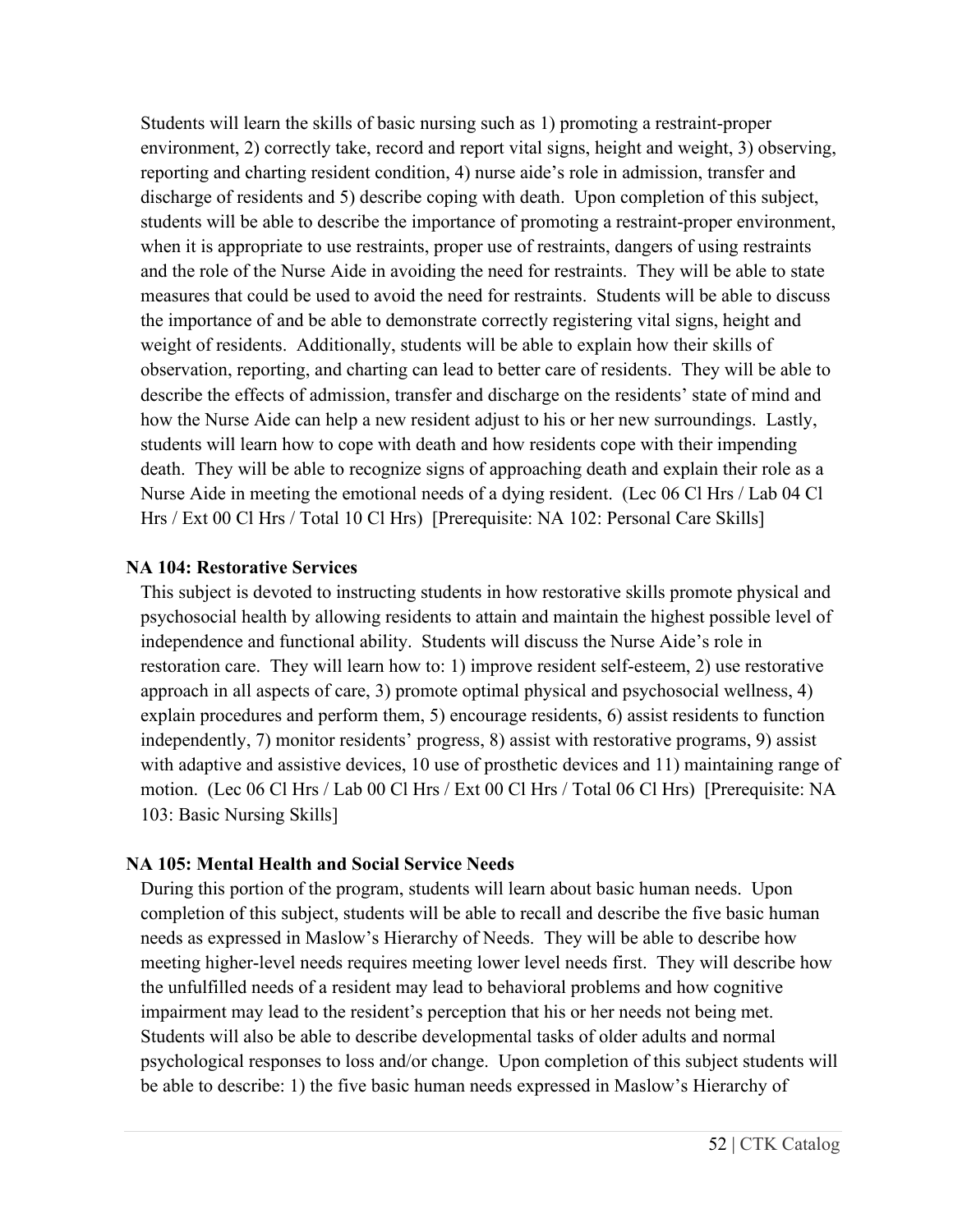Needs, 2) how to meet their own basic needs, 3) how to respond to the residents' appropriate and inappropriate sexual behavior, 4) human needs of the residents, 5) how to assist residents in cultural and religious practices, 6) how to respond to major losses/changes associated with aging, 7) the effects of losses and changes to human needs, 8) developmental tasks of older adults and 9) normal psychological responses to losses/changes. (Lec 05 Cl Hrs / Lab 00 Cl Hrs / Ext 00 Cl Hrs / Total 05 Cl Hrs) [Prerequisite: NA 104: Restorative Services]

### **NA 106: Social Skills**

In this subject, students will discuss and discover how to avoid, recognize and resolve conflict. They will learn that recognizing the potential for conflict is the first step in prevention. Upon completion of this subject, students will be able to recall the five main approaches people use when in conflict with one another: 1) Avoidance, 2) Accommodation, 3) Competition, 4) Collaboration and Compromise. In addition, students will become familiar with the use and benefits of using technology in LTC facilities. They will discuss and be able to describe how the use of technology such as electronic health care records and documentation can improve the resident's care and safety. They will discuss and be able to give examples of appropriate and inappropriate use of social media in the workplace. They will also discuss the consequences of inappropriate use of social media. (Lec 06 Cl Hrs / Lab 00 Cl Hrs / Ext 00 Cl Hrs / Total 06 Cl Hrs) [Prerequisite: NA 105: Mental Health and Social Service Needs]

# **NA 107: Nurse Aide Clinical Practice**

During this course, students will put into practice knowledge and skills acquired in previous subjects. Side by side with employed staff (all nurses of a long term care facility), students will learn: 1) interpersonal skills with peers in the health field, 2) direct care and communication with residents, 3) how to work under direction and independently and 4) how to take and follow nurse's orders. They will demonstrate: provision of basic care to patients; communication and interaction with patients, family members, and fellow health team members; and assisting patients in attaining and maintaining maximum functional independence, while observing patient rights. They will demonstrate basic first aid procedures, CPR, taking and recording vital signs, applying the elements of basic nutrition in meal planning, and following infection control measures. They will demonstrate proper body mechanics in bed making, lifting, and turning and positioning residents. (Lec 00 Cl Hrs / Lab 00 Cl Hrs / Ext 40 Cl Hrs / Total 40 Cl Hrs) [Prerequisite: NA 106: Social Skills]

# **Continuing Education for Nurse Aide**

# **CE 101: Introduction to Long Term care**

Students completing this subject will discuss and be able to detail the history and importance of nurse aides on patient care. They will review the Omnibus Budget Reconciliation Act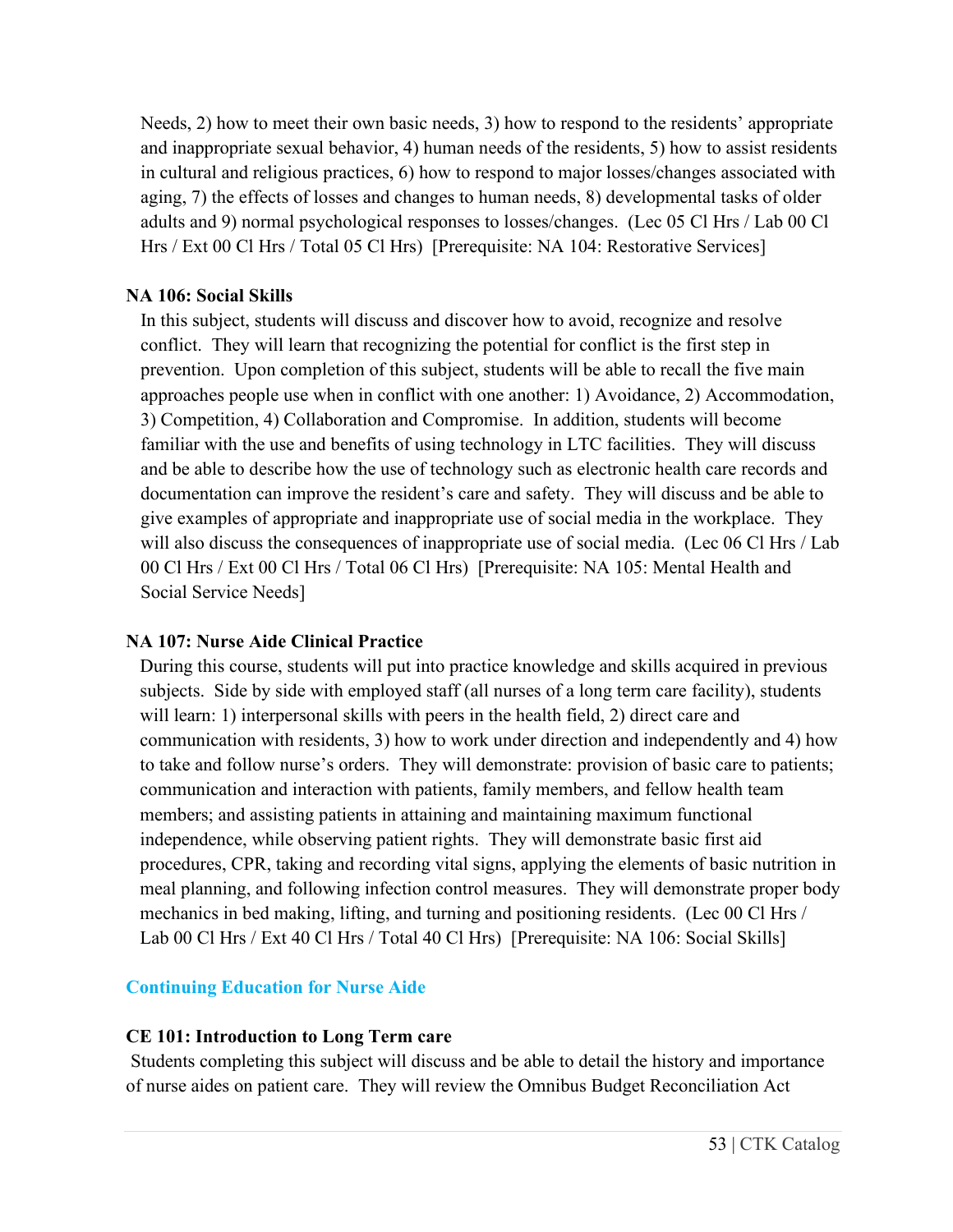(OBRA) of 1987 and discuss its impact on improving the quality of life for residents of skilled nursing facilities. Students will be able to state the intent of OBRA and describe the OBRA requirements for Nurse Aide training and placement on the Texas Nurse Assistant Registry. They will discuss who can work as a Nurse Aide and be able to describe the purpose of LTC facilities, the types of residents of LTC facilities, common human needs and myths and feelings about aging. They will be able to describe the role of the Nurse Aide in LTC facilities and safety measures utilized to keep themselves and residents injury free. They will compare and contrast what constitutes appropriate and inappropriate relationships with a residents and how to ensure they always maintain proper relationships with residents. Additionally, they will be able to explain proper procedures in case of accident or incident and proper emergency measures/procedures. They will be able to describe proper infection control procedures and the rights of residents in LTC facilities. (Lec 02 Cl Hrs / Lab 02 Cl Hrs / Ext 00 Cl Hrs / Total 4 Cl Hrs) [ Prerequisite: Certified Nurse Assistant]

#### **CE 102: Personal Care Skills**

In this subject, students will learn to use proper body mechanics and positioning when moving and lifting residents to avoid injury to themselves and residents. They will demonstrate skill in positioning and supporting residents in good body alignment in bed, chair and wheelchair. They will be able to state the guidelines and precautions for all of the moving and lifting procedures. Additionally, they will demonstrate various moving and lifting procedures. Students will discuss care of the resident's environment and the importance of respecting the resident's right to privacy and independence. They will discuss why the residents' personal belongings may be so important to them. They will be able to describe and demonstrate assisting residents with bathing, personal hygiene and grooming. Students will also be able to describe the roll of hydration and proper nutrition in maintaining residents' health. Lastly, they will be able to assist residents with bladder and bowel elimination and incontinence. ((Lec 02) Cl Hrs / Lab 02 Cl Hrs / Ext 00 Cl Hrs / Total 4 Cl Hrs) [ Prerequisite: Certified Nurse Assistant]

#### **CE 103: Basic Nursing Skills**

Students will learn the skills of basic nursing such as 1) promoting a restraint-proper environment, 2) correctly take, record and report vital signs, height and weight, 3) observing, reporting and charting resident condition, 4) nurse aide's role in admission, transfer and discharge of residents and 5) describe coping with death. Upon completion of this subject, students will be able to describe the importance of promoting a restraint-proper environment, when it is appropriate to use restraints, proper use of restraints, dangers of using restraints and the role of the Nurse Aide in avoiding the need for restraints. They will be able to state measures that could be used to avoid the need for restraints. Students will be able to discuss the importance of and be able to demonstrate correctly registering vital signs, height and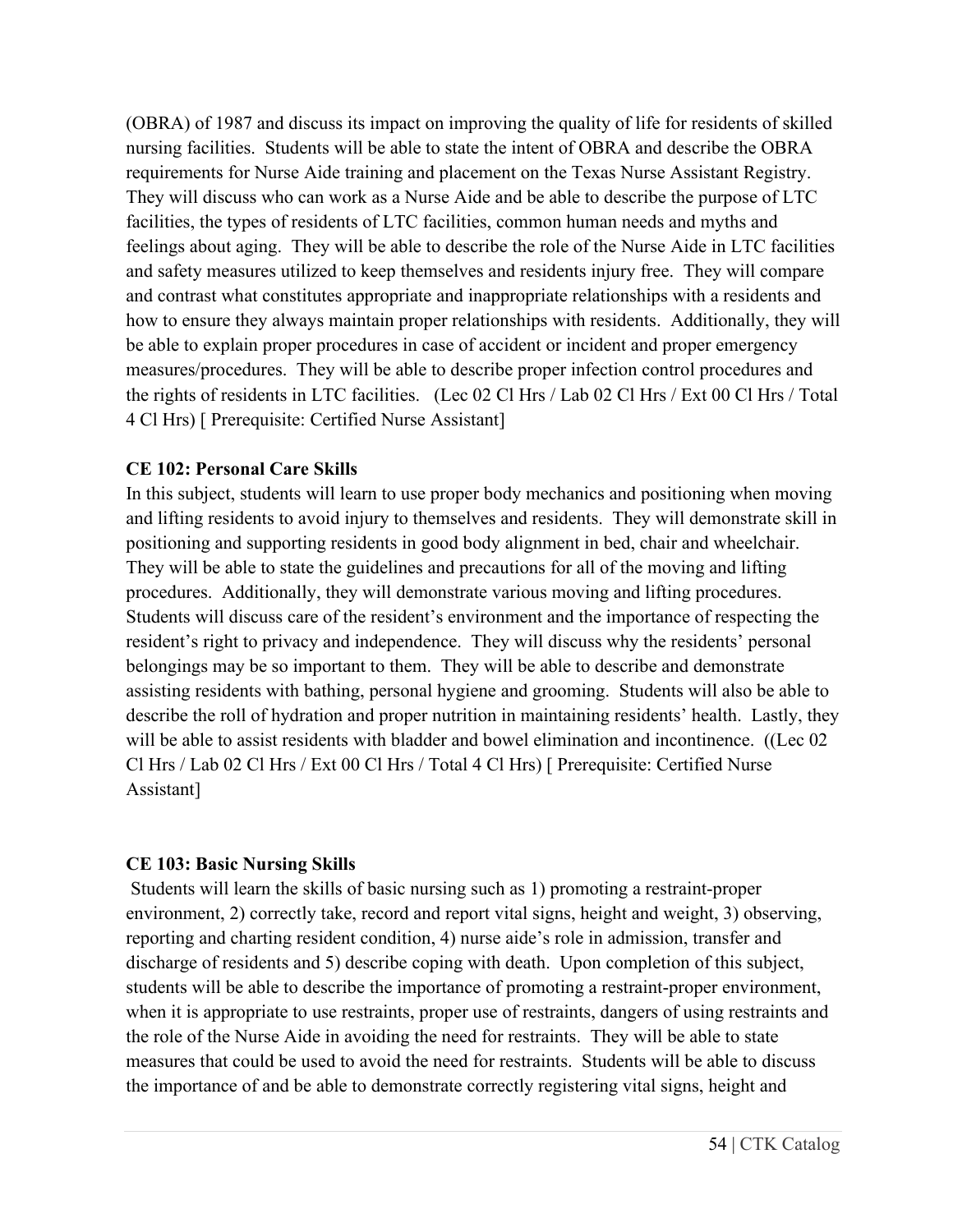weight of residents. Additionally, students will be able to explain how their skills of observation, reporting, and charting can lead to better care of residents. They will be able to describe the effects of admission, transfer and discharge on the residents' state of mind and how the Nurse Aide can help a new resident adjust to his or her new surroundings. Lastly, students will learn how to cope with death and how residents cope with their impending death. They will be able to recognize signs of approaching death and explain their role as a Nurse Aide in meeting the emotional needs of a dying resident. .

((Lec 02 Cl Hrs / Lab 02 Cl Hrs / Ext 00 Cl Hrs / Total 4 Cl Hrs) [ Prerequisite: Certified Nurse Assistant]

# **CE 104: Restorative Services**

This subject is devoted to instructing students in how restorative skills promote physical and psychosocial health by allowing residents to attain and maintain the highest possible level of independence and functional ability. Students will discuss the Nurse Aide's role in restoration care. ((Lec 03 Cl Hrs / Lab 01 Cl Hrs / Ext 00 Cl Hrs / Total 4 Cl Hrs) [ Prerequisite: Certified Nurse Assistant]

# **CE 105: Mental Health and Social Service Needs**

During this portion of the program, students will learn about basic human needs. Upon completion of this subject, students will be able to recall and describe the five basic human needs as expressed in Maslow's Hierarchy of Needs. They will be able to describe how meeting higher-level needs requires meeting lower level needs first. They will describe how the unfulfilled needs of a resident may lead to behavioral problems and how cognitive impairment may lead to the resident's perception that his or her needs not being met. Students will also be able to describe developmental tasks of older adults and normal psychological responses to loss and/or change ((Lec 03 Cl Hrs / Lab 01 Cl Hrs / Ext 00 Cl Hrs / Total 4 Cl Hrs) [ Prerequisite: Certified Nurse Assistant]

# **CE 106: Social Skills**

In this subject, students will discuss and discover how to avoid, recognize and resolve conflict. They will learn that recognizing the potential for conflict is the first step in prevention ((Lec 04 Cl Hrs / Lab 00 Cl Hrs / Ext 00 Cl Hrs / Total 4 Cl Hrs) [ Prerequisite: Certified Nurse Assistant]

# **Medication Aide**

# **MA 101: Introduction, Orientation and Basic Concepts**

Upon completion of this course, students will be able to explain the basic roles and responsibilities of a Medication Aide in relation to the health care team. They will learn safety of patients including emergency health, biohazard, and fire safety. Students will discuss the legal and ethical implications involved in caring for patients. They will recall procedures,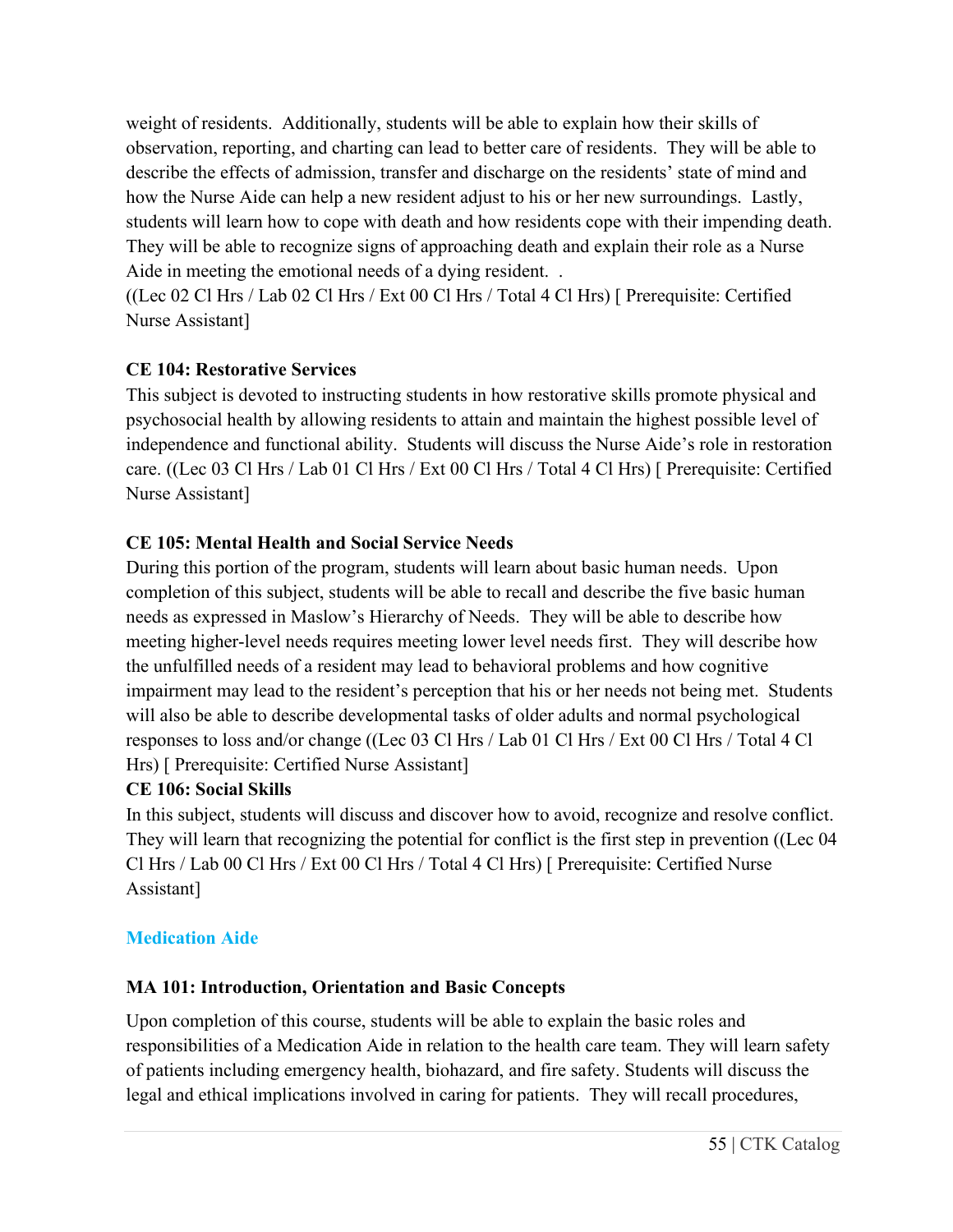according to current rules and regulations, set forth by the Department of Aging and Disability Services for the correct preparation and administration of drugs prescribed by the physician. Students will learn to monitor their patients' normal behavior and prescribed medications, so that they may spot possible drug induced deviations. Students will learn to classify the three categories of drugs, identify drugs from these groups and be able to list the different reasons for giving the medications. They will also be able to describe problems relating to the administration of particular drugs. They will discuss drug legislation and classification of controlled substances. Additionally, students will memorize and be able to identify common medical terminology, symbols and abbreviations. Finally, students will learn to do simple mathematical calculations and conversions of weights and measures as they relate to preparation of medications. (Lec 07 Cl Hrs / Lab 01 Cl Hrs / Ext 00 Cl Hrs /Total Cl Hrs 08) [Prerequisites: None]

# **MA 102: Administration of Medications**

Upon completion of this subject, students will be able to describe the various ways medications are supplied to facilities. They will be able to detail requirements for correct storage and labeling of the medication and their responsibility for its control and accountability. Students will explain how potential errors may occur from supply and storage of medications and will be able to describe procedures for safeguarding medicine from contamination. Students will recount facility policy for medication orders and relate allowable and prohibited practices. They will be able to explain their role and responsibilities in drug therapy. They will demonstrate how to accurately prepare (set up) medications and list the equipment needed. They will demonstrate proper procedures and techniques for administering medications and discuss responsibilities following drug administration. Students will learn how to take vital signs and observe/monitor patients. They will discuss points where potential drug errors or unsafe practices may occur. Students will demonstrate writing an incident report and discuss the follow up if an administration error is made. They will demonstrate correct procedure for administration of oxygen and be able to follow guidelines for recording medication administration. Students will demonstrate how to complete medical records appropriate to medication administration and discuss protection, access, retention and legal responsibility of medical records. (Lec 19 Cl Hrs / Lab 07 Cl Hrs / Ext 00 Cl Hrs /Total 26 Cl Hrs) [Prerequisite: MA 101: Introduction, Orientation and Basic Concepts]

# **MA 103: Drugs Affecting the Cardiovascular System**

Upon completion of this course, students will be able to classify basic structures of the cardiovascular system and detail their various functions. Students will discuss physiological changes to the cardiovascular system associated with aging. They will be able to identify and describe cardiac disorders and list the drugs used for treatment of each disorder. Students will be able to explain the action of various drugs in treatment and discuss possible side effects that may take place when administered. Students will learn to recognize signs of drug toxicity and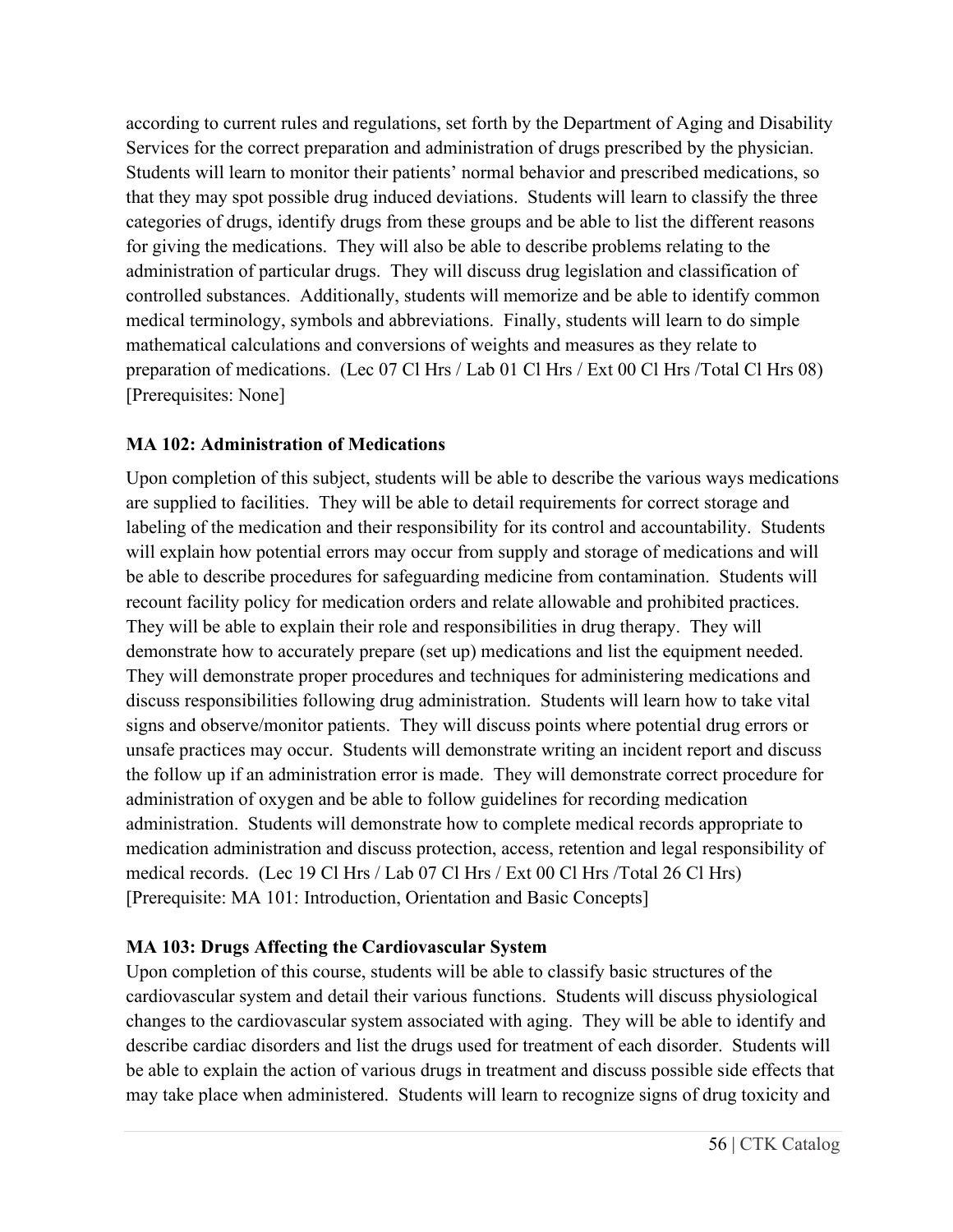be able to describe the steps to be taken to ensure safe administration. They will detail the similarities in appearance and labeling to emphasize the need to read labels closely. They will be able to describe how to measure, prepare and where to apply various ointments and patches. Students will identify the action and main side effect of anticoagulant medication and discuss disease conditions such as peripheral vascular disease, diabetes, etc. They will also learn how to obtain accurate vital signs. (Lec 04 Cl Hrs / Lab 01 Cl Hrs / Ext 00 Cl Hrs / Total 05 Cl Hrs) [Prerequisite: MA 102: Administration of Medications]

### **MA 104: Drugs Affecting the Urinary System**

Upon completion of this subject, students will be able to identify basic structures and functions of the urinary system and describe how aging is associated with changes in those functions. Students will discuss situations requiring the use of diuretics and list the common ones, as well as explain the action associated with their use. They will be able to explain the potential side effects and identify procedures to monitor and observe for complications, and promote comfort for patients. Students will identify reasons for use of potassium replacement drugs. They will discuss the major side effects and identify actions to prevent reactions. Additionally, they will identify drugs that affect bladder tone and review measures to help patients regain bladder control. Finally, students will identify drugs used to treat urinary tract infections, discuss their major side effects and describe measures to promote well-being. (Lec 04 Cl Hrs / Lab 00 Cl Hrs / Ext 00 Cl Hrs / Total 04 Cl Hrs) [Prerequisite: MA 103: Drugs Affecting the Cardiovascular System]

# **MA 105: Drugs Affecting the Respiratory System**

In this subject, students will learn to identify basic structures and functions of the respiratory system and be able to describe changes associated with aging. Students will review the appropriate safety precautions when administering oxygen. They will discuss the different respiratory disorders and list medications used and identify their expected actions, side effects and toxic effects implicated with drug combinations. (Lec 04 Cl Hrs / Lab 01 Cl Hrs / Ext 00 Cl Hrs / Total 05 Cl Hrs) [Prerequisite: MA 104: Drugs Affecting the Urinary System]

# **MA 106: Drugs Affecting the Digestive System, Vitamins and Minerals**

In completing this subject, students will learn to identify basic structures and functions of the digestive system organs and be able to discuss changes associated with aging. Students will be able to name medications used, and describe their actions and possible side effects. They will be able to identify general care measures to prevent and control nausea, vomiting and diarrhea. Students will be able to suggest a non-drug method to help prevent and correct constipation. They will review the four basic food groups and recommend foods that add bulk to diet and explain methods to help maintain good fluid intake. Students also will be able to describe functions vitamins have in the body and determine when supplements are necessary. Finally,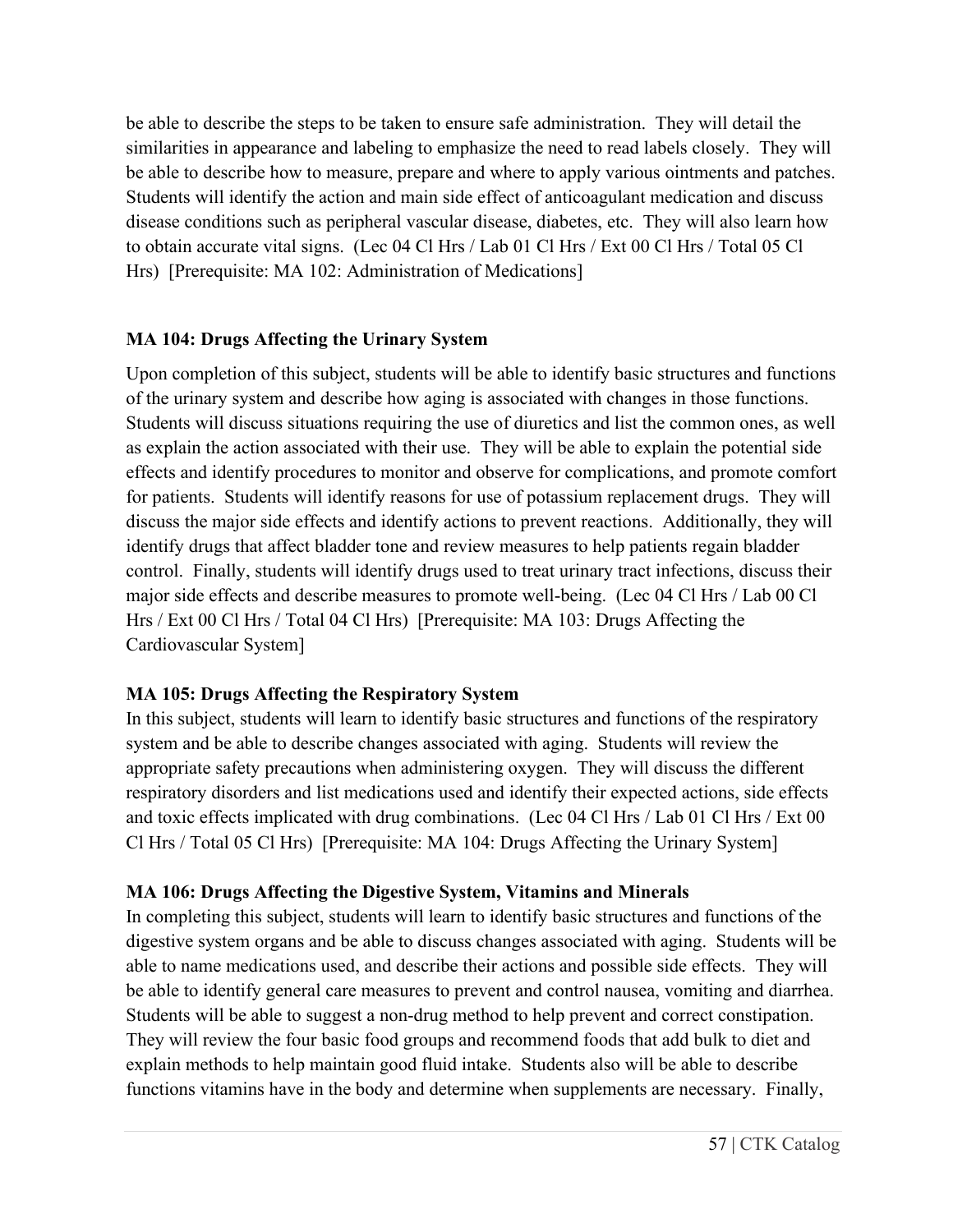they will learn to identify the essential minerals and describe their actions and side effects. (Lec 05 Cl Hrs / Lab 01 Cl Hrs / Ext 00 Cl Hrs / Total 06 Cl Hrs) [Prerequisite: MA 105: Drugs Affecting the Respiratory System]

# **MA 107: Drugs Affecting the Central Nervous System**

Students completing this course are prepared to identify and list the structure and functions of the central nervous system and describe changes consequential to aging. They will learn to identify medications used as cerebral stimulants, antidepressants, analgesics (narcotics, nonnarcotics), sedatives, and anticonvulsants, anti-Parkinson agents, psychoactive medications, and then describe their actions, side effects, and discuss implications for care. Students will define and discuss various types of organic brain syndromes and finally discuss the treatment ramifications of drugs used as related to Omnibus Budget Reconciliation Act of 1987 (OBRA 87) and Federal Regulations governing the use of unnecessary drugs and antipsychotic-drugs. (Lec 04 Cl Hrs / Lab 00 Cl Hrs / Ext 00 Cl Hrs / Total 04 Cl Hrs) [Prerequisite: MA 106: Drugs Affecting the Digestive System, Vitamins and Minerals]

# **MA 108: Drugs Affecting the Musculoskeletal System**

Students will acquire skills that will enable them to identify the structures, define functions of musculoskeletal system and explain the effects from aging. They will be able to list drugs used to treat musculoskeletal disorders or diseases, describe their actions, side effects, and state the implications of treatment. (Lec 04 Cl Hrs / Lab 00 Cl Hrs / Ext 00 Cl Hrs / Total 04 Cl Hrs) [Prerequisite: MA 107: Drugs Affecting the Central Nervous System]

# **MA 109: Drugs Affecting the Endocrine System**

Upon completion students will be able describe the structure and function of the endocrine system and the changes associated with aging. They will be able to explain interrelationships of insulin, diet, activity, stress and other disease processes, and be able to describe how the body malfunctions in diabetes and what changes occur. Students will review complications associated with diabetes and discuss measures to help minimize complications. Students will review and demonstrate testing of urine for glucose, ketones, glucometer recording and techniques. Furthermore, they will be able to list drugs used and describe actions, side effects and implications for care. Students will also discuss and be able to recall the medications that medication aides are prohibited from administering. (Lec 07 Cl Hrs / Lab 02 Cl Hrs / Ext 00 Cl Hrs / Total 09 Cl Hrs) [Prerequisite: MA 108: Affecting the Musculoskeletal System]

# **MA 110: Antibiotics and Other Anti-Infective Agents**

Students will discuss the causes of infection, control measures, and signs and symptoms of infections. They will learn to identify topical and systemic anti-infective agents and describe actions that promote effective use. They will discuss and stress their role in observation for adverse side effects and implications of care. (Lec 04 Cl Hrs / Lab 00 Cl Hrs / Ext 00 Cl Hrs /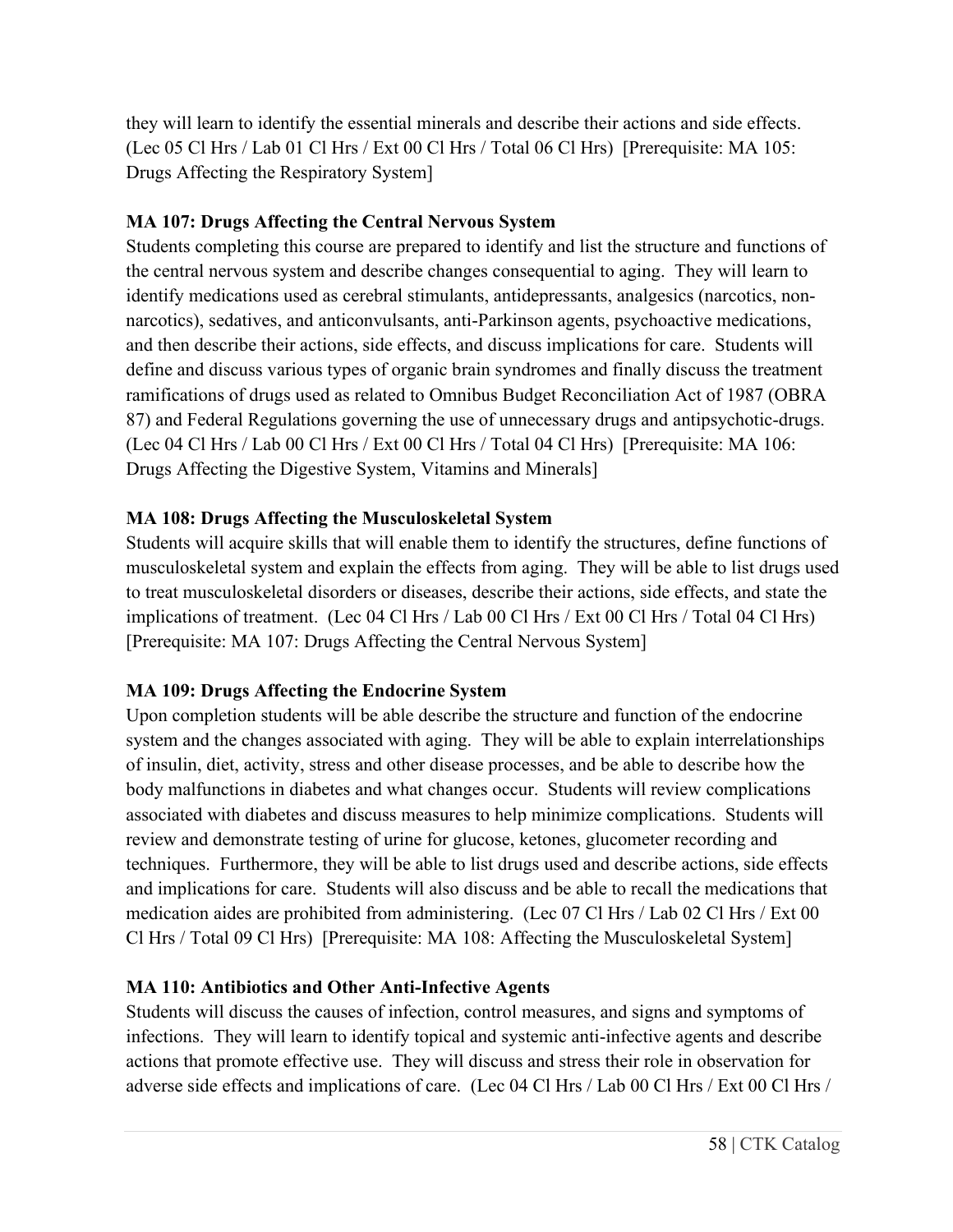Total 04 Cl Hrs) [Prerequisite: MA 109: Drugs Affecting the Endocrine System]

# **MA 111: Drugs Affecting the Eye**

Students completing this subject will be able to describe the structure and function of the eye and changes associated with aging. They will recognize and recall the Latin abbreviations used. Students will demonstrate procedures and sterile techniques for administration of eye medications. They will learn to identify the action, use and name for eye lubricant. They will be able to identify reasons and give examples of anti-infective drugs that may be used in the eye. (Lec 04 Cl Hrs / Lab 02 Cl Hrs / Ext 00 Cl Hrs / Total 06 Cl Hrs) [Prerequisite: MA 110: Antibiotics and Other Anti-Infective Agents]

# **MA 112: Drugs Affecting the Ear**

Upon completion of this subject, students will be able to describe the structure and function of the ear and changes associated with aging. They will be able to discuss drugs used for ear disorders and review procedures for proper administration of eardrops and ointment. Students will be able to name actions and side effects of drugs affecting the ear and implications for care. (Lec 04 Cl Hrs / Lab 01 Cl Hrs / Ext 00 Cl Hrs / Total 05 Cl Hrs) [Prerequisite: MA 111: Drugs Affecting the Eye]

# **MA 113: Drugs Affecting the Skin**

Upon completion of this subject, students will be able to describe the structure and function of the skin and changes associated with aging. They will learn how to apply medications used to treat different skin disorders and will be able to state precautions for care. Students will review prevention of decubitus ulcers and recall that they may not treat this condition. (Lec 03 Cl Hrs / Lab 02 Cl Hrs / Ext 00 Cl Hrs / Total 05 Cl Hrs) [Prerequisite: MA 112: Drugs Affecting the Ear]

# **MA 114: Alzheimer's Disease and Related Disorders**

Students will review basic disease characteristics and misconceptions of Alzheimer's Disease and discuss the four phases of the disease. They will discuss and be able to describe basic procedures used in dealing with Alzheimer's patients. (Lec 12 Cl Hrs / Lab 00 Cl Hrs / Ext 00 Cl Hrs / Total 12 Cl Hrs) [Prerequisite: MA 113: Drugs Affecting the Skin]

# **MA 115: Immuno-Compromised Residents**

Students will discuss and be able to define the basic characteristics of immuno-compromised residents and describe the drugs available for approved treatment. They will review the procedures for infection control, explain principles of medical asepsis and discuss state guidelines for handling of AIDS residents. (Lec 04 Cl Hrs / Lab 01 Cl Hrs / Ext 00 Cl Hrs / Total 05 Cl Hrs) [Prerequisite: MA 114: Alzheimer's Disease and Related Disorders]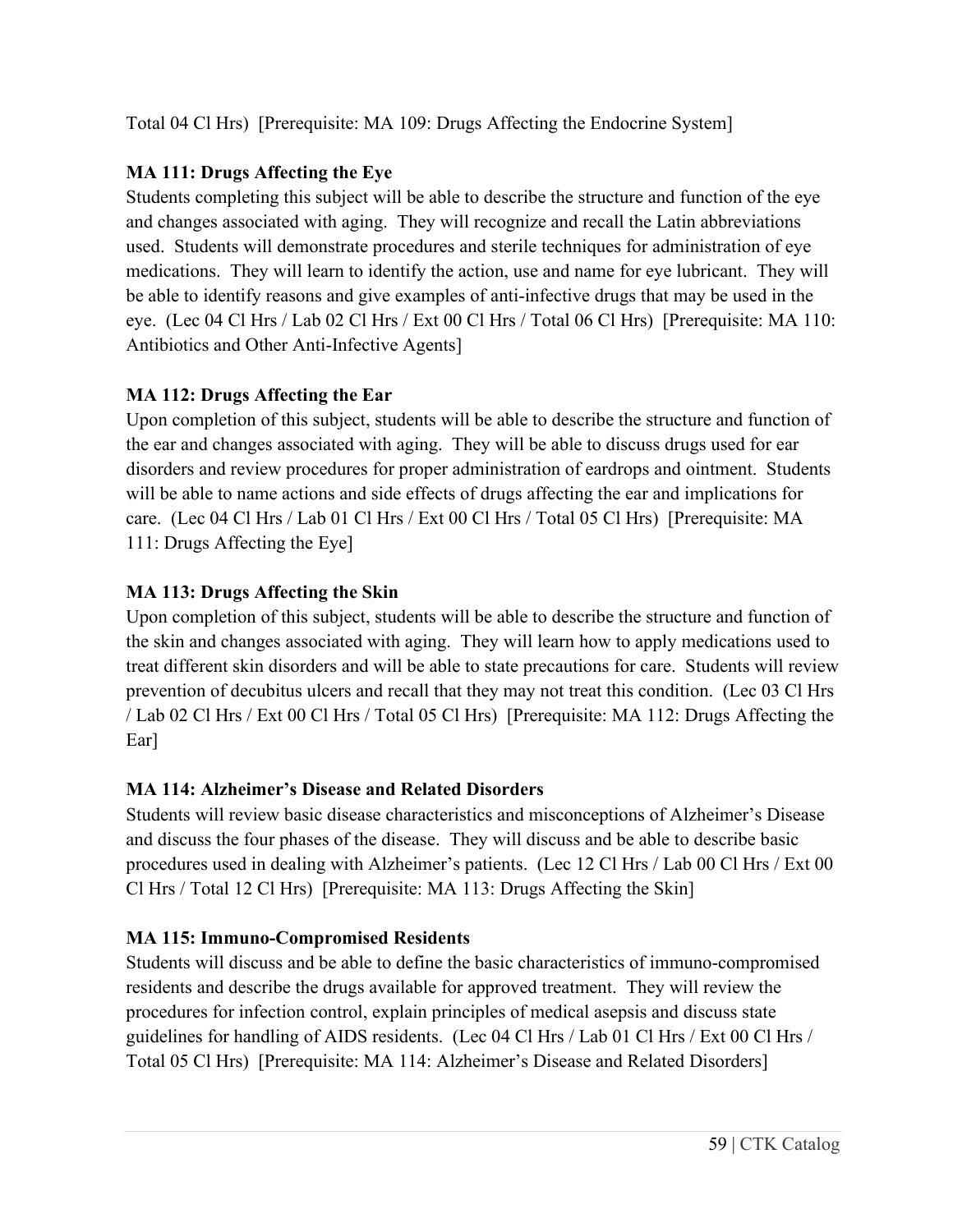#### **MA 116: Pediatric Patients**

In this subject, students will discuss nutritional considerations and list symptoms of dehydration for pediatric patients. They will be able to explain implications for care and discuss the special health problems of pediatric patients. They will demonstrate different techniques used to administer medication to children. (Lec 07 Cl Hrs / Lab 01 Cl Hrs / Ext 00 Cl Hrs / Total 08 Cl Hrs) [Prerequisite: MA 115: Immuno-Compromised Residents]

# **MA 117: Care Planning Assistance**

Students will discuss the purpose of care planning and be able to explain how their role as a medication aide in the healthcare team is important in patient care planning. (Lec 04 Cl Hrs / Lab 00 Cl Hrs / Ext 00 Cl Hrs / Total 04 Cl Hrs) [Prerequisite: MA 116: Pediatric Patients]

### **MA 118: Medication Aide Clinical Externship**

During Clinical, students will put into practice skills acquired in previous subjects. Under close supervision, students will demonstrate how to take and record vital signs before administering medication. They will communicate and interact with the patients and observe and report to the supervising licensed nurse any reaction or side effect occurring after drug administration. Students will personally set-up the prescribed medications. They will document the administered medication in the resident's clinical record. They will demonstrate procedures for applying vaginal and rectal medication. The student will also administer nasal, ophthalmic and optic medication. They will demonstrate procedures for emergency (only) administration of oxygen per a nasal canula or a non-sealing mask and document the event and their subsequent notification to the licensed nurse on duty. (Lec 00 Cl Hrs / Lab 00 Cl Hrs / Ext 10 Cl Hrs / Total 10 Cl Hrs) [Prerequisite: MA 117: Care Planning Assistance]

#### **MA 119: Return Skills Lab**

During this portion of the training students will reinforce the skills learned in previous subjects and practiced during the clinical externship by demonstrating procedures and methods involved with various medication forms and methods of administration. (Lec 00 Cl Hrs / Lab 10 Cl Hrs / Ext 00 Cl Hrs / Total 10 Cl Hrs) [Prerequisite: MA 118: Medication Aide Clinical Externship]

#### **Pharmacy Technician**

# **PT 101: The Profession of Pharmacy, Pharmacy Law, Regulations and Standards for Technicians**

This subject orients students to the work of pharmacy technicians and the context in which technician's work is performed. Students are introduced to the profound influence that drug laws standards, and regulations have on pharmacy practice and will learn to abide by those laws, regulations and standards when preparing and dispensing drugs. Upon completion of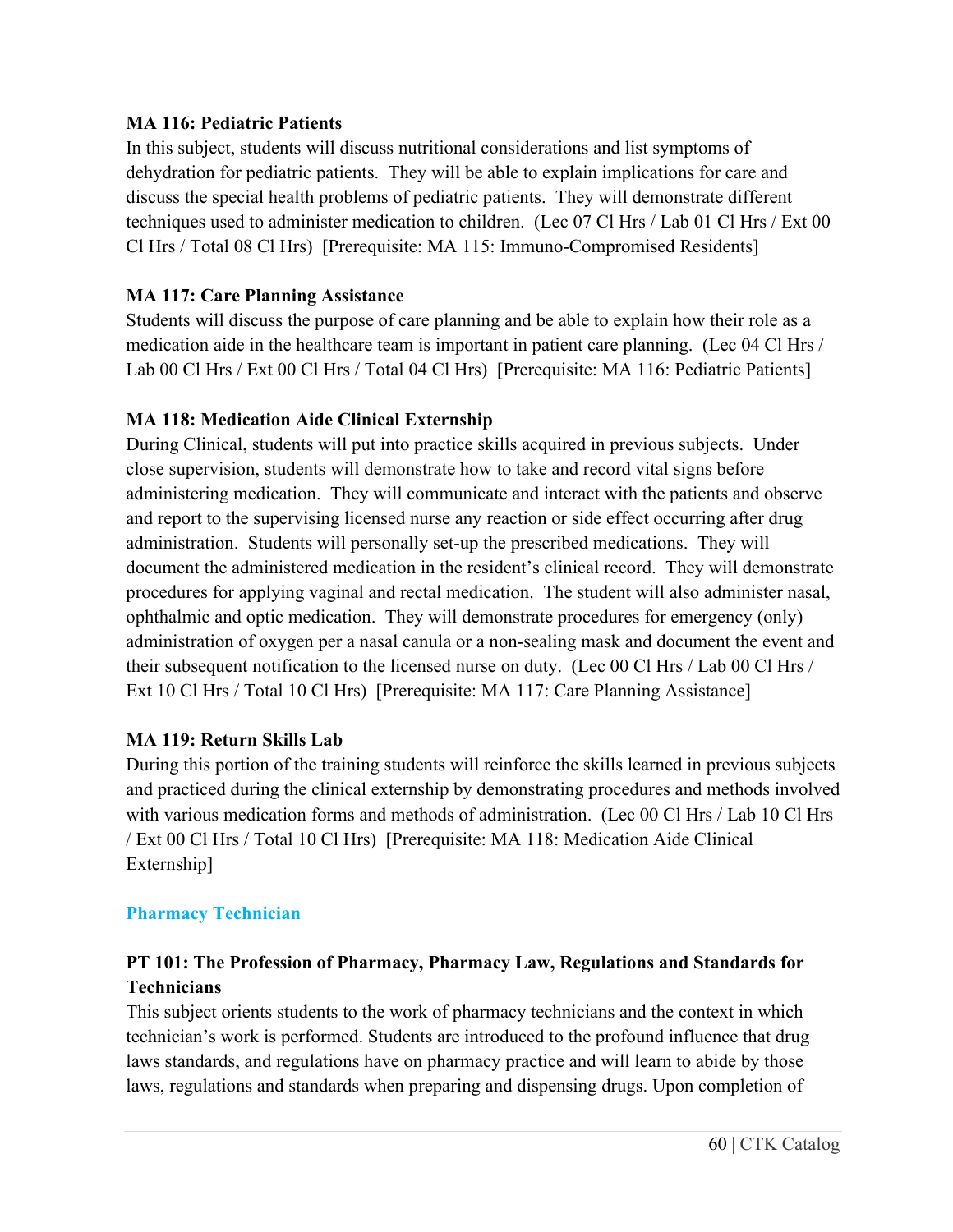this subject, students will be able to relate the concept of pharmaceutical care and technician's general role in its delivery. They will be able to discuss the development of new drug products as well as a variety of issues that touch on attitudes, values and beliefs of success for pharmacy technicians. Students will also be able to state the history of federal drug law in chronological order, define the role of the FDA reporting process of adverse reactions and explain the necessary forms and regulations used for controlled substances. Additionally, students will be able to elaborate on the importance of obtaining Pharmacy Technician Certification Board (PTCB) certification and the benefits of active involvement in local, state and national pharmacy organizations. (Lec 04 Cl Hrs / Lab 00 Cl Hrs / Ext 00 Cl Hrs / Total 04 Cl Hrs) [Prerequisite: None]

### **PT 102: Drugs, Dose Forms, Delivery Systems and Routes of Administration**

Upon completion of this subject, students will be able to define the term "drug" and distinguish between over-the-counter (OTC) and legend drugs. They will learn to identify the parts of a National Drug Code (NDC) number and; categorize drugs by source. Students will also learn to identify the uses of drugs. Students will be able to define and differentiate between the terms dose form and delivery system and be able to elaborate on the advantages and disadvantages of each. Students will also learn about the various reference texts commonly used in a pharmacy and be able to describe their use and purpose. Students will learn the different routes of drug administration and be able to identify factors that can influence the route of administration; define the terms local use and systemic use; and explain how these uses are considered when a prescriber selects a particular drug for a particular patient. Students completing this subject will be able to list the major routes of drug administration and the advantages and disadvantages associated with each dose form and delivery system; and discuss correct techniques for administration of oral, topical and parenteral dose forms including IV, IM, ID, and subcutaneous forms of drug administration. (Lec 04 Cl Hrs / Lab 00 Cl Hrs / Ext 00 Cl Hrs / Total 04 Cl Hrs) [Prerequisite: PT 101: The Profession of Pharmacy, Pharmacy Law, Regulations and Standards for Technicians]

# **PT 103: Basic Pharmaceutical Measurements and Calculations**

This subject introduces students to the measurement systems used in the pharmacy and calculations they may be required to perform as a Pharmacy Technician. Upon completion of this subject, students will be able to describe the four systems of measurement commonly used in a pharmacy and be able to convert units from one system to another. They will gain an understanding of prefixes used in the metric system and will be able to explain those meanings. They will learn to convert from one metric unit to another; Roman numerals to Arabic numerals and distinguish between proper, improper and compound fractions. Students will perform basic operations with fractions, including finding the least common denominator; converting fractions to decimals; and adding, subtracting, multiplying, and dividing fractions. They will become very proficient in performing basic operations with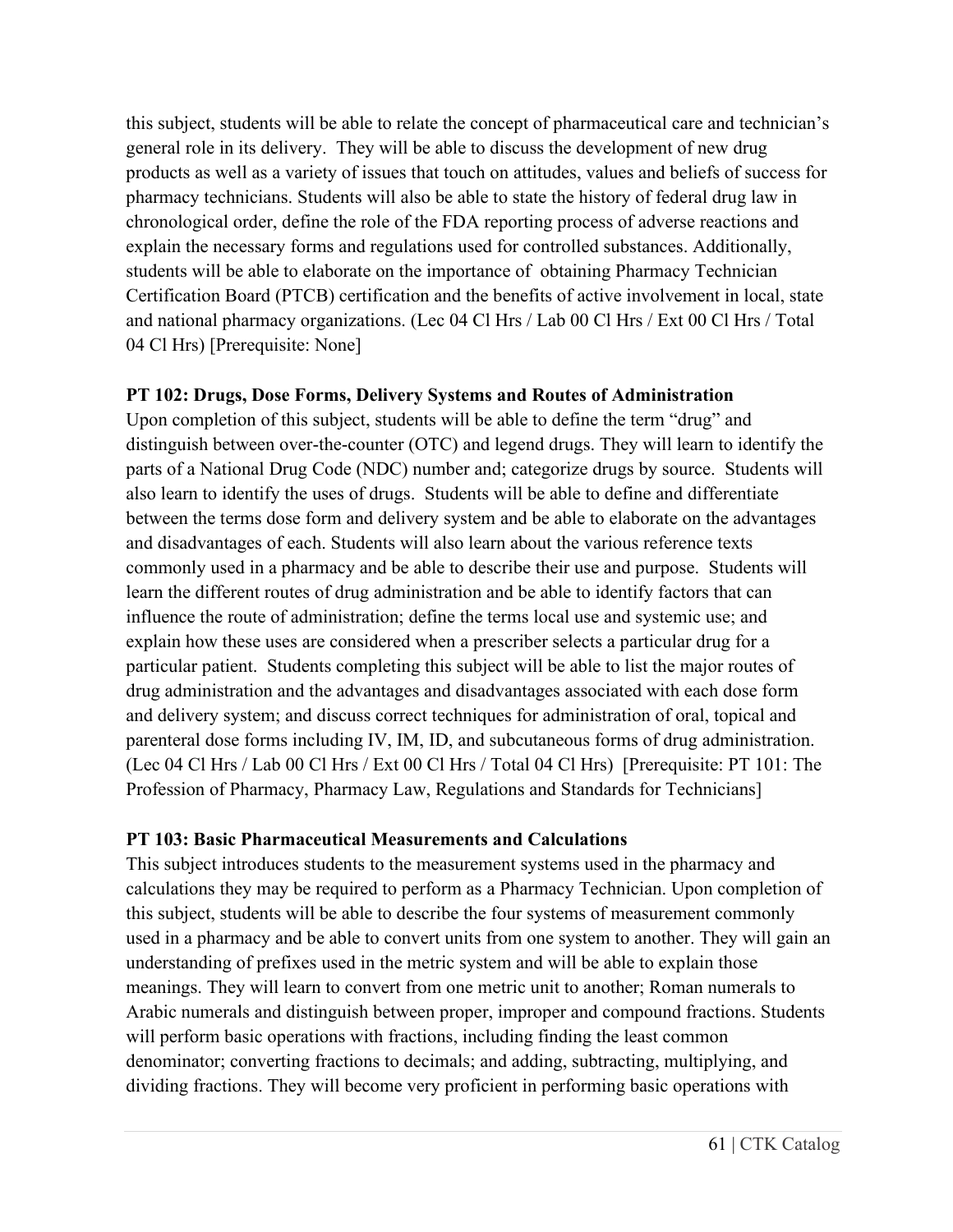proportions, including identifying equivalent ratios and finding an unknown quantity in a proportion, converting percentage to and from fractions and ratios and converting percentage to a decimal. They will perform elementary dose calculations and conversions; solve problems involving powder solutions and dilutions; and learn to use the alligation method. (Lec 36 Cl Hrs / Lab 24 Cl Hrs / Ext 00 Cl Hrs / Total 60 Cl Hrs) [Prerequisite: PT 102: Drugs, Dose Forms, Delivery Systems and Routes of Administration]

# **PT 104: Medical Anatomy and Physiology**

This course is a study of human anatomy and physiology. Lectures systematically take the student from the microscopic level through the formation of organ systems, with emphasis on the interdependence of these systems. Functional concepts and internal structure are related to surface anatomy as a basis for performing a physical examination. The physiology lectures will provide the overall physiology of the human body, but will also relate how that physiology breaks down or malfunctions in time of infection, disease, trauma and aging. Upon completion of this subject students will be able to recall the organ systems of the human body and describe how each system is interdependent on the others. They will be able to describe the aging process and how the physiology breaks down or malfunctions due to infection, disease, trauma and aging. (Lec 12 Cl Hrs

/ Lab 00 Cl Hrs / Ext 00 Cl Hrs / Total 12 Cl Hrs) [Prerequisite: PT 103: Basic Pharmaceutical Measurements and Calculations]

#### **PT 105: Medical Terminology**

This course is a study of the medical vocabulary system specifically for Pharmacy Technicians. It includes structure, recognition, analysis, definition, spelling, pronunciation, and combination of medical terms from prefixes, suffixes, roots and combining forms. Upon completion of this subject students will be able to recognize, pronounce and define medical terms common to the pharmacy practice. (Lec 04 Cl Hrs / Lab 04 Cl Hrs / Ext 00 Cl Hrs / Total 08 Cl Hrs) [Prerequisite: PT 104: Medical Anatomy and Physiology]

# **PT 106: Pharmacology I**

This subject introduces students to prescription medications used in treating diseases of the nervous system and psychiatric disorders. Students learn to distinguish drugs by major classifications, drug actions and reactions and will learn to use drug reference materials normally found in the pharmacy practice. They learn to identify and will be able to describe the use and side effects of prescription medications, nonprescription medications, and alternative therapies commonly used to treat diseases affecting the nervous system and psychiatric disorders. To achieve this they first master an understanding of basic anatomy and physiology of the nervous system. They then learn the therapeutic effects of prescription medications, nonprescription medications, and alternative therapies commonly used to treat diseases affecting the nervous system, including psychiatric disorders and their adverse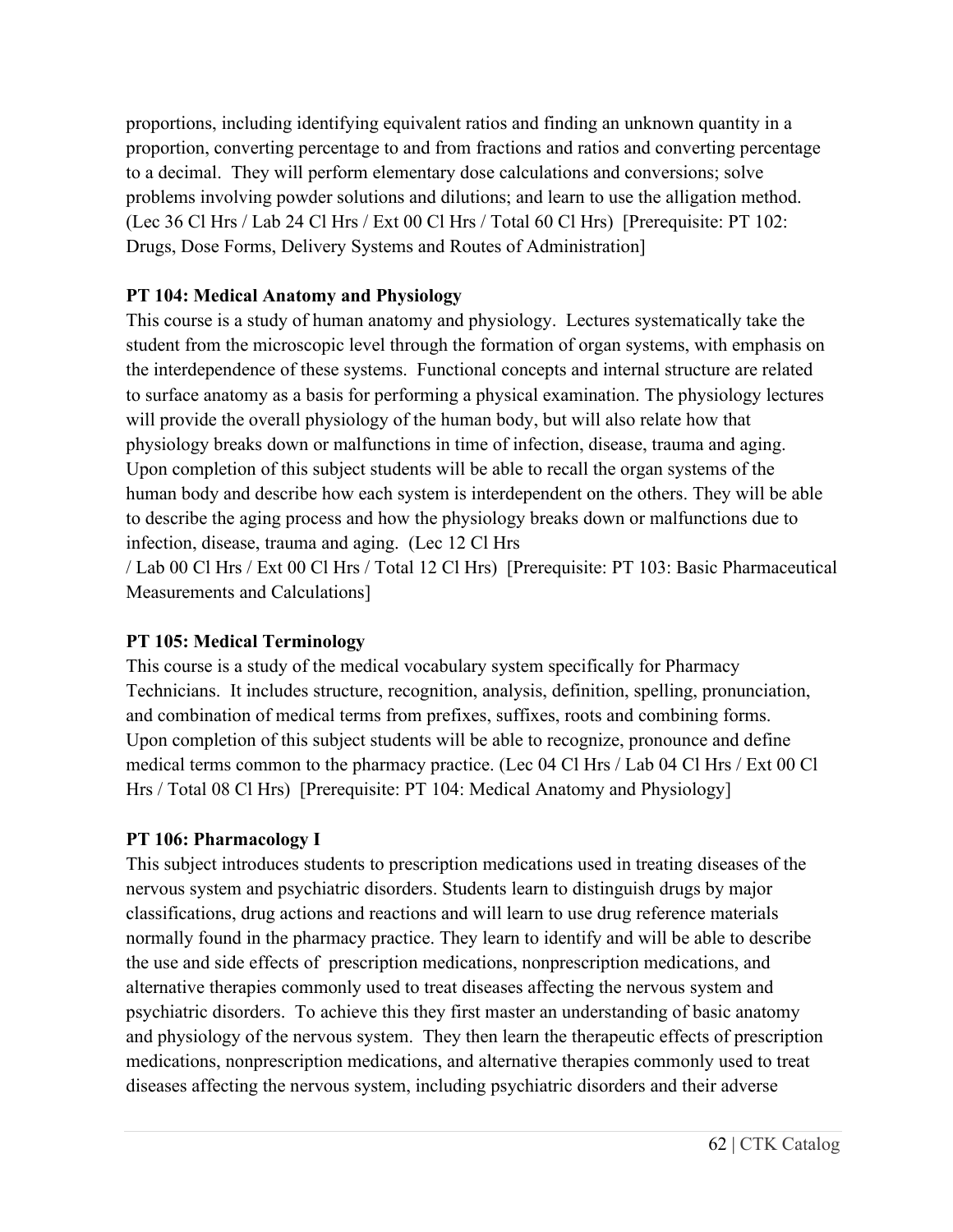effects. Students will learn to recall these medications by brand and generic name, standard pronunciation, and dosage forms, and routes of administration. They will also learn abbreviations and be able to recall the terms associated with use of medication therapy for common diseases affecting the nervous system and psychiatric disorders. This subject is the first in the series of subjects on therapeutic agents. It also introduces students to the role of the FDA in regulation of herbal products and dietary supplements which students will be able to describe once they have completed this subject. (Lec 32 Cl Hrs / Lab 00 Cl Hrs / Ext 00 Cl Hrs / Total 32 Cl Hrs) [Prerequisite: PT 105: Medical Terminology]

#### **PT 107: Dispensing Medication in the Community Pharmacy**

This subject introduces students to duties and responsibilities they may encounter in a community pharmacy. They will become proficient in performing and be able to recall typical duties of pharmacy technicians with regard to dispensing of over-the-counter and prescription drugs. They will explain the typical procedures for receiving and reviewing prescriptions; describe the parts of a prescription and of a typical prescription label; describe the parts of a patient profile; and detail the steps required to prepare, check and/or update a patient profile. Students will become familiar with the computer system and will be able to explain the parts of a computer system. They will learn about third party benefit insurance and claims adjudications and will be able to explain each. They will be able to explain the alternatives for third-party administration; define and explain the terms prescription benefits manager and tiered co-pay; and discuss drug coverage for Medicaid and Medicare patients. A coverage of pharmacy inventory will assure comprehension and skill in performing procedures for inventory management, to include purchasing, receiving and storage of prescription and over-the-counter drugs. Students will also become proficient in complying with procedures for the purchasing, receiving, storage and inventory control of controlleddrug substances. They will learn to calculate inventory turnover, markup and markup rate; apply average wholesale price to profit calculations and be able to compute discounts accurately. (Lec 04 Cl Hrs / Lab 04 Cl Hrs / Ext 00 Cl Hrs / Total 8 Cl Hrs) [Prerequisite: PT 106: Pharmacology I]

#### **PT 108: Pharmacology II**

This subject familiarizes students with the use and side effects of prescription medications, nonprescription medications, and alternative therapies commonly used to treat diseases affecting the muscular system (bones and joints). To achieve this student will first master basic anatomy and physiology of the muscular system and be able to identify the therapeutic and adverse effects of prescription medications, nonprescription medications, and alternative therapies commonly used to treat diseases affecting the muscular system. Students will learn how to prepare and dispense pharmacologic agents and will be able to discuss drugs according to their classification, trade and generic name, drug action (mechanism), side effects, toxicity and contraindications. For each medication studied, students will be able to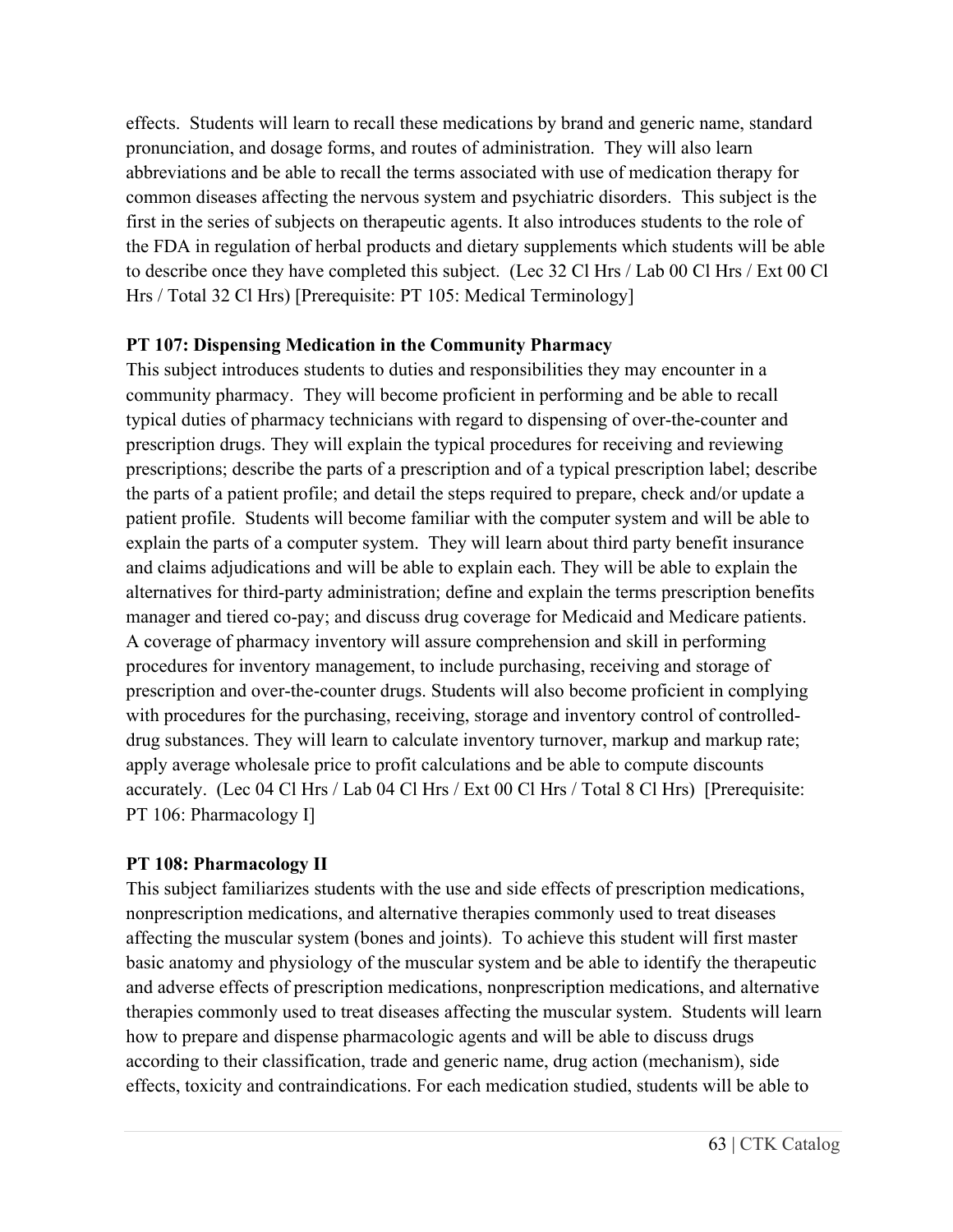recall the brand and generic name, standard pronunciation, dosage forms and routes of administration. They also learn to interpret and use the abbreviations for terms associated with use of medication therapy for common diseases affecting the muscular system. (Lec 32) Cl Hrs / Lab 00 Cl Hrs / Ext 00 Cl Hrs / Total 32 Cl Hrs) [Prerequisites: PT 107: Dispensing Medication in the Community Pharmacy]

### **PT 109: Medication and Prescription Orders and their calculations**

This continuation of basic pharmaceutical measurements and calculations expands on skills previously learned in PT 103. Students will learn how to interpret medication orders and labels, and how to perform calculations of solid oral doses and dosages, liquid oral and parenteral medications and reconstitution of powders and crystals into liquid medications. Upon completion of this subject students will be able to interpret medication orders and calculate solid and liquid medications. They will also be able to reconstitute powders and crystals into liquid medications. (Lec 24 Cl Hrs / Lab 30 Cl Hrs / Ext 00 Cl Hrs / Total 54 Cl Hrs) [Prerequisite: PT 108: Pharmacology II]

# **PT 110: Extemporaneous Compounding**

Students will learn via classroom theory and lab skill sessions what extemporaneous compounding is and when to use it. They will be able to describe common situations in which compounding is required; identify and describe the equipment used for the weighing, measuring and compounding of pharmaceuticals; how to use the proper technique for weighing pharmaceutical ingredients; and use the proper technique for measuring liquid volumes. Students will be able to define the term percentage of error; and explain the common methods used for comminution and blending of pharmaceutical ingredients. They will be able to explain the use of the geometric dilution method and in detail explain the process by which solutions, suspensions, ointments, creams, powders, suppositories and capsules are prepared. (Lec 06 Cl Hrs / Lab 04 Cl Hrs / Ext 00 Cl Hrs / Total 10 Cl Hrs) [Prerequisite: PT 109: Medication and Prescription Orders and their calculations]

# **PT 111: Hospital Pharmacy Practice, Infection Control and Hospital Calculations**

This subject introduces the student to various proficiencies required in an institutional pharmacy practice environment. Upon completion of this course, students will be able to describe the various inpatient drug distribution systems; explain the proper procedure for repackaging of medications; identify the process of medication dispensing; and describe specialty services such as intravenous admixtures and total parenteral nutrition. The institutional pharmacy practice setting is very different from the retail environment. Students will be able to describe the various roles of clinically trained pharmacists in the institution; describe the functions of a drug information center; and discuss the origins and purpose of the institution formulary. They will also be able to discuss the role of automation and inventory control in the institution; describe the classifications and functions of an institution;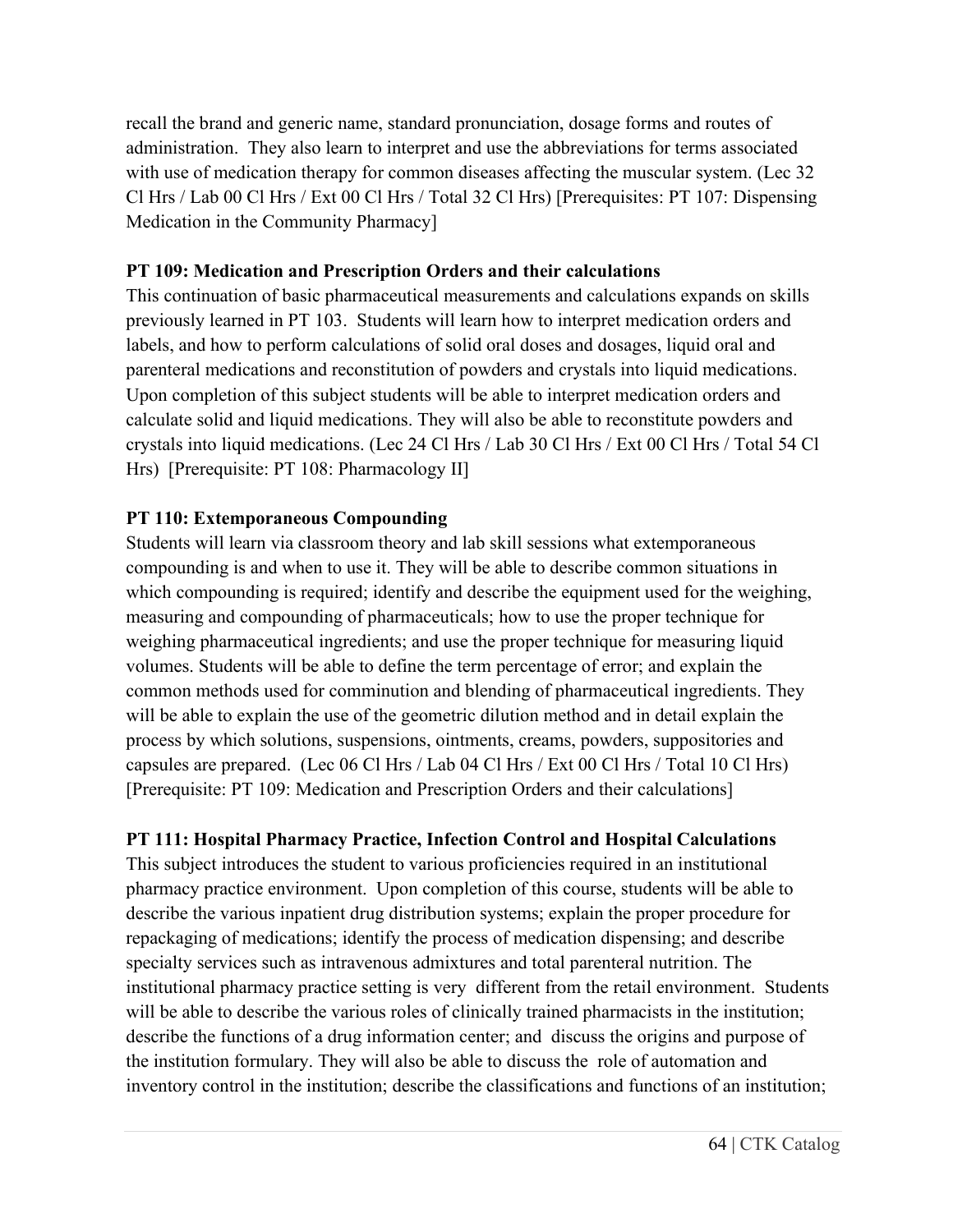identify the roles of major institution committees; and list common universal precautions to protect institution employees. Students will learn about the germ theory of disease— the role of pathogenic organisms in causing disease. Students will learn to distinguish various viruses, bacteria, fungi and protozoa; and will be able to discuss the advantages and disadvantages of various forms of sterilization. They will be able to identify sources and prevention of common causes of contamination; describe proper aseptic techniques, including the use of horizontal and vertical laminar airflow hoods; and discuss the new United States Pharmacopeia requirements. Students will be able to discuss the importance of and techniques for handling and disposing hazardous agents. They will also learn how to do special medication calculations commonly used in institutions. Upon completion of this subject, students will be able to calculate medications for special populations based on body weight and patient age. They will also learn to calculate dosages for medications measured in percent of concentration, milliequivalents and units. Additionally, they will learn to do calculations of mixtures from institutional stock medications and how to interpret physicians' orders for dosages. (Lec 04 Cl Hrs / Lab 04 Cl Hrs / Ext 00 Cl Hrs / Total 08 Cl Hrs) [Prerequisite: PT 110: Extemporaneous Compounding]

### **PT 112: Preparing Sterile Intravenous Products**

This course exposes students to the characteristics of intravenous solutions including solubility, osmolality and pH. They will learn to identify common vehicles for intravenous solutions, describe the equipment and procedures used in preparing parenterals and identify the components of an intravenous administration set. Students will learn how to perform intravenous admixture specific calculations such as converting from Fahrenheit to Centigrade and vice versa; calculating the molecular weight and milliequivalents of certain substances used in the pharmacy; computing the specific gravity of liquids and calculating intravenous rates and administration. (Lec 02 Cl Hrs / Lab 02 Cl Hrs / Ext 00 Cl Hrs / Total 04 Cl Hrs) [Prerequisite: PT 111: Hospital Pharmacy Practice, Infection Control and Hospital Calculations]

#### **PT 113: Pharmacology III**

Students learn the use and side effects of prescription medications, nonprescription medications, and alternative therapies commonly used to treat diseases of the Respiratory, Gastrointestinal, Renal and Circulatory systems. To achieve this they must first master an understanding of basic anatomy and physiology of the these systems and be able to identify the therapeutic and adverse effects of prescription medications, nonprescription medications, and alternative therapies commonly used to treat diseases affecting them. Students will learn how to prepare and dispense pharmacologic agents and will be able to discuss drugs according to their classification, trade and generic name, drug action (mechanism), side effects, toxicity and contraindications. For each medication studied, students will be able to recall the brand and generic name, standard pronunciation, dosage forms and routes of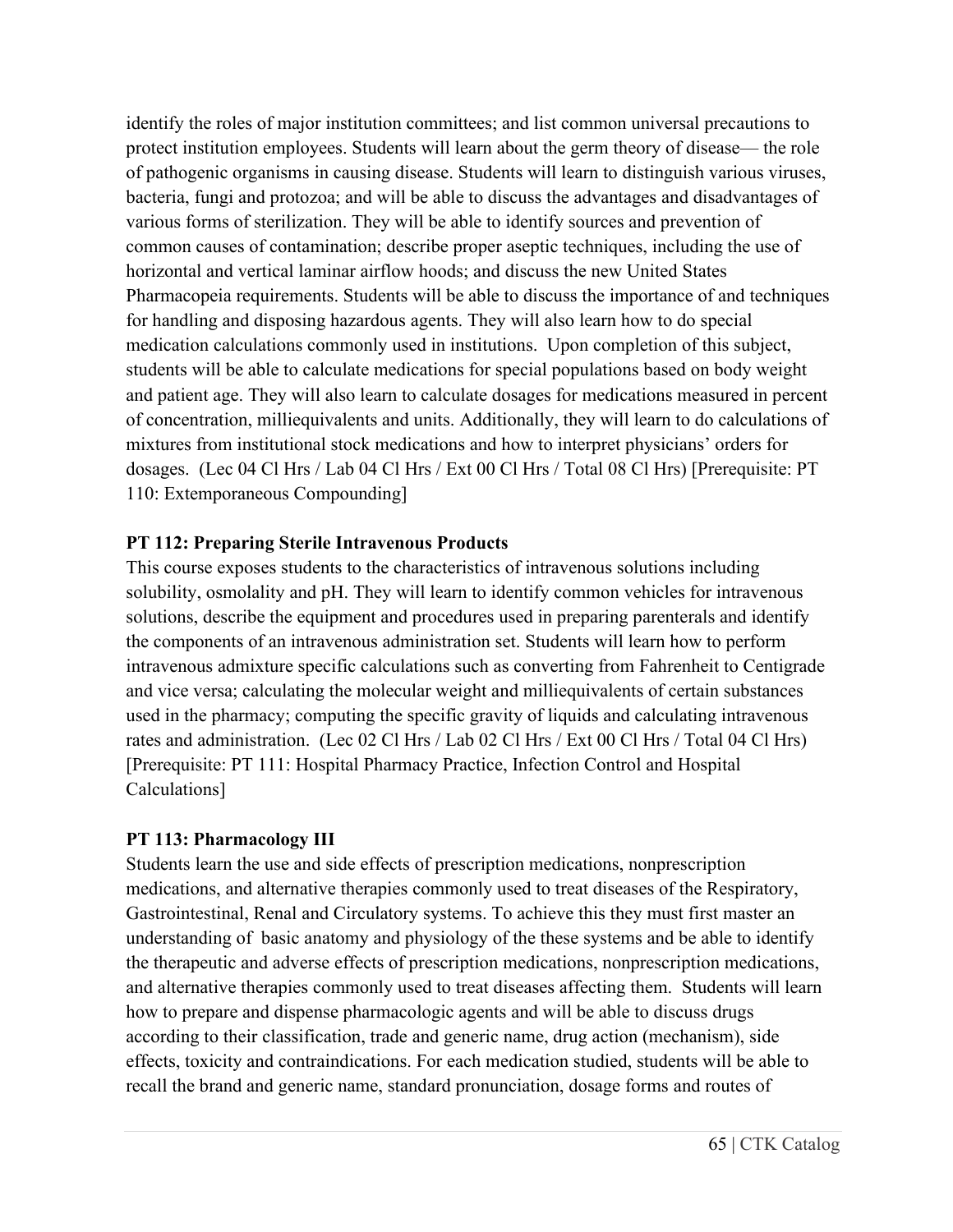administration. They also learn to interpret and use the abbreviations for terms associated with use of medication therapy for common diseases affecting the Respiratory, Gastrointestinal, Renal and Circulatory systems. (Lec 26 Cl Hrs / Lab 08 Cl Hrs / Ext 00 Cl Hrs / Total 34 Cl Hrs) [Prerequisites: PT 112: Preparing Sterile Intravenous Products]

# **PT 114: Medication Safety**

This subject provides Students with an appreciation for medication safety by learning the extent and possible effects of medication errors on patient health and safety. Students will gain an appreciation for medication safety by learning the extent and possible effects of medication errors on patient health and safety. They will be able to describe how and to what degree medication errors contribute to medical errors; list examples of medication errors commonly seen in the practice settings; apply a systematic evaluation of opportunities for medication error to a pharmacy practice model; and identify the common reporting systems available for reporting medication errors. (Lec 32 Cl Hrs / Lab 12 Cl Hrs / Ext 00 Cl Hrs / Total 44 Cl Hrs) [Prerequisites: PT 113: Pharmacology III]

# **PT 115: Role of Pharmacy Technician, Health Insurance billing and Employment Strategies**

This course provides the students with an introduction to medical insurance as it pertains to the job of the pharmacy technician. The students will focus on three key aspects of insurance billing - knowledge of procedures, health information technology skills, and communication skills. Furthermore, this course will cover the role of the pharmacy technician as a member of the customer care team in a pharmacy that may include emergency health, biohazard and safety. Students will learn to use verbal and non-verbal communication skills in dealing with customers and coworkers. They will be able to define discrimination and harassment and explain the proper procedures for dealing with these issues. Students will discuss the importance of protecting patient privacy in the pharmacy. Students will also be able to elaborate on Morals and Ethics and their role in decisions made by technicians in fulfilling their duties. Students will be able to explain the difference between a pharmacist's and a technician's roles; list who can prescribe medications, and describe the implications of the new Health Insurance Portability and Accountability Act. Upon completion, students will be able to state the primary rule of retail merchandising, and explain its corollaries; provide guidelines for proper use of the telephone in a pharmacy; and explain the appropriate responses to rude behavior on the part of others in a workplace situation. They will also be able to explain legal liabilities of pharmacists and technicians. (Lec 4 Cl Hrs / Lab 02 Cl Hrs / Ext 00 Cl Hrs / Total 6 Cl Hrs) [Prerequisite: PT 114: Medication Safety]

# **PT 116: Pharmacy Technician Clinical Externship**

During the clinical portion of training, students will put into practice skills they have gained during their classroom training. They will refine their customer service skills, assist fellow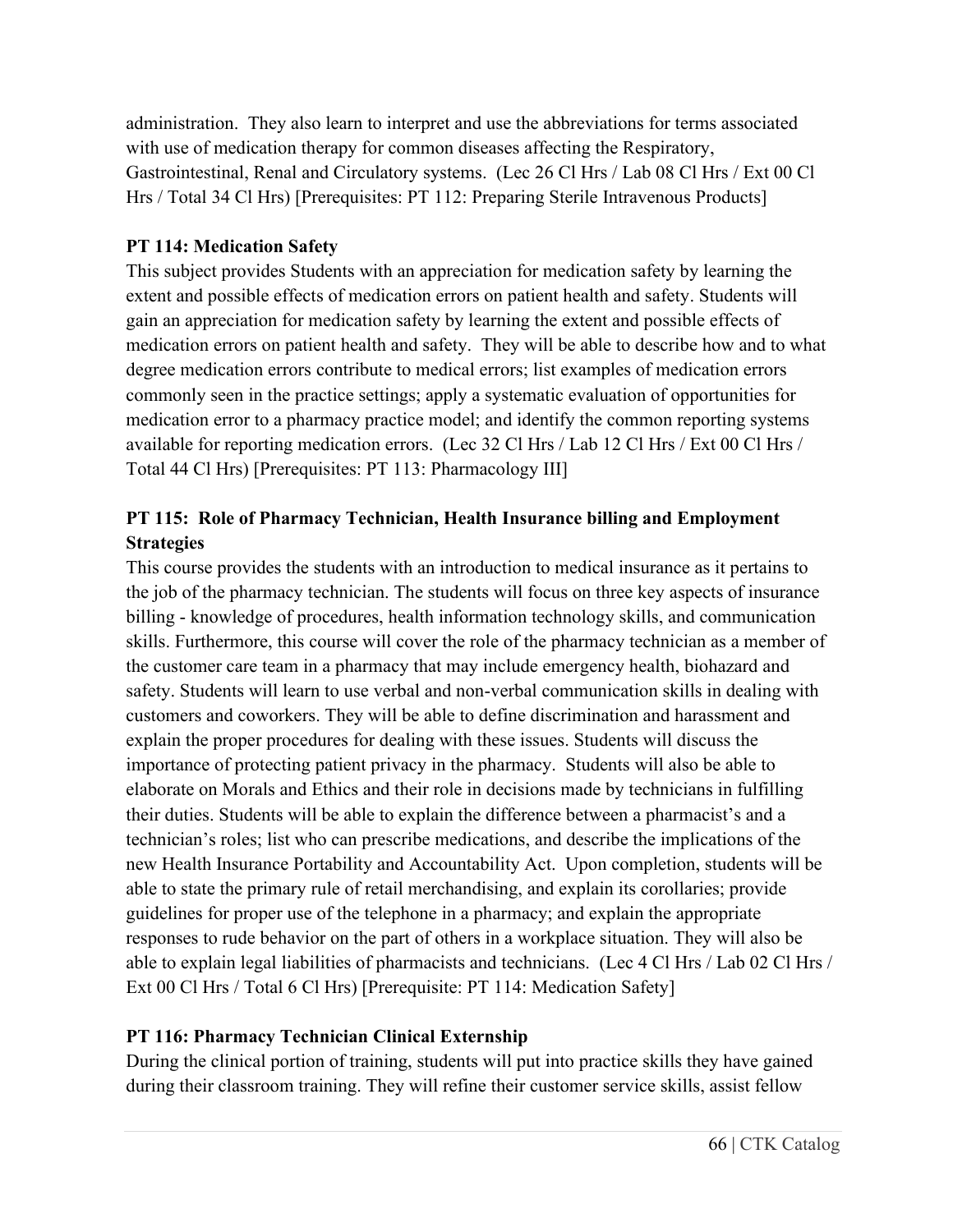workers and supervising pharmacists in filling prescription orders; input insurance information; assists customers; maintain inventory control, and develop an effective career success strategy. Clinical rotations will be accomplished in either a retail or hospital pharmacy. Students will be evaluated using the CTK Healthcare and Career Institute Pharmacy Technician Externship Monitoring Form. Upon completion of their clinical rotation students will be fully qualified in all areas identified on the monitoring form. (Lec 00 Cl Hrs / Lab 00 Cl Hrs / Ext 180 Cl Hrs / Total 180 Cl Hrs) [Prerequisites: PT 115: Role of Pharmacy Technician, Health Insurance Billing and Employment Strategies]

# **PT 117: PTCB Exam Preparation**

This subject provides students with an intensive review for the pharmacy technician examination given by the Pharmacy Technician Certification Board (PTCB). It encompasses everything learned to date in Pharmacy Technician Training, as well as thorough review, discussions, questions & answers and memorization of the Top 200 drugs, their pharmacological class, indications and schedule, as well as brand and generic names. The competency will be evaluated through Exit Exam. Upon completion of this subject, students will be fully prepared to sit for the PTCB certification examination. (Lec 80 Cl Hrs / Lab 20) Cl Hrs / Ext 00 Cl Hrs / Total 100 Cl Hrs) [Prerequisites: PT 116: Pharmacy Technician Clinical Externship.

#### **Patient Care Technician**

**NA100-1: Introduction to Long Term Care (LTC):** Prerequisite, None This subject details the history and importance of nurse aides on patient care. It will review the Omnibus Budget Reconciliation Act (OBRA) of 1987 and its impact on improving the quality of life for residents of skilled nursing facilities. It also state the intent of OBRA and its requirements for Nurse Aide training and placement on the Texas Nurse Assistant Registry. It also provides detail study of LTC facilities, types of its residents, common human needs and myths & feelings about aging, role of the Nurse Aide in LTC facilities and their own safety, compare and contrast appropriate and inappropriate relationships with a residents, ensure to maintain proper relationships with residents, proper procedures in case of accident or incident and proper emergency measures/procedures, proper infection control procedures and the rights of residents in LTC facilities. [Lec 16 Cl Hrs / Lab 00 Cl Hrs / Ext 00 Cl Hrs / Total 16 Cl Hrs]

# **NA 100-2: Personal Care Skills:** Prerequisite, NA 100-1

This subject describe body mechanics and positioning when moving and lifting residents to avoid injury to themselves and residents. It demonstrate skill in positioning and supporting residents in good body alignment in bed, chair and wheelchair. It also state the guidelines and precautions for all of the moving and lifting procedures. This course demonstrates various moving and lifting procedures, various care of the resident's environment and the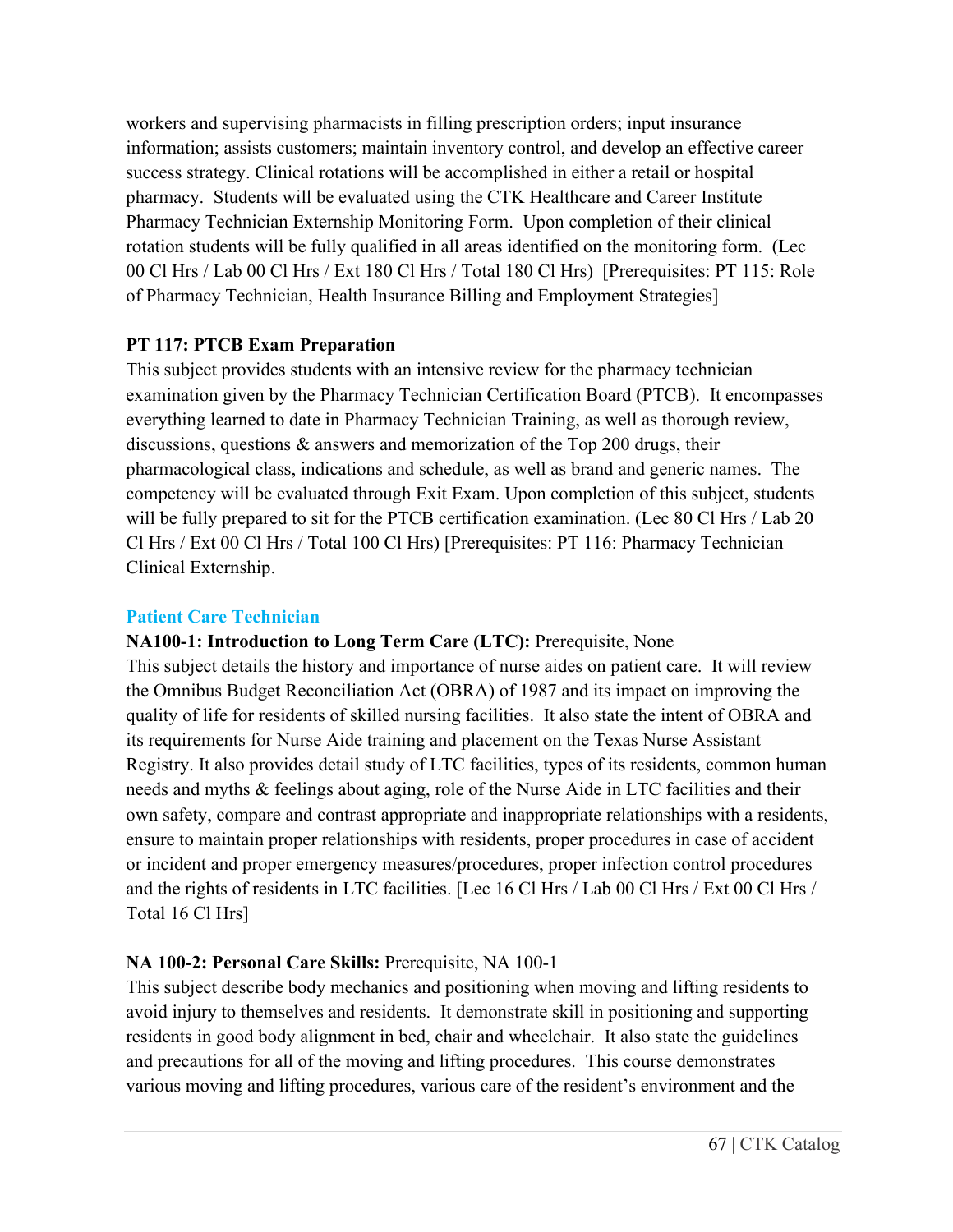importance of respecting the resident's right to privacy and independence, their personal belongings, bathing, personal hygiene, grooming, proper nutrition, hydration, bladder and bowel elimination and incontinence, in maintaining residents' health.[Lec 08 Cl Hrs / Lab 06 Cl Hrs / Ext 00 Cl Hrs / Total 14 Cl Hrs]

# **NA 100-3: Basic Nursing Skills**: Prerequisite, NA 100-2

This course identify the skills of basic nursing such as 1) promoting a restraint-proper environment, 2) correctly take, record and report vital signs, height and weight, 3) observing, reporting and charting resident condition, 4) nurse aide's role in admission, transfer and discharge of residents and 5) describe coping with death. It describe the importance of promoting a restraint-proper environment, when it is appropriate to use restraints, proper use of restraints, dangers of using restraints and the role of the Nurse Aide in avoiding the need for restraints. It explain the vital signs, and their skills of observation, reporting, admission, transfer and discharge on the residents' state of mind how to cope with death and how residents cope with their impending death. This course recognize signs of approaching death and explain their role as a Nurse Aide in meeting the emotional needs of a dying resident. [Lec 06 Cl Hrs / Lab 04 Cl Hrs / Ext 00 Cl Hrs / Total 10 Cl Hrs]

# **NA 100-4: Restorative Services:** Prerequisite, NA 100-3

This subject is devoted to instructing students in how restorative skills promote physical and psychosocial health by allowing residents to attain and maintain the highest possible level of independence and functional ability. It also discuss the Nurse Aide's role in restoration care. [Lec 06 Cl Hrs / Lab 00 Cl Hrs / Ext 00 Cl Hrs / Total 06 Cl Hrs]

# **NA 100-5: Mental Health and Social Service Needs:** Prerequisite, NA 100-4

During this portion of the program, students will learn about basic human needs. This course describe the five basic human needs as expressed in Maslow's Hierarchy of Needs. It describe how cognitive impairment may lead to the resident's perception that his or her needs not being met. Describe developmental tasks of older adults and normal psychological responses to loss and/or change. [Lec 05 Cl Hrs / Lab 00 Cl Hrs / Ext 00 Cl Hrs / Total 05 Cl Hrs]

# **NA 100-6: Social Skills:** Prerequisite, NA 100-5

This subject describes to avoid, recognize and resolve conflict. It describe to recognize the potential for conflict as the first step in prevention. [Lec 00 Cl Hrs / Lab 00 Cl Hrs / Ext 40 Cl Hrs / Total 40 Cl Hrs]

# **NA 100-7: Nurse Aide Clinical Practice:** Prerequisite, NA 100-6

This portion of the course utilizes the knowledge and skills acquired in previous subjects to care the residents in health care facility, side by side with employed staff (all nurses of a long term care facility). [Lec 00 Cl Hrs / Lab 00 Cl Hrs / Ext 40 Cl Hrs / Total 40 Cl Hrs]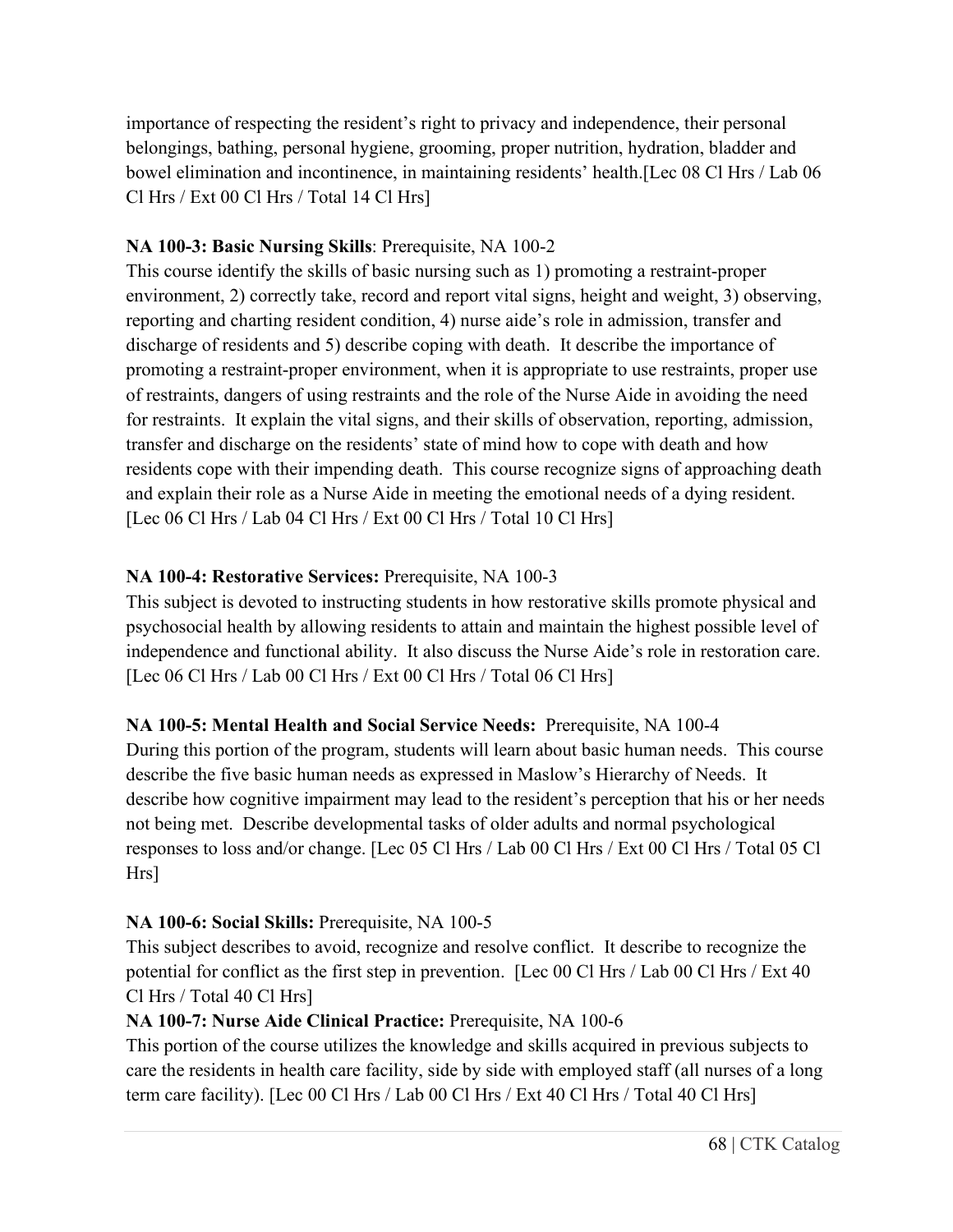**PBIS 100-8: Scope and Role of Patient Care Technician:** Prerequisite, NA 100-7 This subject introduces the learner about the profession and Job responsibility of a patience care technician, including policy, procedure such as HIPAA Policy Manual, Client Grievance Policy – Patient Care Manual, Confidentiality of Clients and Client Records – Patient Care Manual, emergency health including Biohazards, and Fire Safety policy. Students will learn the rights of each patient and is committed to ensuring the protection of those rights in its provision of care, treatment and services; the procedure to post the patient right in a language comfortable to read and visible to the patience. The students will learn about the types of information they can gather from the patience including the proper documentation, filing and hand over procedures in addition to ethics, safety, and various types of conflict. Students will identify the various types of risk in the profession and way to avoid them. [Total 20 Clock Hours (Lec 12 Cl Hrs / Lab 8 / Ext 00]

**PHIT 200-1: Technology in Health Care [Part I]:** Prerequisite; PBIS 100-8 It introduces the students the use of personal computer technology. Students will learn various programs of Microsoft office - Microsoft word, Excel, Access, Power point, email, iCloud, outlook, and Provides opportunities for practical applications of computer skills to care patient. [Lec 18 Cl Hrs / Lab 16 Cl Hrs / Ext 00 Cl Hrs / Total 34 Cl Hrs]

### **PHIT 200-2: Technology in Health Care [Part II]:** Prerequisite; PHIT 200-1

It includes the concepts of software applicable to health care that includes Electronic Medical Record (EMR) System. This course introduces basic features of selected software, terminology related to hardware, software and uses for patience. Students will learn about how to communicate as an effective partner in a healthcare team, managing patient-specific data to protect patient confidentiality and privacy, and teaches the skills to navigate an electronic health record system to protect the confidentially work in a variety of healthcare settings. [Lec 20 Cl Hrs / Lab 15 Cl Hrs / Ext 00 Cl Hrs / Total 35 Cl Hrs]

# **PNSP 300-1: Nursing Pathways: Prerequisite; PHIT 200-2.**

Introduces students the Pathway to various certificate and degrees in Nursing Program. Students will learn the role of various types of Nurses in healthcare discipline, safety and quality improvement. Introduces nursing as a profession including roles and responsibilities, essential knowledge, skills, interpersonal communication abilities critical to the nurse patient relationship and attitudes required to be a professional nurse.

[Lec 08 Cl Hrs / Lab 00 Cl Hrs / Ext 00 Cl Hrs / Total 00 Cl Hrs]

# **PAAP 400-1: Anatomy & Physiology for Allied Health: Prerequisite, PNSP 300-1**

This course is a study of human anatomy and physiology. Student will go from the microscopic level through the formation of organ systems, with emphasis on the interdependence of these systems. Functional concepts and internal structure are related to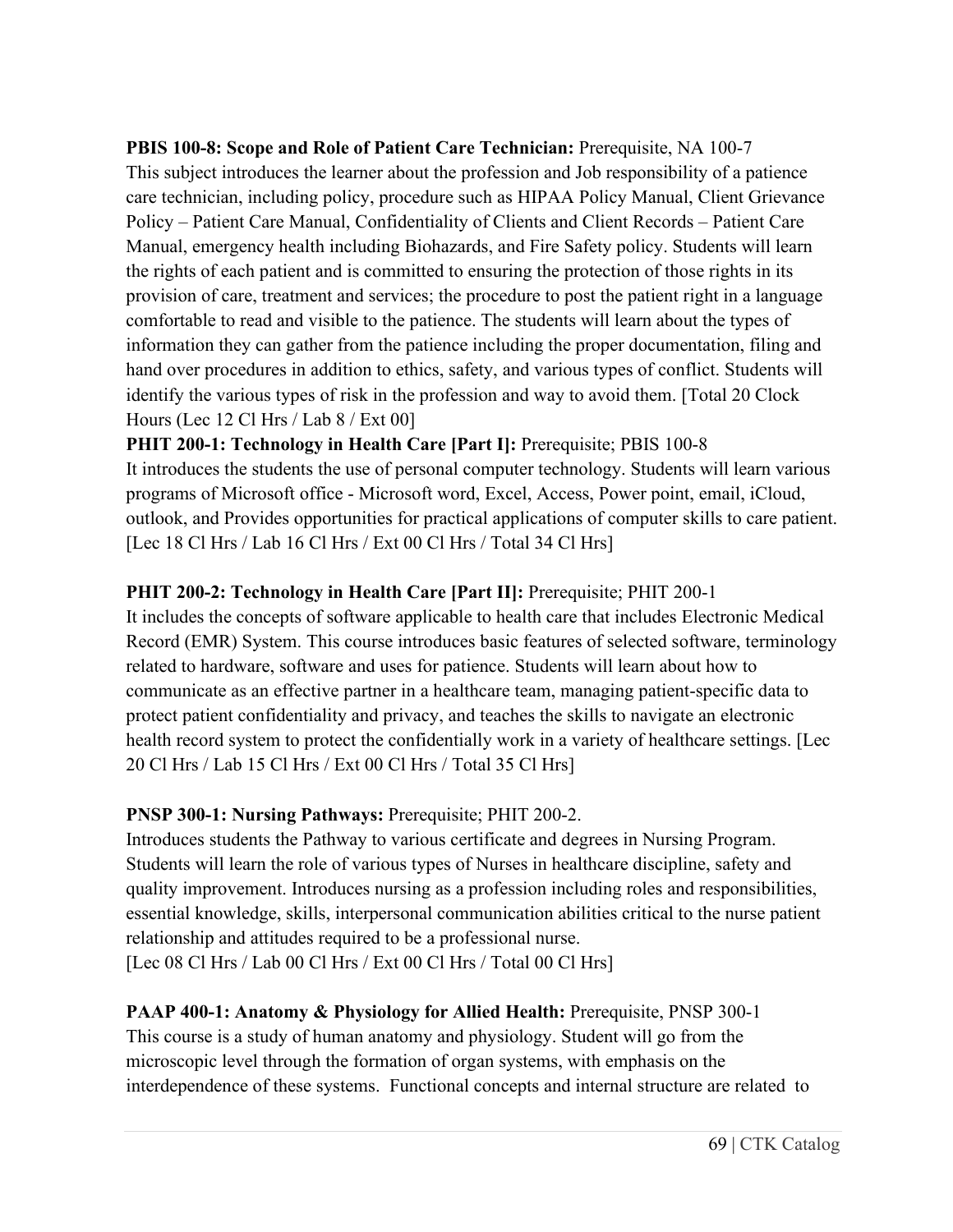surface anatomy as a basis for performing a physical examination. The students will learn overall physiology of the human body, and how that physiology breaks down or malfunctions in time of infection, disease, trauma and aging. Upon completion of this subject students will be able to recall the organ systems of the human body and describe how each system is interdependent on the others. They will be able to describe the aging process and how the physiology breaks down or malfunctions due to infection, disease, trauma and aging. Total 52 Cl Hrs [Lab 35 Cl Hrs / lab 17 Cl Hrs / Ext 00 Cl Hrs]

# **PMET 500-1: Medical Terminology:** PAAP 400-1 No PreReqs

This course is a study of the medical vocabulary system specifically for Pharmacy Technicians. It includes structure, recognition, analysis, definition, spelling, pronunciation, and combination of medical terms from prefixes, suffixes, roots and combining forms. Upon completion of this subject students will be able to recognize, pronounce and define medical terms common to the entry level Patient care.[Lec 32 Cl Hrs / Lab 00 Cl Hrs / Ext 00 Cl Hrs / Total 32 Cl Hrs]

# **PCPR 600-1: Cardio Pulmonary Recitation**: Prerequisite; PAAP 400-1

Students will be able to learn the concept and procedures of CPR. They will be able to demonstrate both CPR and First Aid for an emergency situation on infant, child and adult. It meets the requirements for American Heart Association Basic Life Support (BLS) for those in Health Care and other professional areas. in this course, the materials presented are the basic patient assessment, basic airway management, rescue breathing, AED use, and Choking management. [12/08/00/20]

# **PEKG 700-1: Basic Electro Cardiography**: Prerequisite: PCPR 600-1

Students will learn to interpret EKG strips, anatomy & physiology of the heart, using threelead monitoring as a guide. Students learn to perform basic electrocardiography procedures; and interpret basic dysrhythmias. Total 53 Cl Hrs. [Lec 30/Lab 23/Ext 00]

# **PEKG 700-2: Advanced Electro Cardiography**: Prerequisite: PEKG 700-1

Students will demonstrate skills in performing cardiac stress testing for patient preparation, correct lead placement, patient assessment, vital signs, and necessary intervention by the cardiac technician, if needed. Total 30 Cl Hrs [Lec 20 Cl Hrs/Lab 10 Cl Hrs/ Ext 00 Cl Hrs]

# **PHEL 800-1: Introduction to Phlebotomy Procedures**: Prerequisite: PNSP 300-1, and PAAP 400-1

This course briefly explain phlebotomy and professional profile of health professionals who perform phlebotomy procedures including their importance to the overall care of the patient. Student will learn skills including active listening, verbal communication, and phlebotomy services for routine performance. They will also learn how a phlebotomist can participate in improving activities. Through the course, they will be able to apply the basic ethics, legal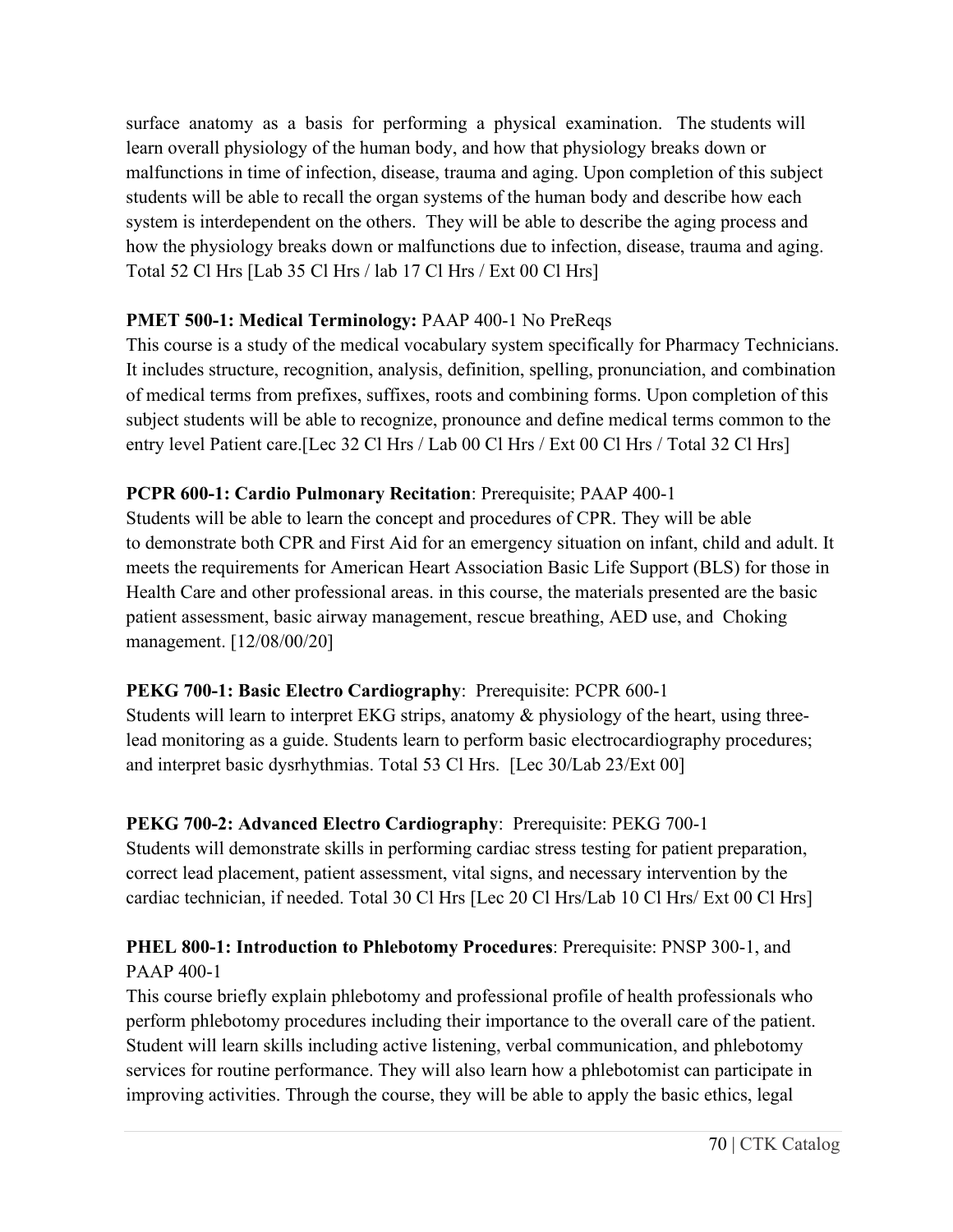terms, functions of the medical record and informed consent. Litigation as relates to blood collection and procedure to avoid. Identification of key elements of the health insurance portability and accountability Act (HIPAA). Total 32 Cl Hrs [Lec 28 Cl Hrs/Lab 04 Cl Hrs/ Ext 00 Cl Hrs]

# **PHEL 800-2: Terminology & functions of Body system related to Phlebotomy.**

Prerequisite PHEL 800-1

Student will learn Physiology and pathology of cardiac system, directional terms, anatomic surface regions and cavities of the body. Students will learn the role of homeostasis in normal body functioning including the purpose, function, and structural components of the 11 body systems, disorders associated with each organ system and list of common diagnostic tests associated with each organ system; identification and description of structures and functions of the heart, trace the flow of blood through the cardiovascular system; identification and description of structures and functions of different types of blood vessels; identification and description of cellular and non-cellular components of blood, location and name of the veins most commonly used for phlebotomy procedures. Total 16 Cl Hrs [Lec 12 Cl Hrs/Lab 04 Cl Hrs/ Ext 00 Cl Hrs]

**PHEL800-3: Infection, Process and Control techniques.** Prerequisite PHEL 800-2 Student will learn the terms of health-care acquired (nosocomial) infection- Identifing the basic programs for infection control, explain the proper techniques for hand washing, gowning, gloving, masking, double bagging, entering and exiting the various isolation areas, Identify the potential routes of infection and methods for preventing transmission of microorganisms through these routes, identify steps to avoid transmission of blood borne pathogens and describe the various isolation procedures and reasons for their use. It describe safety awareness for health care workers, explain the safety policies and procedures for specimen collection including the measures that should be taken for fire, electrical, radiation, mechanical safety in a health care facility, and the essential elements of a disaster emergency plan for a health care facility. It explains the safest way of using equipment in health care facilities and also the best ways of reducing risk of injury to patients. Total 12 Cl Hrs [Lec 10 Cl Hrs/Lab 02 Cl Hrs/ Ext 00 Cl Hrs]

**PHEL800-4- Clinical Theory in Safety and Confidentiality.** Prerequisites PHEL800-3 Student will learn the basic components and uses of medical records, acceptable guideline for maintaining privacy and confidentiality, essential elements of requisition and report forms and will also learn the proper method of transporting specimen. It describes various types of anticoagulants used in blood collection, their mechanism for preventing blood from clotting, and the vacuum collection tube colour codes for these anticoagulant. Description of the latest phlebotomy safety supplies and equipment, their effectiveness in blood collection, supplies that should be carried on a specimen collection tray when a skin puncture specimen collected and also type of safety equipment needed to collect blood by venepuncture. Furthermore, it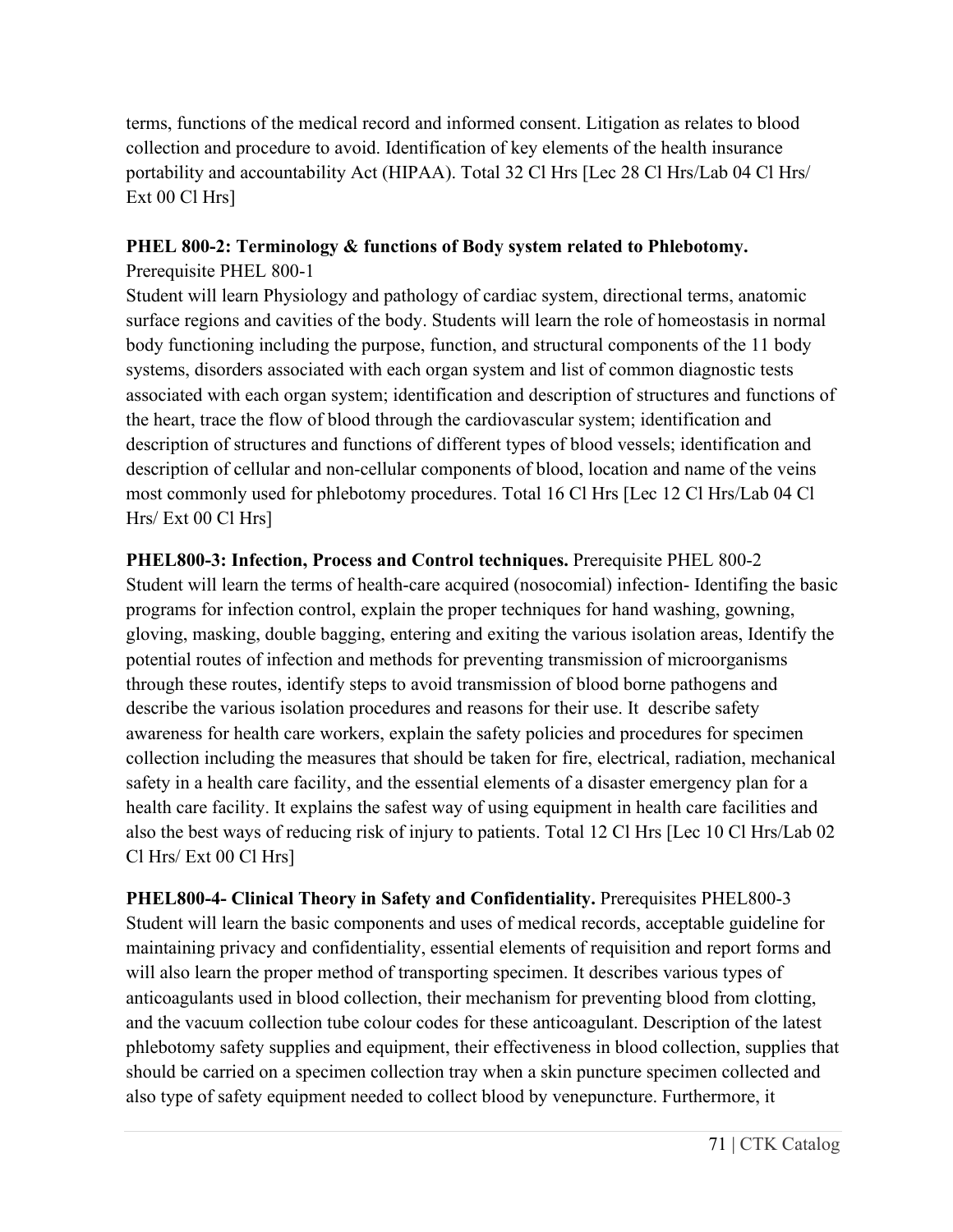describes the special precautions that should be taken and the techniques that should be used when various types of specimens must be transported to the clinical laboratory. Total 14 Cl Hrs [Lec 10 Cl Hrs/Lab 00 Cl Hrs/ Ext 04 Cl Hrs]

# **PHEL800-5:Venipuncture**:Prerequisite,PHEL800-4

Student will learn; patient identification process, supplies used in a typical venepuncture procedure, hygiene, appropriate sites for venepuncture and situations when these sites might not be acceptable and identify alternative sites for the venepuncture procedure, the process and time limit for applying a tourniquet to a patients arm, the decontamination process and the agents used decontaminate skin for routine blood tests and blood cultures, steps of a venepuncture procedure, order of drawing for collection tubes, explain the importance of collecting timed specimens at the requested times. It explains the term FASTING and STAT when referring to blood tests, explain the reason for acquiring capillary blood specimen, and identify the proper sites for performing a skin puncture procedure. It explains ways to control the depth of the incision, describing the procedure for making a blood smear, including to explain why capillary blood from a skin puncture is different from blood taken by venepuncture. Total 18 Cl Hrs [Lec 12 Cl Hrs/Lab 00 Cl Hrs/ Ext 06 Cl Hrs]

# **PHEL800-6: Types of Phlebotomy Practices:** Prerequisites, PHEL800-5

Students will be able to describe pre-analytical complications related to phlebotomy procedure and also explain how to prevent and or handle complications in blood collection, list at least five factors about a patient's physical disposition that can affect blood collection. It will also list examples of substances that can interfere in clinical analysis of blood constitution and describe methods used to prevent these interferences. This course can describe fears or concerns that children in different developmental stages might have towards the blood collection process, able to list suggestions that might be appropriate for parental and health care workers behaviour during venepuncture or skin puncture. Identification of puncture sites for a heel stick on an infant and describe the procedure, can describe the venepuncture sites for infants and young children, including to describe the types of equipment and supplies that must be used during micro collection and venepuncture of infants and children. This course further details the procedure for specimen collection for neonatal phenylketonuria (PKU} and metabolic screening. Total 14 Cl Hrs [Lec 08 Cl Hrs/Lab 00 Cl Hrs/ Ext 06 Cl Hrs]

**PHEL800-7: Specimen Collection & Use of Equipment Lab I**. Prerequisite, PHEL 800-6 Student will be able to explain the special precaution and types of equipment needed to collect capillary or arterial blood gases, describe the equipment that is used to perform the bleeding time test, discuss the requirements for the glucose and lactose tolerance test, differentiate cannulas from fistulas, list the steps and equipment in blood culture collections, list the special requirement for collecting blood through intravenous {IV}catheters. It explains the difference therapeutic phlebotomy from autologous transfusion, the special precautions needed to collect blood in therapeutic drug monitoring {TDM} procedures, list the types of patient specimen that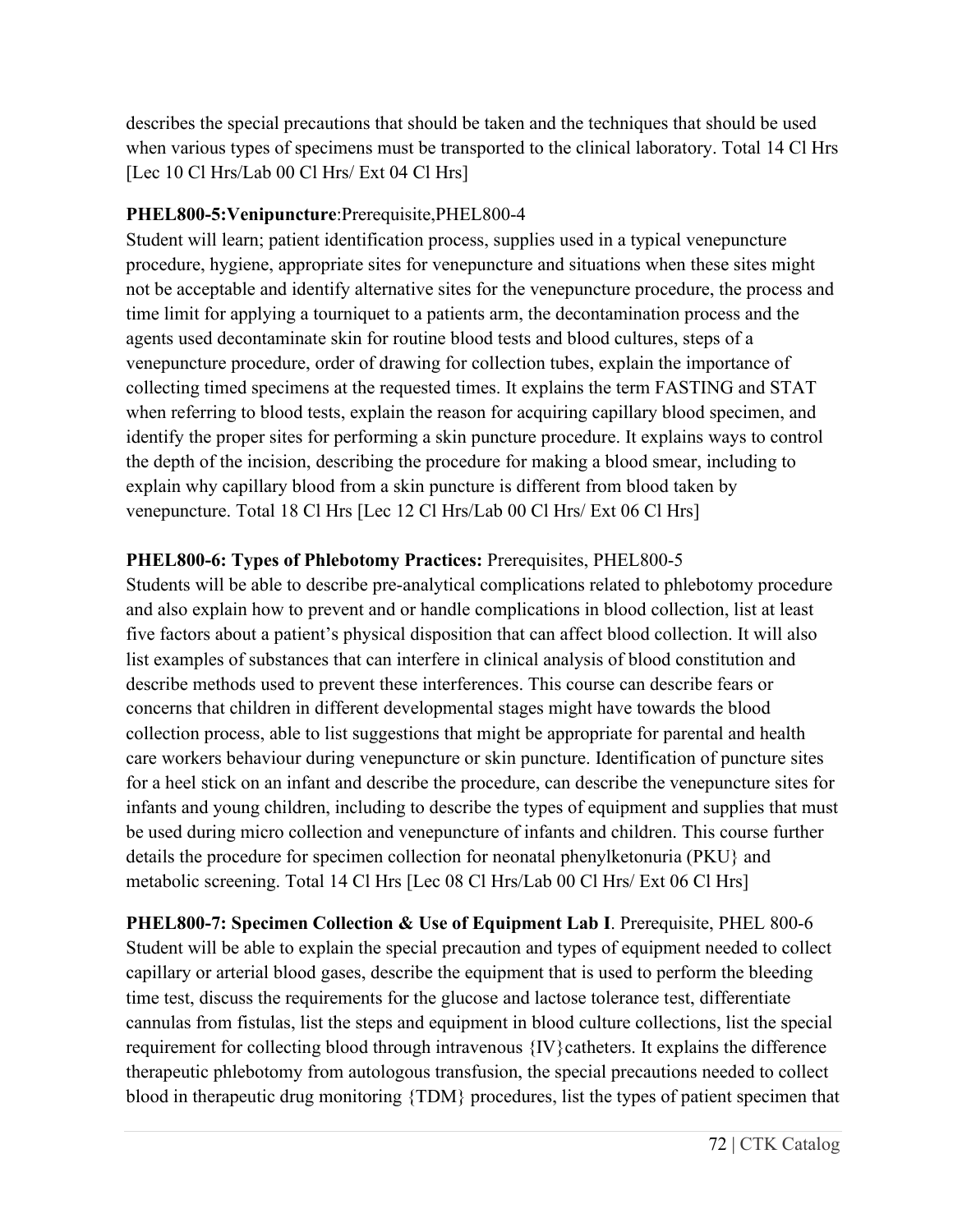are need for trace metal analyses, list terms that are synonymous with point-of-care testing, able to define five physical and / or emotional changes that are associated with the aging process. Describe how a health care worker should react to physical and emotional changes associated with the elderly ,able to identify four analytes whose levels can be determined through point-of-care testing, and to describe the most widely used application of point-ofcare testing, quality assurance and its requirements. Total 60 Cl Hrs [Lec 12 Cl Hrs/Lab 08 Cl Hrs/ Ext 40 Cl Hrs] [12/08/40/60]

**PHEL800-8: Specimen Collection and Urinalysis Lab II**, Prerequisite, PHEL 800-7 Student will be able to describe the body fluid specimens other than blood that are analysed in the clinical laboratory; explain the types of specimen, correct procedures for collecting and or transporting these specimens to the laboratory for microbiological, throat and nasopharyngeal culture, and the protocol that must be followed when transporting these specimens. It lists specimens that are needed for gastric analyses, types of urine specimen collections and differentiate the uses of the urine specimens obtained from these collections. It further define toxicology and forensic toxicology with examples of specimens that can be used for forensic analysis. Describe the role of the health care worker or collector in federal drug testing programs, describe the function of a chain of custody, and examples of situations where drug testing might be valuable. It describe the detection of adulteration of urine specimens. Total 52 Cl Hrs [Lec 10 Cl Hrs/Lab 06 Cl Hrs/ Ext 36 Cl Hrs]

### **EKG technician training seminar**

### **EK 101: Introduction, orientation and Basic concepts**

This seminar course is a study of functioning of heart movement through EKG/ECG recording basic concepts and procedure. This seminar systematically take the student from the basic knowledge on components of EKG/ECG to monitoring electrical activity of heart muscles with emphasis on the interdependence of these systems. Functional concepts and electrical depolarization of heart muscle cells are related to heart activity as a basis for performing a graphical examination of heart activities. The EKG/ECG lectures will provide the overall heart's electrical activity recorded from the electrodes placed in body surface. Upon completion of this seminar, students will be able to review the magnitude and direction of the heart's electrical rhythm including changes in the normal heart activities pattern occur during numerous cardiac abnormalities, including cardiac rhythm disturbances, inadequate coronary artery blood flow, and electrolyte disturbances. They will be able to review the description of the different components to an EKG/ECG (P wave, QRS complex, and T wave). Additionally, they will be able to review for interpretation the records generated by EKG/ECG machines. (Lec 06 hours.)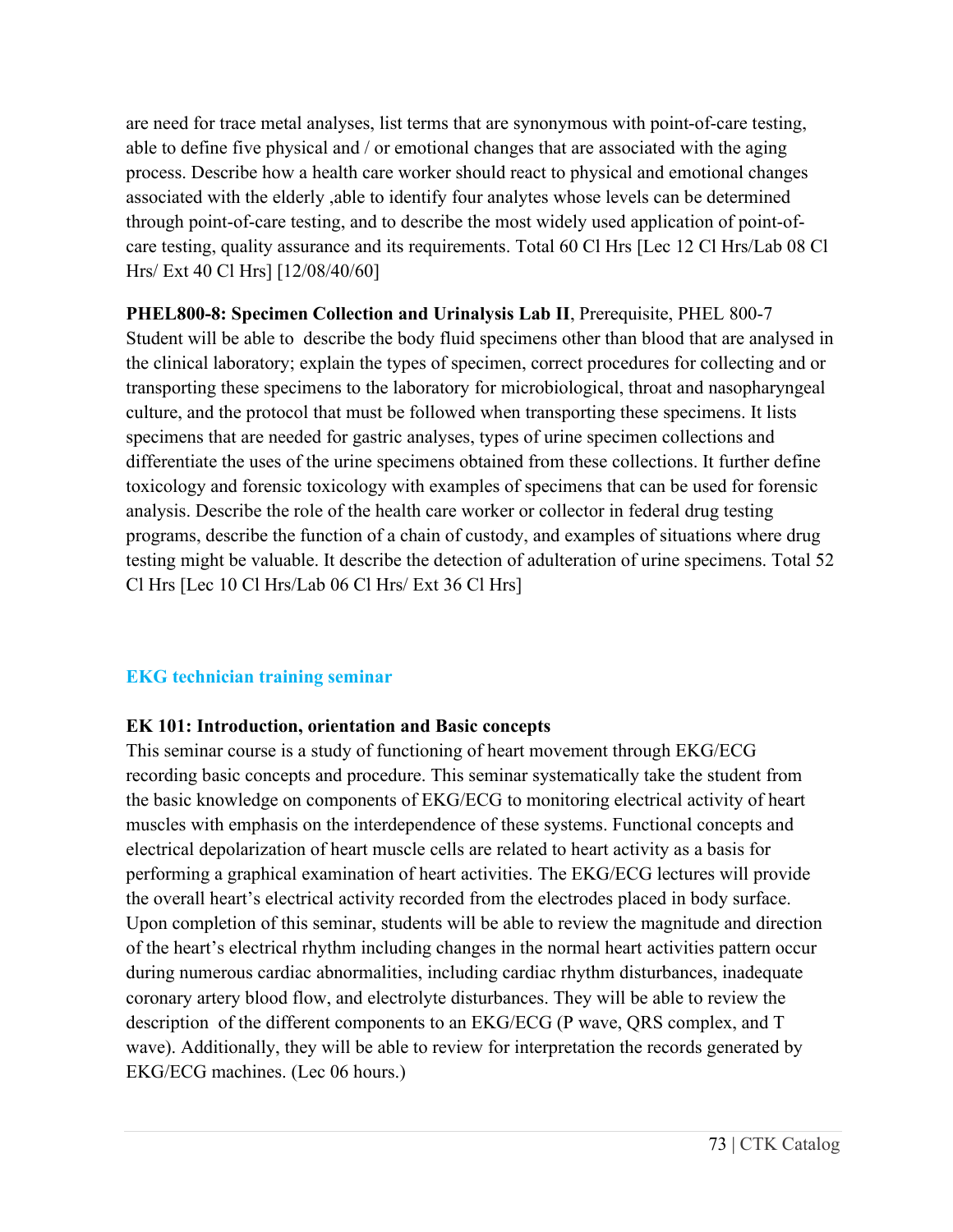## **EK 102: Administration of EKG/ECG procedure**

Upon completion of this seminars, students will be able to describe the various ways to monitor heart electrical activities. They will be able to be prepare for longer or more specialized monitoring of patient's heart activities. They will be able to follow the procedure to prepare patients for the record of heart activities including body surface cleaning for the placement of pads, connection of electrodes via electrical leads (wires) to the EKG machines. Upon completion of this course, student will be able to administer the proper position of the patients for the EKG/ ECG records which include Stress test, Holter monitor, Event recorder. (Lec 14 hours)

# **EK 103: Operation of EKG/ECG equipment**

PT 103 seminar is designed to focus on operation of EKG/ECG machines. They will be able to learn to connect or disconnect the electrodes to body surface and electrodes wire to the EKG/ECG machines. Student will learn to place adhesive electrode pads across the chest and limbs. They will be able to label and attach the insulated wires/lead to each of the ten electrodes. They will be able to push the EKG/ECG bottom to generate the heart movement in graphical patterns. Finally, they will be able to verify and print the copy for the chart. (Lec 9 hours.)

## **EMR technician training seminar**

# **EM 101: Introduction, Orientation and Basic concepts**

This course is designed to review excellent EMR training and carrier preparation for growing health care industry. The EMR includes medical history, diagnoses, medications, immunizations and dates, allergies etc. This seminar systematically takes the student from the basic skill of coding manuals and how they apply to insurance with emphasis on the interdependence of these systems. This course will prepare students to review to speak appropriate language for a solid understanding of medical terminology. Using practice management software, EMR courses help to create records and scheduling appointments. They will be able to learn ethics and legal issue, medical terminology, dividing and combining medical terms, medical abbreviations, symbols, and special terms. In addition, the students will be able to perform coding for the EMR specialist, they will be able to use Practice Management Software to generate patient's census data. (Lec 04 hours.)

# **EM 102: Administration of EMR Techniques**

Upon completion of this seminars, students will be able to review medical records of the patients. They will be able to manage the healthcare practice responsible for all records throughout their lifecycle. They will be able to follow the procedure to release or transfer information in a timely manner without duplication efforts. They will review how to link medical records management systems with patient management systems, billing, and other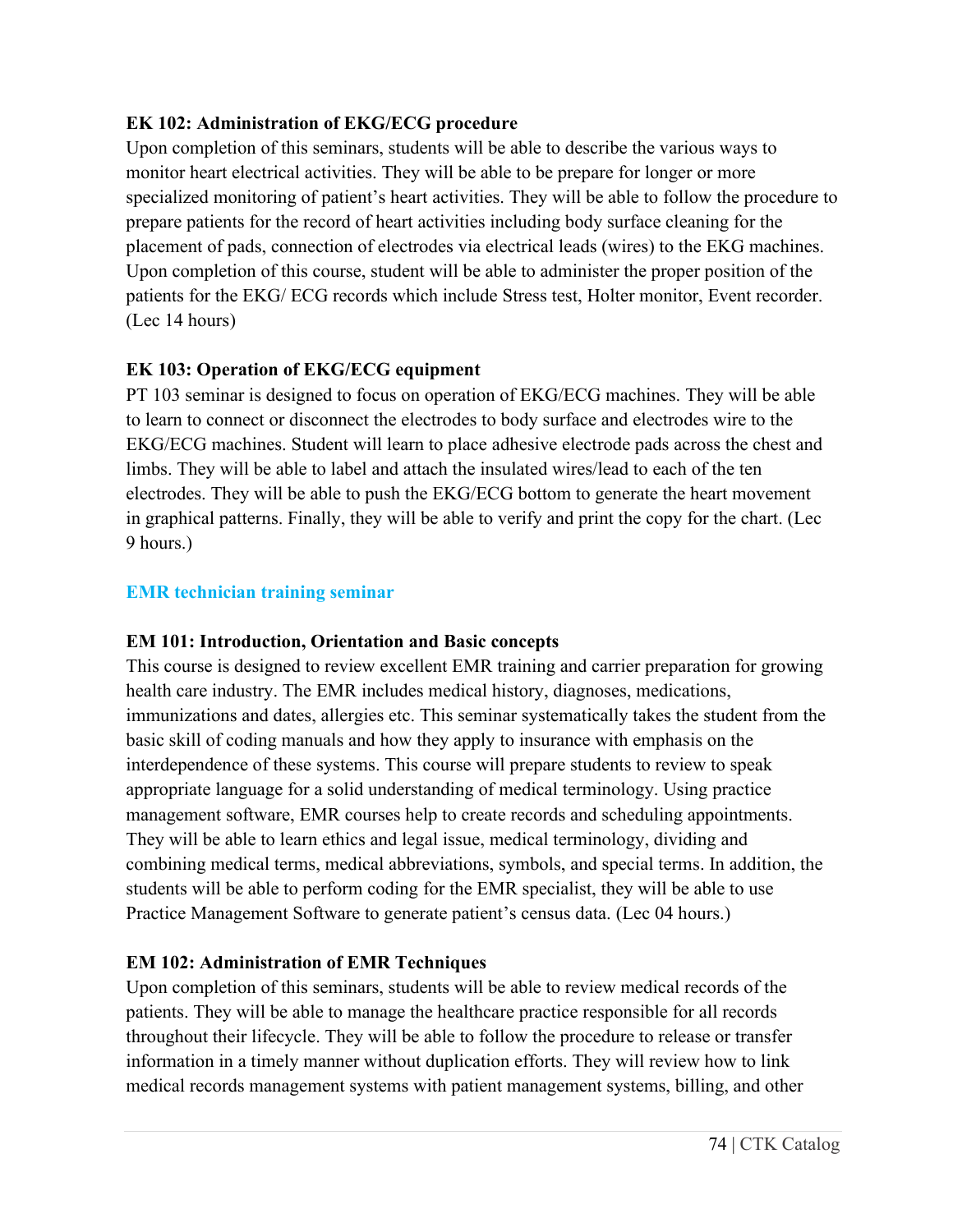systems. Upon completion of this course, student will be able to generate digital version of a paper chart for the healthcare professionals to use mainly for diagnosis and treatments. (Lec 10 hours)

# **EM 103: Operation of EKG/ECG equipment**

EM 103 seminar is designed to focus on operation of EMR software, sharing medical records upon the request of patient, and electronically capturing of health information in a standardized format. They will be able to learn to manage medical records including patient charts, X-ray, images, scans, and even emails. They will be able to make sure all of these items are accessible, safe and secure. (Lec 6 hours.)

# **Phlebotomy technician training seminar**

## **PH 101: Introduction, Orientation and Basic concepts**

This course is designed to prepare students with theory and laboratories related to various techniques to perform blood collection, labelling, and transporting specimens required to diagnosis and care of patients. Seminars systematically take the student from the basic knowledge on Phlebotomy with emphasis on the interdependence of these systems. This course offers programs covering healthcare settings, medical terminology, basics of human anatomy, clinical chemistry, microbiology and immunology, blood collection procedures emphasizing methods for infection. The course will be focused on the fundamentals of laboratory procedures with some life venipunctures practice under the supervision in a controlled setting. Student will learn quality control and safety procedure, blood collection procedures and techniques, uranalysis specimen collection and drug testing, capillary blood drawing procedure (Lec 06 hours.).

### **PH 102: Administration of Phlebotomy procedure**

Upon completion of this seminars, students will be able to describe the various techniques to draw blood samples, method to specimen collection and drug testing for urinalysis. They will be prepared for capillary blood draw using vacuum collection. The course offers student to be familiar with syringes, capillary skin puncture techniques, and butterfly needles. Upon completion of this course, student will be primarily learn to administer the proper techniques for venipuncture and blood sample preparation. (Lec 14 hours)

### **PH 103: Operation of Phlebotomy tools/equipment**

**PH 103** seminar is designed to focus on operation of tools and equipment related to collection of blood samples using syringes and other equipment. They will be able to process blood samples. In addition, they will learn safety measure while drawing the blood and collecting specimen for. (Lec 09 hours.)